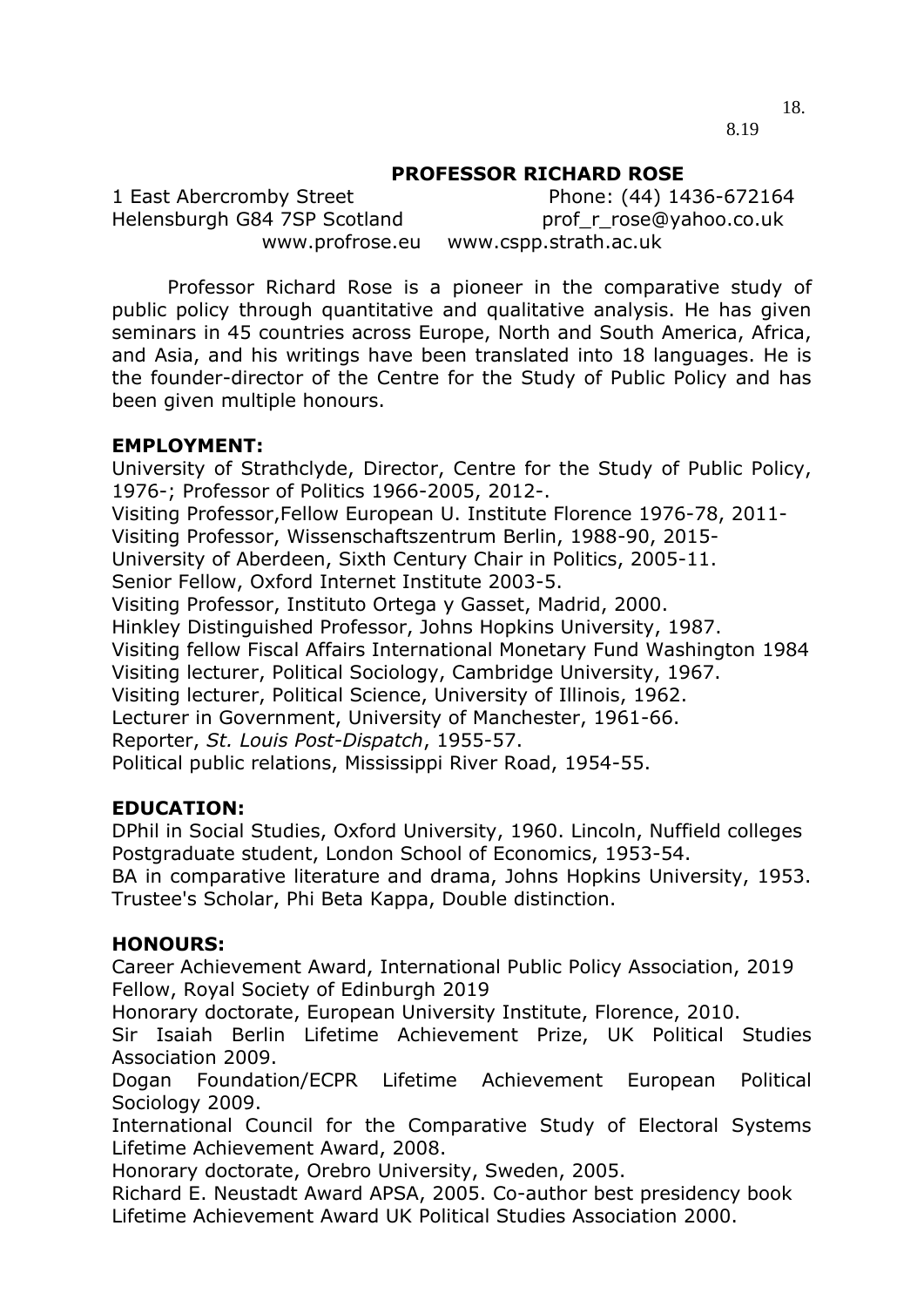Fellow, Academy of the Learned Societies for the Social Sciences, 2000. Lasswell Lifetime Achievement Award, Policy Studies Organization, 1999. Honorary Foreign Member, American Academy of Arts & Sciences, 1994. Fellow of the British Academy, 1992.

Robert Marjolin \$25,000 AMEX Prize International Economics, 1992. Honorary Vice President UK Political Studies Association, 1986. Foreign member, Finnish Academy of Science and Letters, 1985.

# **FELLOWSHIPS:**

Visiting Fellow, Nuffield College Oxford 2003-05.

Wei Lun Visiting Professor, Chinese University of Hong Kong, 2000.

Max Planck Arbeitsgruppe für Transformationsprozesse, Berlin, 1996.

Visiting Fellow, Central European University Prague, 1992-95.

Ransone Lecturer in Public Administration, University of Alabama, 1990. Harding Visitor in Political Science & Economics, University of Toronto, 1989.

Japan Foundation Visiting Scholar, Tokyo, 1984.

Shell Oil Distinguished Scholar, 1981.

American Enterprise Institute, Visiting Scholar, Washington, 1980.

Brookings Institution, Washington, DC, Summer, 1976.

Woodrow Wilson International Center Fellow, Washington, DC, 1974.

Guggenheim Fellowship, 1973-74.

American SSRC Fellow, Stanford University, 1967.

# **PROFESSIONAL ACTIVITIES include**:

Blogger, UK in a Changing Europe ESRC Initiative http://ukandeu.ac.uk 2015-

Expert advisor Open Data project, Centro Richerche e Studi su Sicurezza e Criminalità, Padua, 2013-2015

International advisory board, Eu&I (EP Party Profiles) European U. Institute, 2013-

Scotland in the World Forum, Director, 2008-2011.

Written evidences on EU, Trans-Atlantic affairs, UK Committees of Parliament, 2010-

Specialist advisor House of Commons Public Administration Committee 2003

International advisor, Afrobarometer, 1999; East Asian Values Barometer, 2000. Consultant, Council of Europe Venice Commission on Democratic Elections, 1999-

Chair European Science Foundation Citizens in TransitionNetwork 1999-01 Research Advisory Committee, Transparency International Berlin, 1998- Consultant, International Institute for Democracy and Electoral Assistance (IDEA), Stockholm, 1997-2002.

National Endowment for Democracy, International Forum for Democratic Studies Washington DC, 1997-

Steering Group, World Values Study, University of Michigan, 1995. Research Associate, UN European Centre for Social Welfare Policy and Research, Vienna, 1992-

Scientific Advisor, New Democracies Barometer, Paul Lazarsfeld Gesellschaft, Vienna, 1991-2004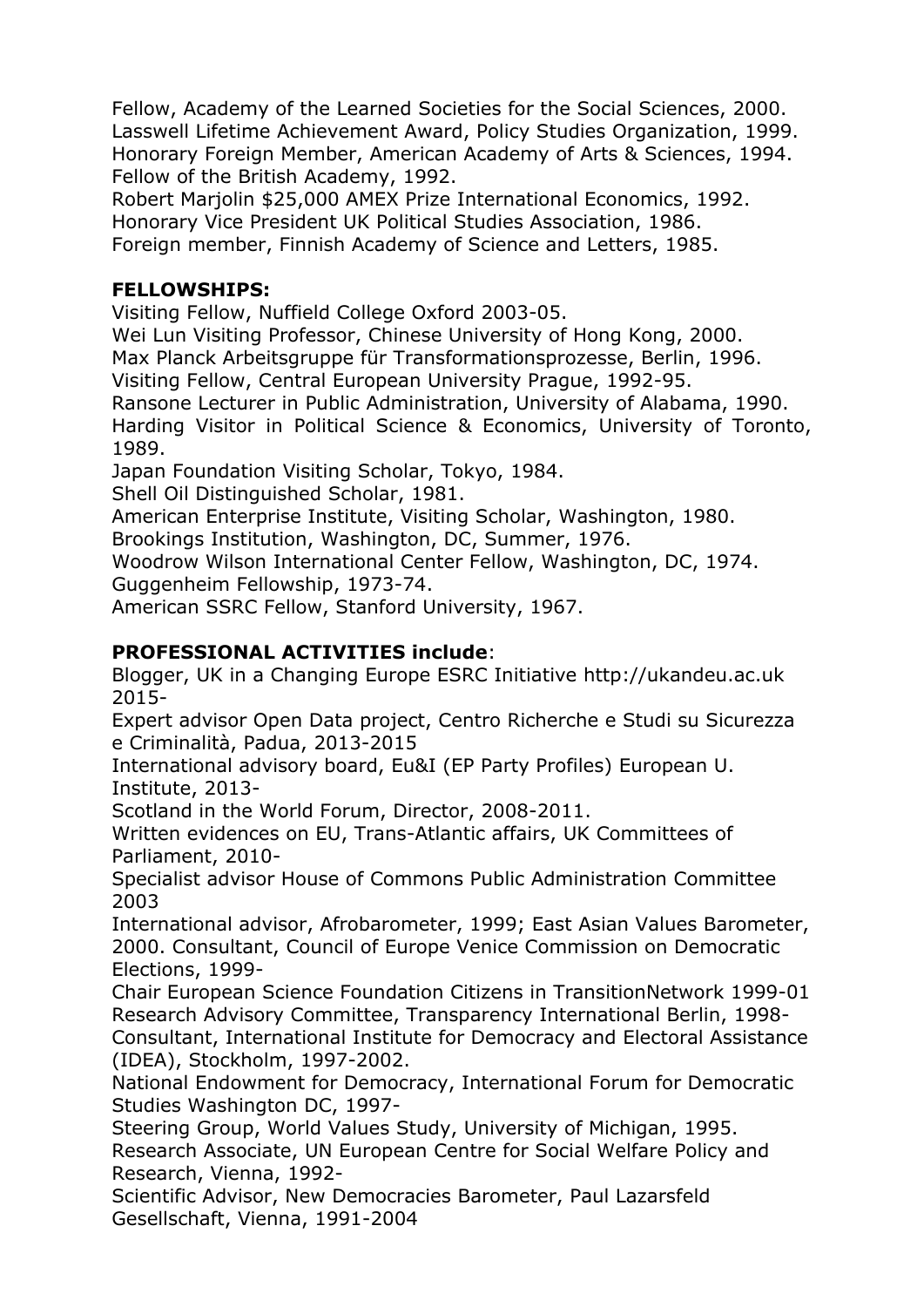World Bank Consultant, 1991-

Creator, New Russia, New Europe and New Baltic Barometers, post-Communist society surveys 1991-

UN Development Program Consultant, President of Colombia, 1990. Founding Council member Society Advancement of Socio-Economics 1989 *Journal of Public Policy*, Chairman of Board, 1981-84, Editor, 1985-2011. Consultant, OECD, 1980-81.

International Political Science Association, Council, 1976-82; Co-director, World Congress Programme, Rio de Janeiro, 1982.

Northern Ireland Constitutional Convention, Consultant to Chair, 1976. Chair, Work Group United Kingdom Politics, Political Studies Association, 1976-88.

Home Office Working Party on the Electoral Register, Member, 1975-77. Council of European Studies, Choice in Social Welfare Policy Committee 1974-77.

Co-Founder, British Politics Group USA, Executive Committee, 1974-96. Director, International Social Science Council European Summer School, 1973.

Co-Founder, European Consortium for Political Research. Executive, 1970- 1976.

United States-United Kingdom Fulbright Educational Commission 1970- 75.

Secretary, Committee on Political Sociology, International Political Science/ International Sociological associations, 1970-85.

# **EDITORIAL BOARDS:**

Journal of Public Policy (editor, 1985-2011), Comparative Politics, Comparative Political Studies, East European Constitutional Review, Governance, Political Studies, Policy Studies Journal, Demokratizatsiya, Social Studies Review, SWS Rundschau (Vienna), Sage Papers in Contemporary Political Sociology.

# **SEMINAR AND CONFERENCE PAPERS in 45 countries**

Papers to hundreds of national, European and international meetings in political science, sociology, public finance, public administration and public policy, etc., etc. in Albania, Australia, Austria, Belgium, Bosnia-Herzegovina, Brazil, Bulgaria, Canada, People's Republic of China, Colombia, Czech Republic, Denmark, Egypt, Estonia, Finland, France, Georgia, Germany, Greece, Hong Kong, Hungary, Ireland, Italy, Japan, Korea, Latvia, Lithuania, Luxembourg, Mexico, The Netherlands, Norway, Poland, Portugal, Romania, Russia, Slovakia, Slovenia, South Africa, Sweden, Switzerland, Spain, Taiwan, Turkey, the United Kingdom and the United States.

## **WEB SITES:**

**[www.cspp.strath.ac.uk](http://www.cspp.strath.ac.uk/)**, [www.profrose.eu](http://www.profrose.eu/), [www.RussiaVotes.org.](http://www.russiavotes.org/)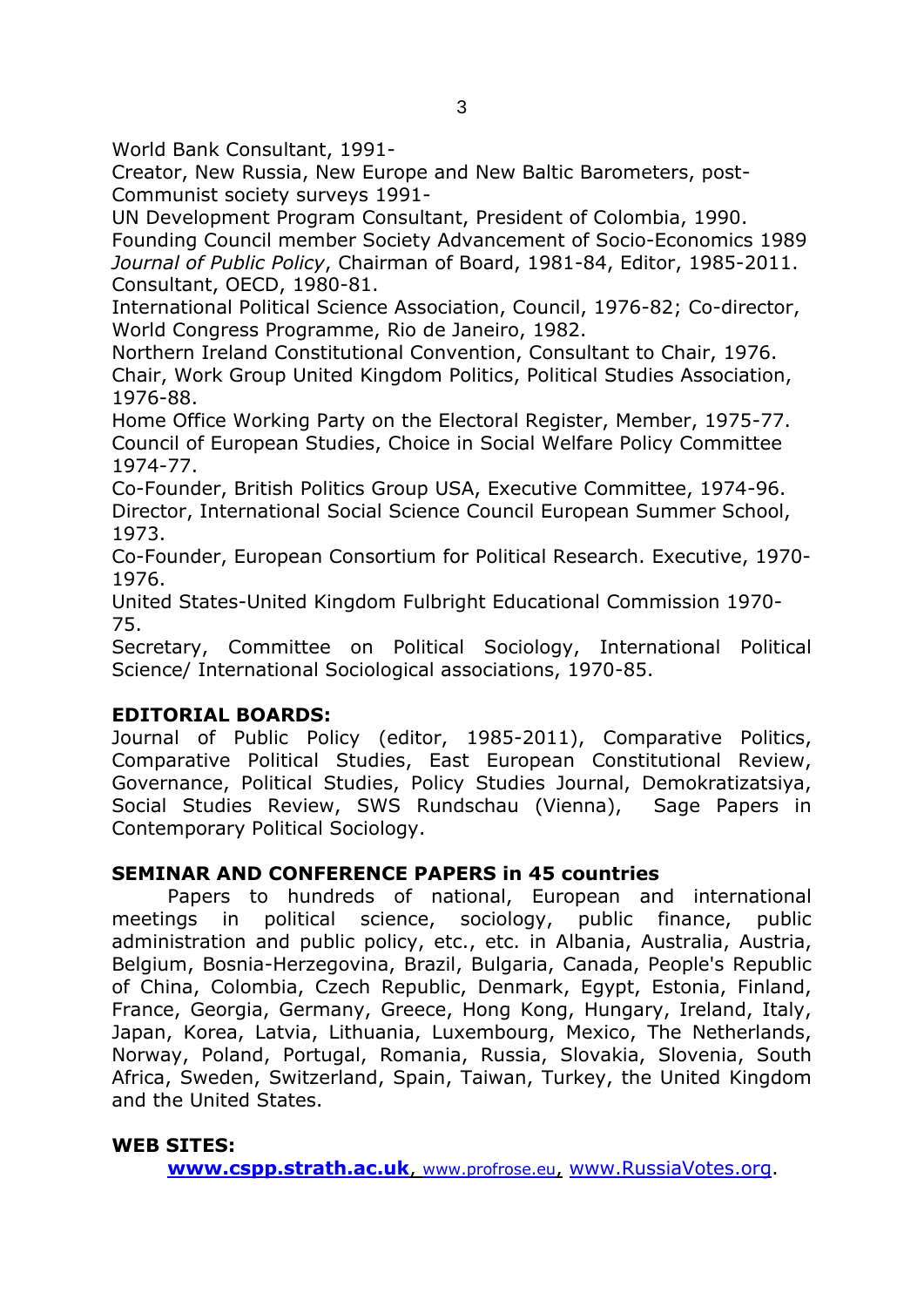### **MEDIA:**

Over the decades contributor to *The Times, Sunday Times, Financial Times, Daily Telegraph, New Society, Economist, Times Higher Education,*  and dailies, weeklies and monthlies in Britain and the United States. Election psephologist and broadcaster for BBC, ITN, STV (Scottish Television), RTE (Radio Telefis Eireann), Toscafund, etc.

# **TRANSLATIONS:** 18 languages

French, German, Italian, Spanish, Portuguese, Romanian, Greek, Swedish, Norwegian, Hungarian, Polish, Russian, Ukrainian, Arabic, Japanese, Chinese, Korean and in Samizdat.

## **RESEARCH GRANTS from 13 countries plus intergovernmental agencies**

World Bank, UNDP, UNESCO, European Commission, European Science Foundation, National Science Foundation, Ford Foundation, American Social Science Research Council, United States Institute of Peace, Exxon Education Foundation, American Enterprise Institute, British Economic & Social Research Council, Foreign Office Know How Fund, Nuffield Foundation, Survey of Race Relations, Joseph Rowntree Social Service Trust, Outer Circle Policy Unit, Northern Ireland Community Relations Commission, Public Finance Foundation, Canada Council, US Embassy Cultural Affairs London, French Embassy London, Volkswagen Foundation, Hans-Boeckler Stiftung, Anglo-German Foundation, Wissenschaftszentrum Berlin, Agnelli Foundation, Austrian National Bank, Bank of Sweden Jubilee Fund, Swedish Ministry of Foreign Affairs, Japan Foundation, Institute for Political Studies in Japan, IDEA Stockholm, Open Society Institute Budapest, European Foundation for the Improvement of Living and Working Conditions Dublin, Fundaçao Francisco Manuel dos Santos, Lisbon.

**CLUBS:** Reform (London). Cosmos (Washington, DC).

## **BOOKS AUTHORED OR CO-AUTHORED**

*How Referendums Challenge European Democracy: Brexit and Beyond.* (London: Palgrave Springer, February, 2020).

*Bad Governance and Corruption*. (London: Palgrave Macmillan, 2019) with Caryn Peiffer.

*Paying Bribes for Public Services: A Global Guide to Grass-Roots Corruption*. (London: Palgrave Macmillan, 2015), with Caryn Peiffer.

*Portugal nas Decisões Europeias: Uma perspectiva comparada*. (Lisbon: Fundação Francisco Manuel dos Santos, 2015). Alexander Trechsel and Richard Rose.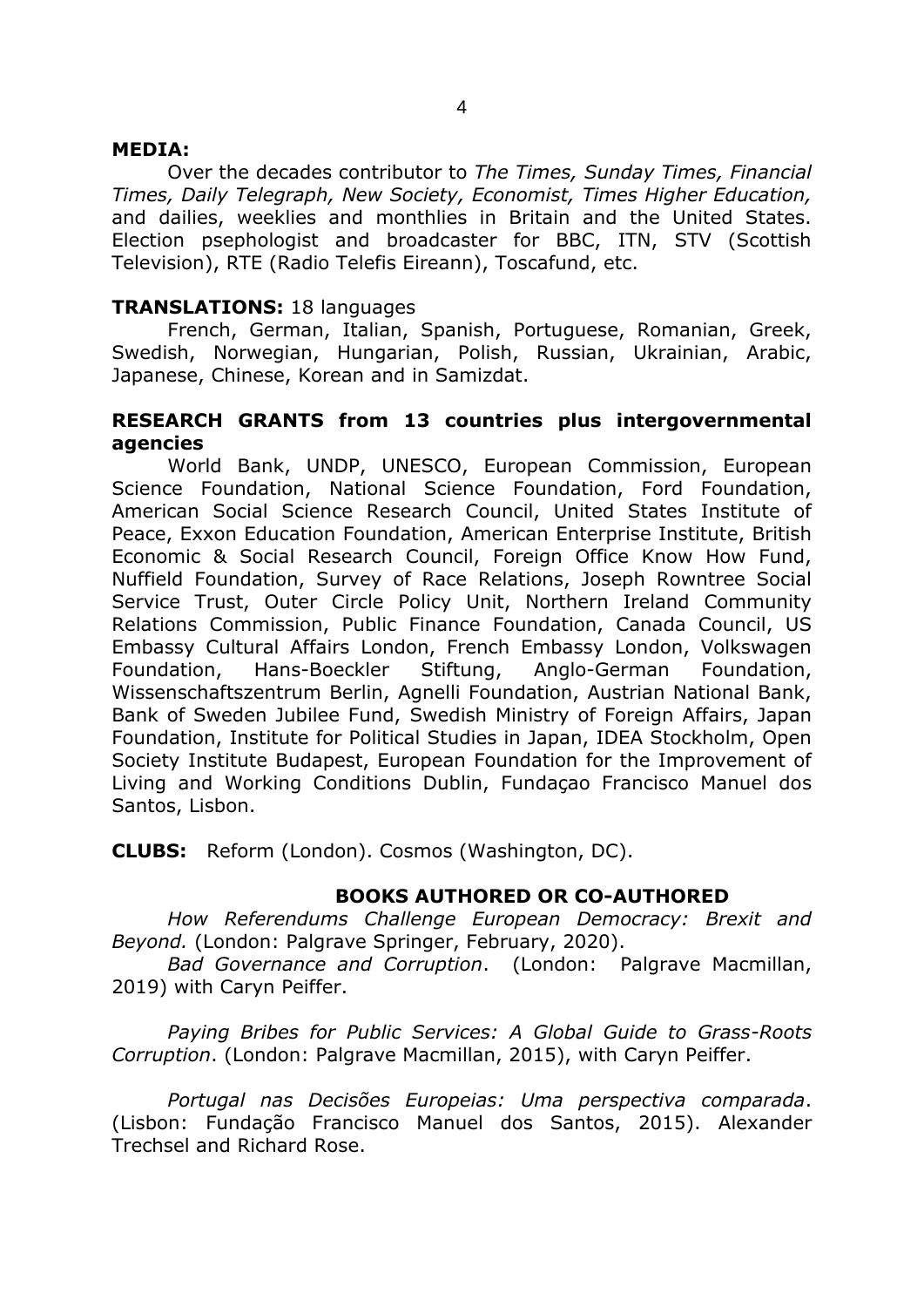Learning about Politics in Time and Space: a Memoir (Colchester: ECPR Press, 2014).

*Representing Europeans: a Pragmatic Approach*. (Oxford University Press, 2013; updated expanded edition, 2015).

*Popular Support for an Undemocratic Regime: the Changing Views of Russians*. (Cambridge University Press, 2011), with William Mishler and Neil Munro.

*Understanding Post-Communist Transformation: A Bottom Up Approach.* (London and New York: Routledge, 2009).

*Parties and Elections in New European Democracies.* (Colchester: ECPR Press, April, 2009), with Neil Munro.

*Russia Transformed: Developing Political Support for a New Regime*. (Cambridge University Press, 2006), with William Mishler and Neil Munro.

*Learning from Comparative Public Policy: a Practical Guide. (*London & New York: Routledge, 2005).

*Elections and Parties in New European Democracies*. (Washington DC: CQ Press, 2003) with Neil Munro.

*Elections without Order: Russia's Challenge to Vladimir Putin,*  (Cambridge University Press, 2002), with Neil Munro.

*The Prime Minister in a Shrinking World.* (Oxford and Boston: Polity Press 2001).

*International Encyclopedia of Elections,* (Washington DC: Congressional Quarterly Press, and London: Macmillan, 2000), with collaborators.

*Democracy and its Alternatives: Understanding Post-Communist Societies*, (Oxford: Polity Press and Baltimore: Johns Hopkins University Press, 1998), with William Mishler and Christian Haerpfer. Romanian translation.

*How Russia Votes*, with Stephen White and Ian McAllister. (Chatham, NJ: Chatham House, 1997).

*What is Europe? A Dynamic Perspective.* (New York and London: Addison Wesley Longman, 1996).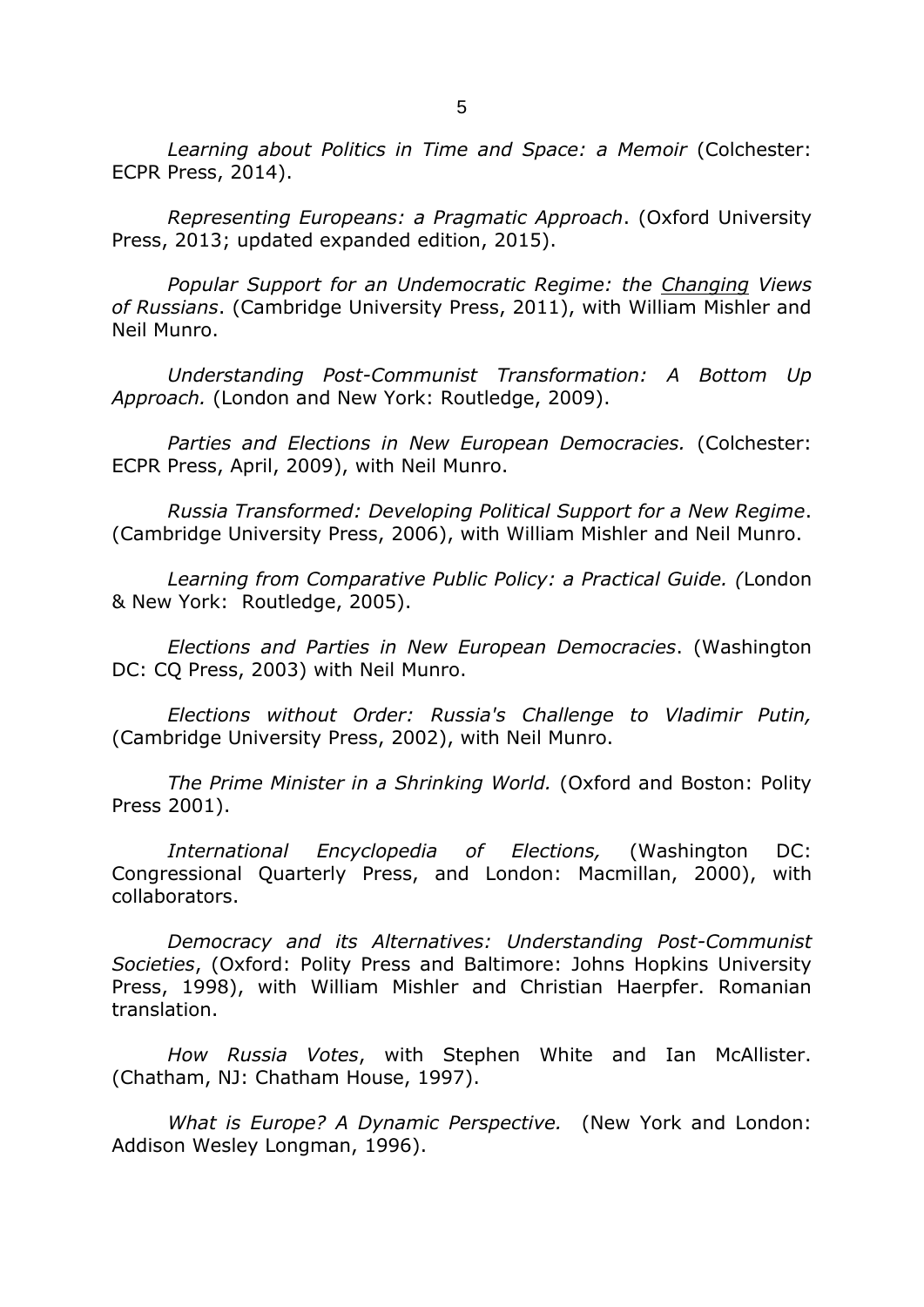*Inheritance in Public Policy: Change without Choice in Britain*. with Philip L. Davies (New Haven and London: Yale University Press, 1994).

*Lesson-Drawing in Public Policy: A Guide to Learning Across Time and Space.* (Chatham NJ: Chatham House, 1993).

*The Loyalties of Voters: A Lifetime Learning Model* with Ian McAllister (London and Newbury Park, CA: Sage Publications, 1990).

*Training without Trainers? How Germany Avoids Britain's Supplyside Bottleneck*, with Günter Wignanek (London: Anglo-German Foundation, 1990).

*Ordinary People in Public Policy: A Behavioural Analysis*. (London and Newbury Park, CA: Sage Publications, 1989).

*The Postmodern President: The White House Meets the World* (Chatham, NJ: Chatham House, 1988. 2nd ed., 1991). Translations in Spanish and Portuguese.

*Taxation by Political Inertia,* with Terence Karran (London: Allen & Unwin, 1987).

*Ministers and Ministries: a Functional Analysis* (Oxford: Clarendon Press, 1987).

*Patterns of Parliamentary Legislation,* with Denis Van Mechelen. (Aldershot: Gower, 1986).

*Voters Begin to Choose: From Closed Class to Open Elections in Britain* with Ian McAllister (London and Beverly Hills: Sage, 1986).

*Public Employment in Western Nations* by Richard Rose *et al.* (Cambridge: Cambridge University Press, 1985; reprinted digitally, 2009).

*Understanding Big Government: the Programme Approach* (London and Beverly Hills: Sage Publications, 1984; Italian translation, Il Mulino, 1988; Spanish translation Colegio Nacional, Mexico).

*The Nationwide Competition for Votes: the 1983 British Election* with Ian McAllister (London: Frances Pinter and New York, Columbia University Press, 1984).

*Understanding the United Kingdom: The Territorial Dimension in Government* (London: Longmans and Chatham, NJ: Chatham House, 1982).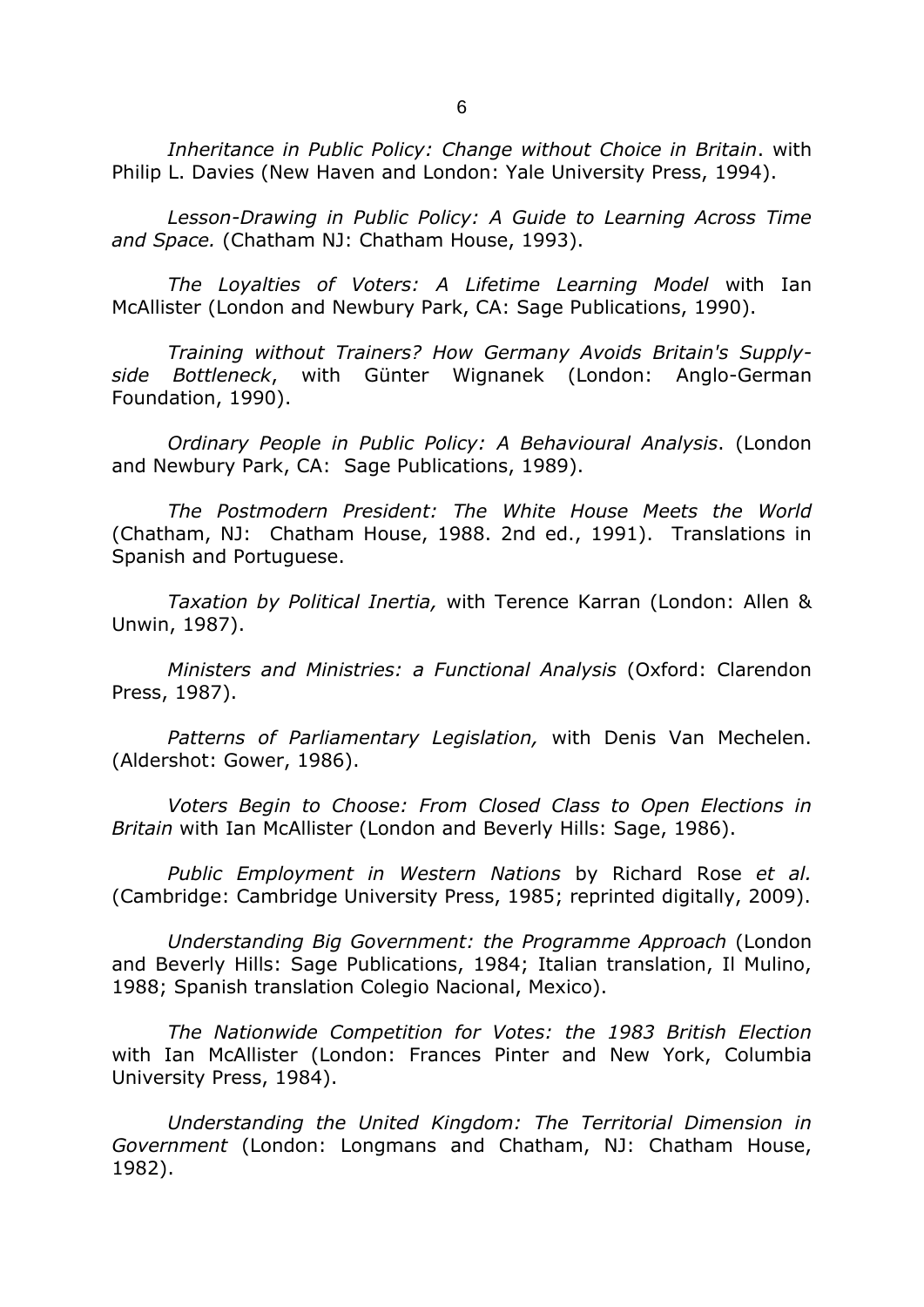*United Kingdom Facts* with Ian McAllister (London: Macmillan and New York: Holmes and Meier, 1982).

*Do Parties Make a Difference?* (London: Macmillan and Chatham, NJ: Chatham House, 1980; expanded 2nd edition, 1984).

*Can Government Go Bankrupt?* with Guy Peters. (Basic Books, New York, 1978; London, Macmillan, 1979; Norwegian edition, 1979; Swedish edition, 1980).

*What is Governing? Purpose and Policy in Washington* (Englewood Cliffs, NJ: Prentice-Hall, 1978).

*Managing Presidential Objectives* (New York: Free Press, 1976 and London: Macmillan, 1977).

*Northern Ireland: A Time of Choice* (London: Macmillan and Washington, DC: American Enterprise Institute, 1976).

*The International Almanac of Electoral Behaviour* with Thomas Mackie. (Basingstoke: Palgrave Macmillan and Washington DC: CQ Press, 3 editions, 1974, 1982, 1991).

*The Problem of Party Government* (London: Macmillan and New York: Free Press, 1974; Penguin edition, 1976).

*Governing Without Consensus: An Irish Perspective* (London: Faber and Boston: Beacon Press, 1971).

*People in Politics: Observations across the Atlantic* (New York: Basic Books, and London: Faber, 1970).

*Influencing Voters: A Study in Campaign Rationality* (London: Faber and New York: St. Martins, 1967).

*Politics in England*. Boston: Little Brown 1964 and London: Faber 1965; 2nd edition, 1974, braille, 1975; in Japanese, 1979; 3rd edition, 1980; 4th edition, 1985; 5th edition, 1989, New York: Harper Collins and London: Macmillan. Japanese translation

*Must Labour Lose?* with Mark Abrams (Harmondsworth: Penguin, 1960).

*The British General Election of 1959* with D. E. Butler (London: Macmillan and New York: St. Martins, 1960; reprinted, Frank Cass, 1970; Macmillan, 1999).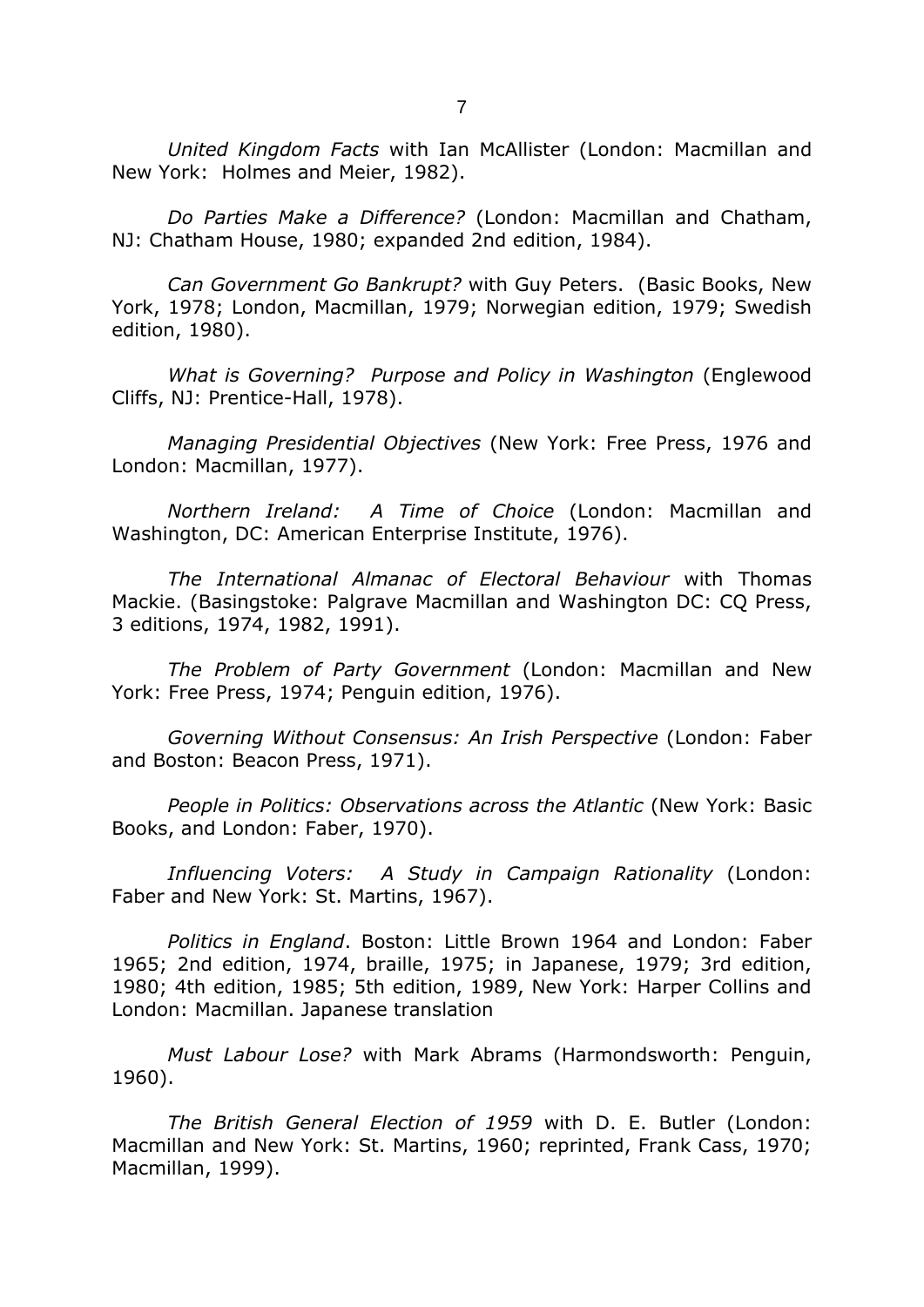#### **EDITED BOOKS & SPECIAL ISSUES OF JOURNALS**

*The Internet and e-Governance in a Global Context*, a special issue of the *Journal of Public Policy*, 25,1, 2005, 1-190.

*Currency Choices in an Interdependent World*, a special issue of the *Journal of Public Policy*, 22,2, 2002, 107-260, co-edited with Michael Artis.

*Democratic Reform in International Perspective*, a special issue of *Parliamentary Affairs*, 53,4, 2000, 623-736.

*A Society Transformed: Hungary in Time-Space Perspective,* edited by Rudolf Andorka, Tamas Kolosi, Richard Rose and Gyorgy Vukovich. (Budapest: Central European University Press, 1999).

*Whatever Happened to Social Indicators: A Symposium. Journal of Public Policy*, 9,4, 1989.

*The Public Expenditure Process: Learning by Doing,* edited by David Heald and Richard Rose. (London: Public Finance Foundation/Price Waterhouse, 1987).

*The Welfare State East and West,* edited by Richard Rose and Rei Shiratori (New York: Oxford University Press, 1986, and Japanese edition, 1990).

*Fiscal Stress in Cities*, edited by Richard Rose and Edward Page (Cambridge: Cambridge University Press, 1982; reprinted digitally, 2009).

*The Territorial Dimension in United Kingdom Politics,* edited by Peter Madgwick and Richard Rose (London: Macmillan and Atlantic City, NJ: Humanities Press, 1982).

*Electoral Participation: a Comparative Analysis* (London and Beverly Hills: Sage Publications, 1980).

*Presidents and Prime Ministers,* edited by Richard Rose and Ezra Suleiman. (Washington, DC: American Enterprise Institute, 1980).

*Challenge to Governance: Studies in Overloaded Polities* (London and Beverly Hills: Sage Publications, 1980).

*Britain: Progress and Decline,* edited by William B. Gwyn and Richard Rose (London: Macmillan and New Orleans: Tulane University Press, 1980).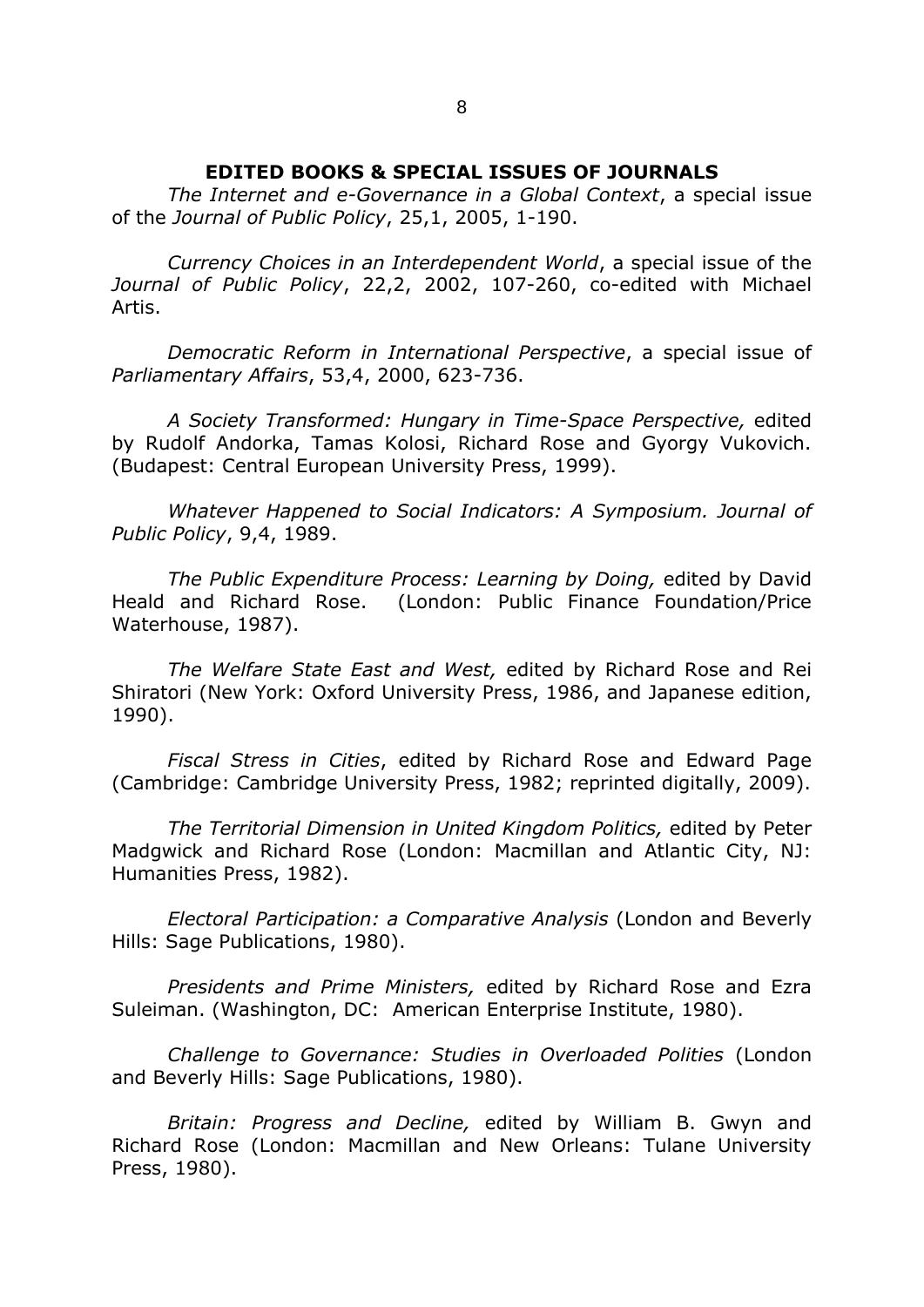"The Policy Implications of Direct Elections", a special issue of *Journal of Common Market Studies* 17, 4 (1979), edited by Richard Rose and Helen Wallace.

*Elections Without Choice,* edited by Guy Hermet, Richard Rose and Alain Rouquié (London: Macmillan, 1978).

*New Trends in British Politics,* edited by Dennis Kavanagh and Richard Rose (London and Beverly Hills: Sage Publications, 1977).

*Comparing Public Policies:* edited by Jerzy Wiatr and Richard Rose (Warsaw: Polish Academy of Sciences & Ossolineum, 1977).

*The Dynamics of Public Policy* (Beverly Hills and London: Sage Publications, 1976).

*Lessons from America* (London: Macmillan, New York: Halsted/Wiley, 1974).

*The Management of Urban Change in Britain and Germany* (London and Beverly Hills: Sage Publications, 1974).

*Electoral Behavior: a Comparative Handbook* (New York: Free Press, 1974).

*European Politics: A Reader,* edited by Mattei Dogan and Richard Rose (Boston: Little, Brown and London: Macmillan, 1971).

"Social Structure, Party Systems and Voting Behavior", a special issue of *Comparative Political Studies* 2, 1 (1969) edited by Richard Rose and D.W. Urwin.

*Policy-Making in Britain: a Reader in Government* (London: Macmillan and New York: Free Press, 1969).

*Studies in British Politics: a Reader in Political Sociology* (London: Macmillan and New York: St. Martins, 1st ed., 1966; rev. 2nd ed., 1969; rev. 3rd ed., 1976).

*: Generational Change in Post-Authoritarian Societies*.

"Comparative Political Finance", a special issue of the *Journal of Politics* 25, 4 (1963) edited by Richard Rose and A. J. Heidenheimer.

#### **ACADEMIC JOURNAL ARTICLES AND CHAPTERS**

r\* indicates article reprinted in one or more places "Referendum Challenges to the EU's Policy Legitimacy–and How the EU Responds", *Journal of European Public Policy*, 2019, 36,2, 207-225.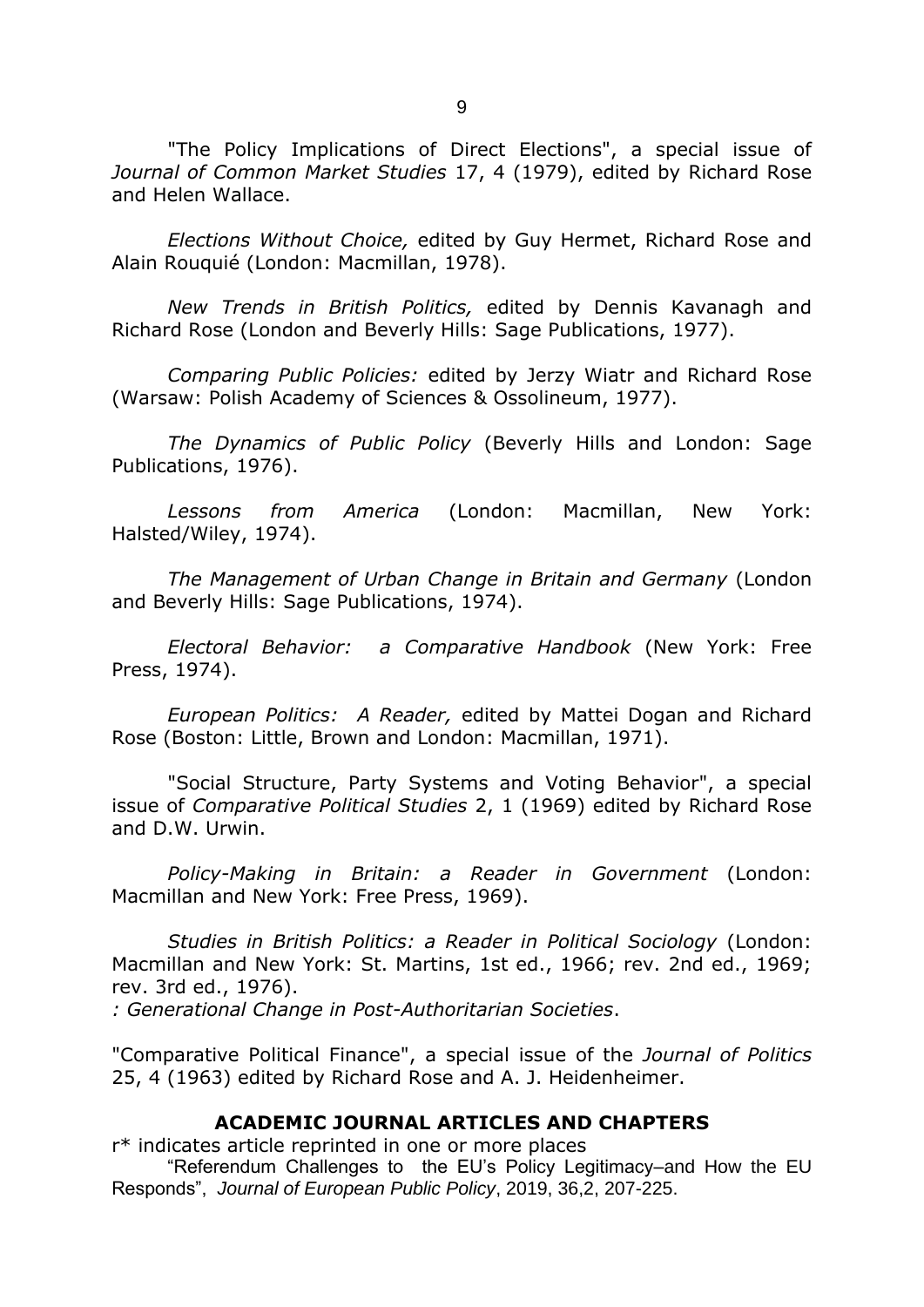"Understanding Corruption in Different Contexts" Rose & Caryn Peiffer. In *Public Policy Research in the Global South*, edited by Heike Grimm. Heidelberg: Springer Nature, 2019, 27-41.

"Money, Sex and Broken Promises: Politicians Bad Behaviour Reduces Trust". *Parliamentary Affairs,* 2019, 72, 3, 481-500

"Partisan Consequences of Low Turnout at Elections to the European Parliament". Electoral Studies, P. Bernhagen, U. Remer-Bellow and Rose, in press, February, 2019.

"Brexit: a Referendum Vote with a Contested Outcome". In Brigid Laffan and L, Cicchi, eds., 2017: Europe's Bumper Year of Elections. Florence: European University Institute, 2018, 91-107.

"A Clear Division about the UK's Future in Europe". In F. Mendez and M. Mendez, eds., *Referendums on EU Matters*. Brussels European Parliament Committee on Constitutional Affairs, 2017, 110-115.

"Static and Dynamic Views of European Integration", *Journal of Common Market Studies*, 2016 ,54,2, 370-387, with Gabriela Borz.

"Leave o Remain? La Strade verso la Brexit". In Gianfranco Bladini, ed., *La Gran Bretagna Dopo La Brexit*. Bologna: Il Mulino, 2016, 233-254, with Edoardo Bressanelli.

*The Rolling Path to Brexit*. Glasgow CSPP *Studies in Public Policy* No. 522, 2016. A collection of 20 blogs. See also www.cspp.strath.ac.uk/eu\_referendum.html.

"Integrating Institutional and Behavioural Bribery Measures", *European Journal on Criminal Policy and Research*, 2016, 22,3, 525-42, with Caryn Peiffer.

r\* "Why Are the Poor More Vulnerable to Bribery in Africa?", *Journal of Development Studies*, 2016. 54,1, 18-29. Caryn Peiffer and Richard Rose.

"Sex, Lies and Bribes: the Judgment of Public Opinion". In Philip Cowley and Robert Ford, eds., *More Sex, Lies and the Ballot Box*. London: Biteback Publishing, 2016, 159-162.

"The Long and the Short of the SNP Breakthrough". In Philip Cowley and Dennis Kavanagh, *The British General Election of 2015*. Basingstoke: Palgrave Macmillan, 2016, 125-139, with Mark Shephard.

"Growing Up Communist, Learning to be Democratic", William Mishler, R. Rose and N. Matukhno. In D. Denemark, R. Mattes and R. Niemi, eds., *Growing Up Democratic.* 2016. Boulder; Reiner, 125-150.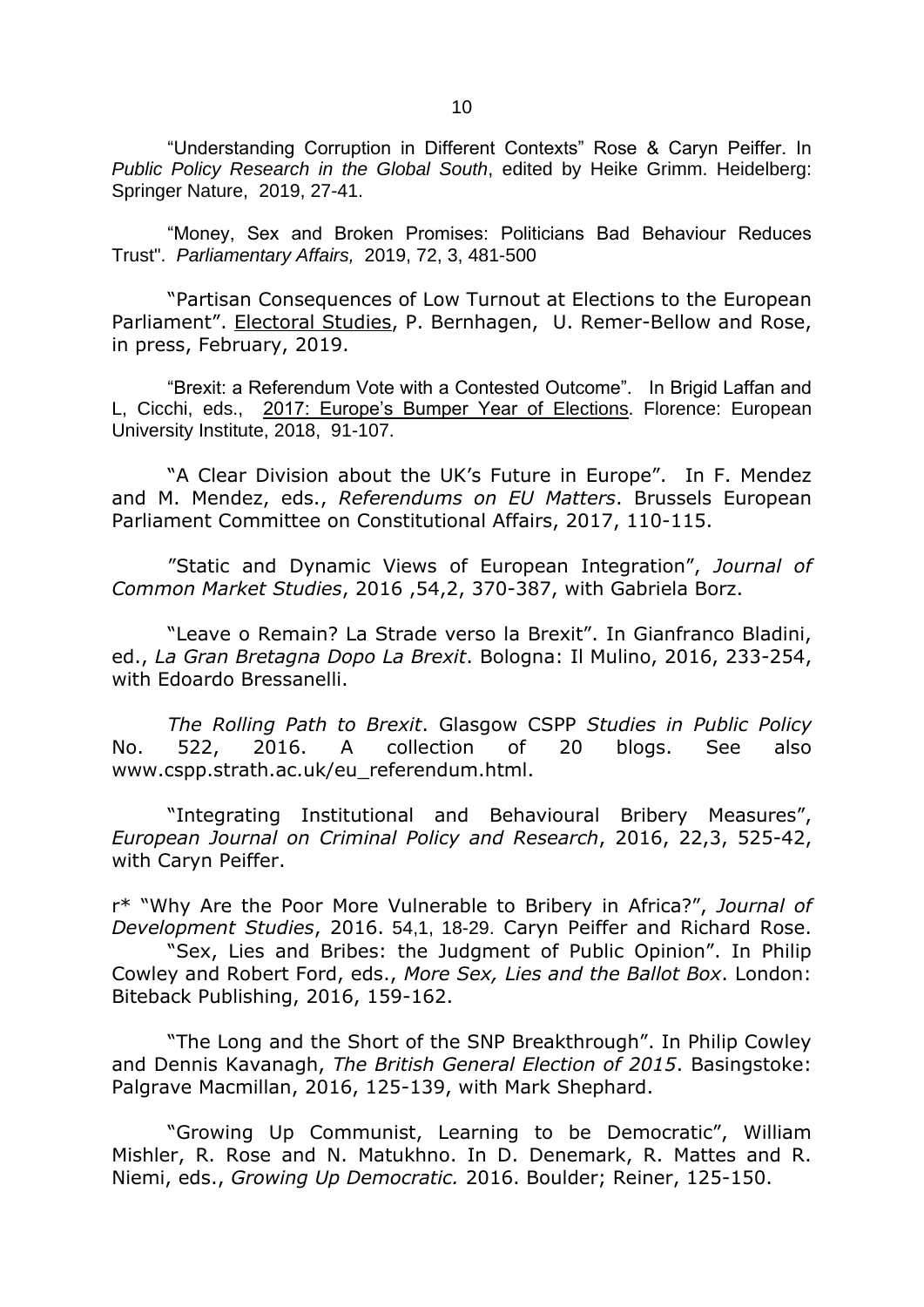*The 2015 UK Election Outcome*. London: Tosca Fund Discussion Paper, London: Tosca Fund, January 2015.

"Do Contentious Elections Catalyze Mass Protest", Alesia Sedziaka and R. Rose. In *Contentious Elections: From Ballots to Barricades*, edited by P. Norris, R. W. Frank and F. Martinez. Abingdon: Routledge, 2015, 45-63.

"Responsible Party Government in a World of Interdependence", *West European Politics*, 2014, 37,2, 253-269.

*The European Political Capital of Portuguese*. Glasgow: U. of Strathclyde *Studies in Public Policy* No. 514 with Alex Trechsel, 2014.

"Aggregation before Representation in European Parliament Party Groups". *West European Politics*, 36, 3, 2013, 474-497, with Gabriela Borz.

"Institutional Stimuli and Individual Response as Explanations of Turnout: the 2009 European Parliament Election", *Journal of Elections, Public Opinion and Parties (JEPOP), 23,4, 2013, 405-422,* with Gabriela Borz.

"What Determines Demand for European Union Referendums?". *Journal of European Integration*, 35,5, 2013, 619-633, with Gabriela Borz.

r\* *How Size Matters: Portugal as an EU Member*. Glasgow: U. of Strathclyde *Studies in Public Policy* No. 500 with A. Trechsel, 2013.

"Evaluating Competing Criteria for Allocating Parliamentary Seats". *Journal of Mathematical Social Sciences*, 63, 85-89, 2012 with P. Bernhagen and G. Borz.

"Representation in Parliamentary Democracies: The European Parliament as a Deviant Case". In T. Evas, Ulrike Liebert and C. Lord, eds. *Multilayered Representation in the European Union*. Baden-Baden: Nomos, 73-90, 2012.

"*Simulieren oder Fragen?* [To Ask or to Simulate]. *Methoden-Daten-Analaysen*, 6,2, 2012, 133-156. Patrick Bernhagen and Rose.

r\* "Political Trust and Distrust in Post-Authoritarian Contexts". In Sonja Zmerli and Marc Hooghe, eds., *Political Trust: Why Context Matters*. ECPR Press, 2011, 117-140, with W. Mishler.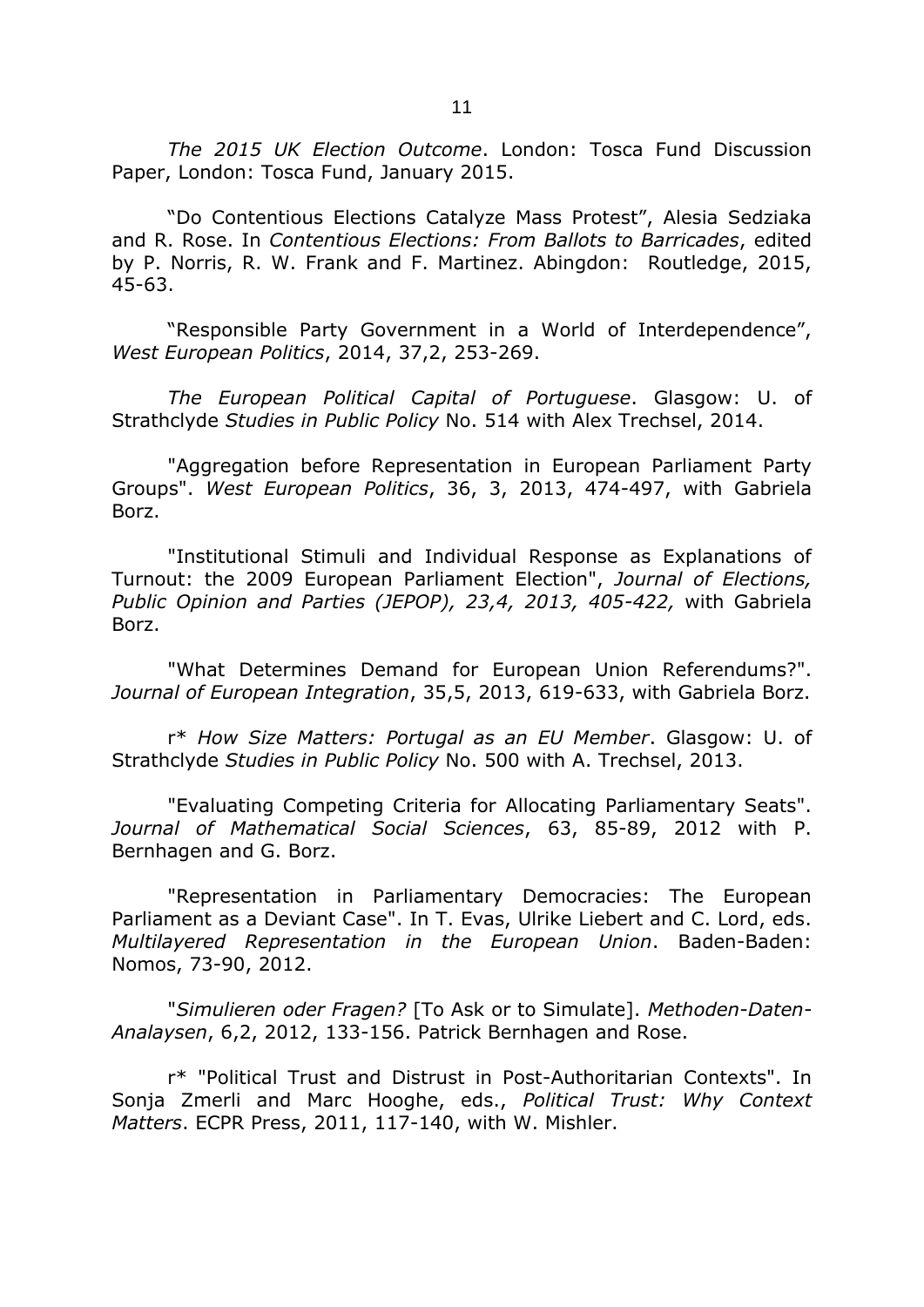r\* "Micro-Economic Responses to a Macro-Economic Crisis: a Pan-European Perspective", *Journal of Communist Studies and Transition Politics*, 27, 3-4, 2011, 364-384.

*The Allocation between EU Member States of Seats in the European Parliament*. Brussels: European Parliament Directorate General for Internal Policies: Policy Department C: PE 432.760, 2011. Co-author with Geoffrey Grimmett.

*The Internet Goes EFL* (English as a Foreign Language). Washington DC: Brookings Institution Issues in Technology Innovation Report No. 5. January 2011 http://www.brookings.edu/papers/2011/01 efl rose.aspx.

r\* "Under What Circumstances Could Maximizing Turnout Alter an Election Result?", *Representation*, 46, 2, 2010, 119-138, with Ulrich Kohler.

r\* "A Supply-Demand Model of Party System Institutionalization: the Russian Case", *Party Politics*, 2010. 16,6, 801-822, with William Mishler and in Russian.

*Evaluating the Quality of Society and Public Services*. Dublin: European Foundation for Living and Working Conditions, 2010, with Kenneth Newton. 77 pp.

r\* "Experience versus Perception of Corruption: Russia as a Test Case", *Global Crime* 11, 2, 2010, 145-163, with William Mishler. In Russian and in D. Pfister and H. Moroff, eds., *Fighting Corruption in Eastern Europe: a Multi-level Perspective*. London: Routledge, 2012.

"Stresses and Opportunities of Transformation: the Impact on Health", *Journal of Communist Studies and Transition Politics*, 26,1, 2010, 80-100, with Martin Bobak.

"United Kingdom". In Dieter Nohlen and Philip Stover, eds. *Elections in Europe: A Data Handbook*. 2010. Baden Baden: Nomos, 2991-2034. with N. Munro

"The Impact of Macro-Economic Shock on Russians", *Post-Soviet Affairs*, 26,1, 2010, with William Mishler.

"Associations between Different Dimensions of Religious Involvement and Self-rated Health in Diverse European Populations". *Health Psychology*, 29,2, 227-235, 2010. Amanda Nicholson, R. Rose and M. Bobak.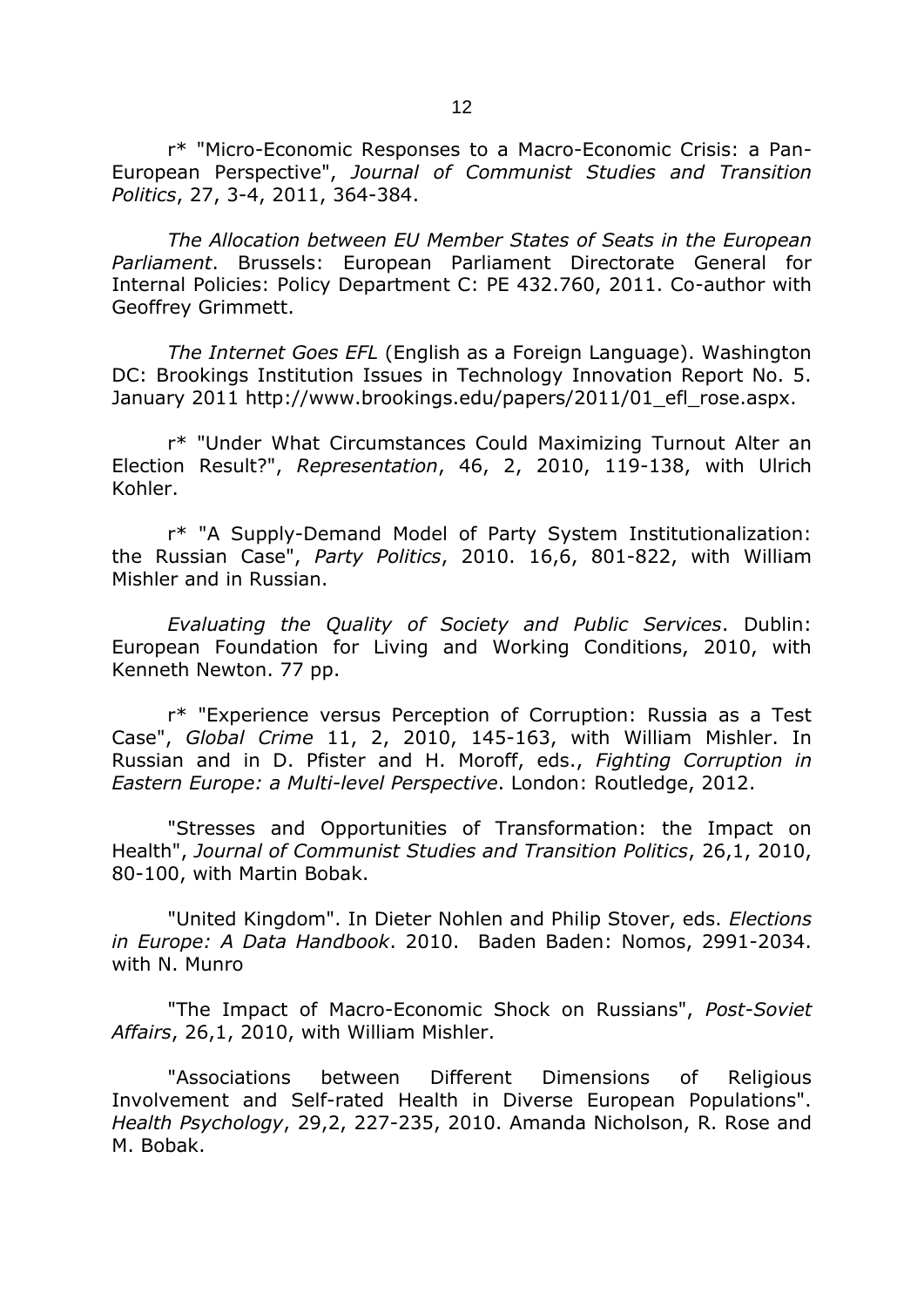"Democratic and Undemocratic States". In C.W. Haerpfer, P. Bernhagen, R. Inglehart and C. Wlezen, eds., *Democratization*. Oxford: Oxford University Press, 2009, 10-23. 2nd edition, 2019. , 40-51.

"How Do Electors Respond to an Unfair Election?", *Post-Soviet Affairs*, 25,2, 2009, 118-136, with William Mishler.

"Association between Attendance at Religious Services and Self-Reported Health in 22 European Countries", *Social Science and Medicine*, 69,4, 2009, 519-528, with Amanda Nicholson and Martin Bobak.

*The Quality of Life in Europe, 2003-2007*. Dublin: European Foundation for Living & Working Conditions, with Neil Munro and Claire Wallace, 2009, 62 pp.

r\* "Reaksia na transformatsii: tendentsii v rossiskom obschchestvennom mnenii", *Vestnik Obshchestvennogo Mneniya* 1 (99), January-March, 2009, 6-28.

"Evaluating Democratic Governance: a Bottom Up Approach to European Union Enlargement", *Democratization*, 15, 2, 2008, 251-271.

"Political Communication in a European Public Space: Language, the Internet and Understanding as Soft Power". *Journal of Common Market Studies*, 46, 2, March 2008, 451-475.

"Turkish Voters and Losers' Consent", *Turkish Studies*, 9, 2, June 2008, 363-78.

"Fair Treatment in a Divided Society: A Bottom Up Assessment of Bureaucratic Encounters in Latvia", *Governance*, 21, 1, 2008, 53-73, with David Galbreath.

r\* "Do Russians See Their Future in Europe or the CIS?" *Europe-Asia Studies*, 60, 1, 49-66, 2008, with Neil Munro.

r\* "Time Matters: Adapting to Transformation", *Journal of Communist and Post-Communist Studies*, 24, 1, 2008, 90-114 with W. Mishler and N. Munro; in A. Oleinik, ed., *Reforming the State without Changing the Model of Power?* London: Routledge, 2009, 91-115.

r\* "What Would You Tell the President in Three Minutes about Iraq?", *European Political Science*, 7, 1, 2008, 78-83.

"Bridging the Gap Between Experience and Perception of Corruption". In Transparency International, *2007 Global Corruption Report*. Cambridge: Cambridge University Press, 328-332, 2008.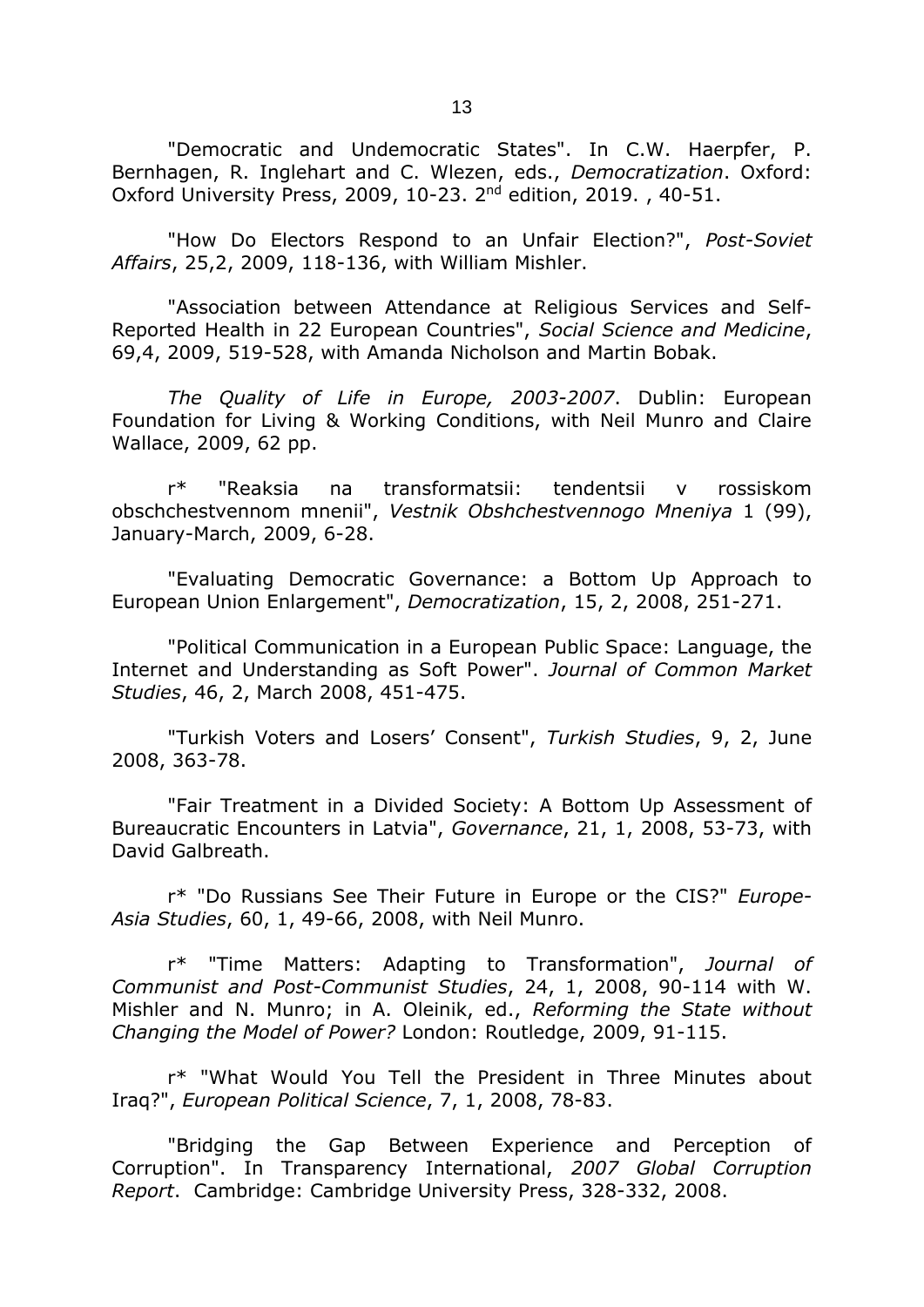"A Pension Is Not a Person: The Portfolio of Resources of Older People". In Bernd Marin and Asghar Zaidi, eds., *Mainstreaming Ageing: Indicators to Monitor Sustainable Policies*. Aldershot: Ashgate, 2007, 265-282.

"The Impact of President Putin on Popular Support for Russia's Regime", *Post-Soviet Affairs*, 23,2, 2007, 97-117.

"Political Behaviour in Time and Space". In Russell Dalton and Hans-Dieter Klingemann, eds., *Oxford Handbook of Political Behaviour*. New York: Oxford University Press, 2007, 283-301.

*The Quality of Life in Turkey*. Dublin: European Foundation for the Improvement of Living and Working Conditions, 2007, with Yusuf Ziya Özcan.

"Going Public with Private Opinions: Are Post-Communist Citizens Afraid to Say What They Think?" *Journal of Elections and Public Opinion*, 17, 2, 123-142, 2007.

"Generation, Age and Time: The Dynamics of Political Learning through Russia's Transformation", *American Journal of Political Science*, 51,4, 2007, 822-834 with William Mishler.

r\* "Learning to Support New Regimes in Europe". *Journal of Democracy*, 18,3, 2007, 111-125.

r\* "Is Russia Becoming a Normal Society?" *Demokratizatsiya*, 16,1, Winter 2008, 75-86. Russian, Levada Centre bulletin.

"Societal Characteristics and Health in the former Communist countries of Central and Eastern Europe and the former Soviet Union: a Multi-Level Analysis". *Journal Epidemiological & Community Health*, 2007, 61, 990-996. M. Bobak, M. Murphy, R. Rose, M. Marmot.

"Baltic Identities and Interests in a European Setting", with Sten Berglund and Neil Munro. In John McGarry and Michael Keating, eds. *European Integration and the Minorities Question*. London: Routledge, 2006, 308-328.

*Participation in Civil Society*. Dublin: First European Quality of Life Survey: European Foundation for the Improvement of Living and Working Conditions, 2006.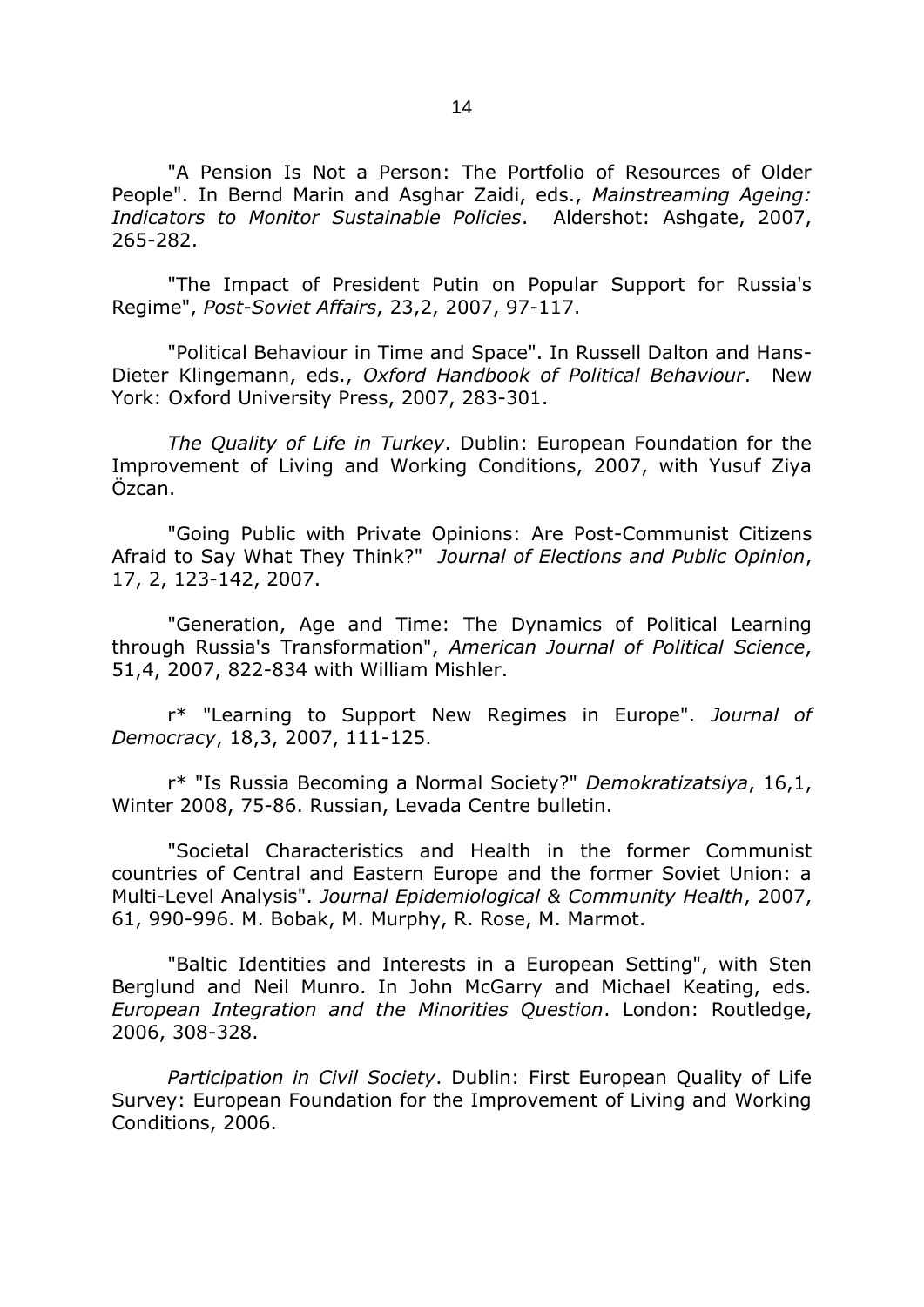"Building Support for Market Economies in Post-Communist Europe: Has Globalization Helped or Hurt?", *Kyoto Journal of Law and Politics*, 3, 1, 2006, 109-131.

r\* "Internet Diffusion Not Divide: a Proximity Model of Internet Take Off in Russia", *Oxford Internet Institute Research Report No. 10*, 2006.

"The Widening Trend in Mortality by Educational Level in Russia, 1980-2001", M. Murphy, M. Bobak, A. Nicholson, R. Rose & M. Marmot, *American Journal of Public Health*, 96: 1293-1299, 2006.

"Changes in Smoking Prevalence in Russia, 1996-2004", M. Bobak, A. Gilmore, M. McKee, R. Rose, M. Marmot. *Tobacco Control*, 131-135, 2006.

"What Are the Political Consequences of Trust? A Test of Cultural and Institutional Theories in Russia", with W. Mishler. *Comparative Political Studies*, 38,9, 1050-1078, 2005.

"Giving Direction to Government in Comparative Perspective". In Joel Aberbach and Mark A. Peterson, eds. *The Executive Branch*. New York: Oxford University Press, 2005, 72-99.

r*\* Language, Soft Power and Asymmetrical Internet Communication*. Oxford: Oxford Internet Institute Research Report No. 7, 2005.

"Croatian Opinion and the EU's Copenhagen Criteria". London: Chatham House Briefing Paper BP 05/04, December, 2005.

"A Global Diffusion Model of e-Governance", *Journal of Public Policy*, 25,1, 2005, 5-27.

"Socio-economic Influences on Self-Rated Health in Russian Men and Women--a Life Course Approach", *Social Science and Medicine*, 61, 2345-2354, 2005. A. Nicholson, M. Bobak, M. Murphy, R. Rose, and M. Marmot.

"Alcohol Consumption is Associated with Increased All-cause Mortality in Russian Men and Women: a cohort study based on the mortality of relatives". Amanda Nicholson, M. Bobak, M. Murphy, R. Rose, M. Marmot. *WHO Bulletin* 83, 812-819, 2005.

r\* "Resigned Acceptance of an Incomplete Democracy: Russia's Political Equilibrium", *Post-Soviet Affairs*, 20, 3, 2004, 195-218. R. Rose, N. Munro and W. Mishler. And in Russian.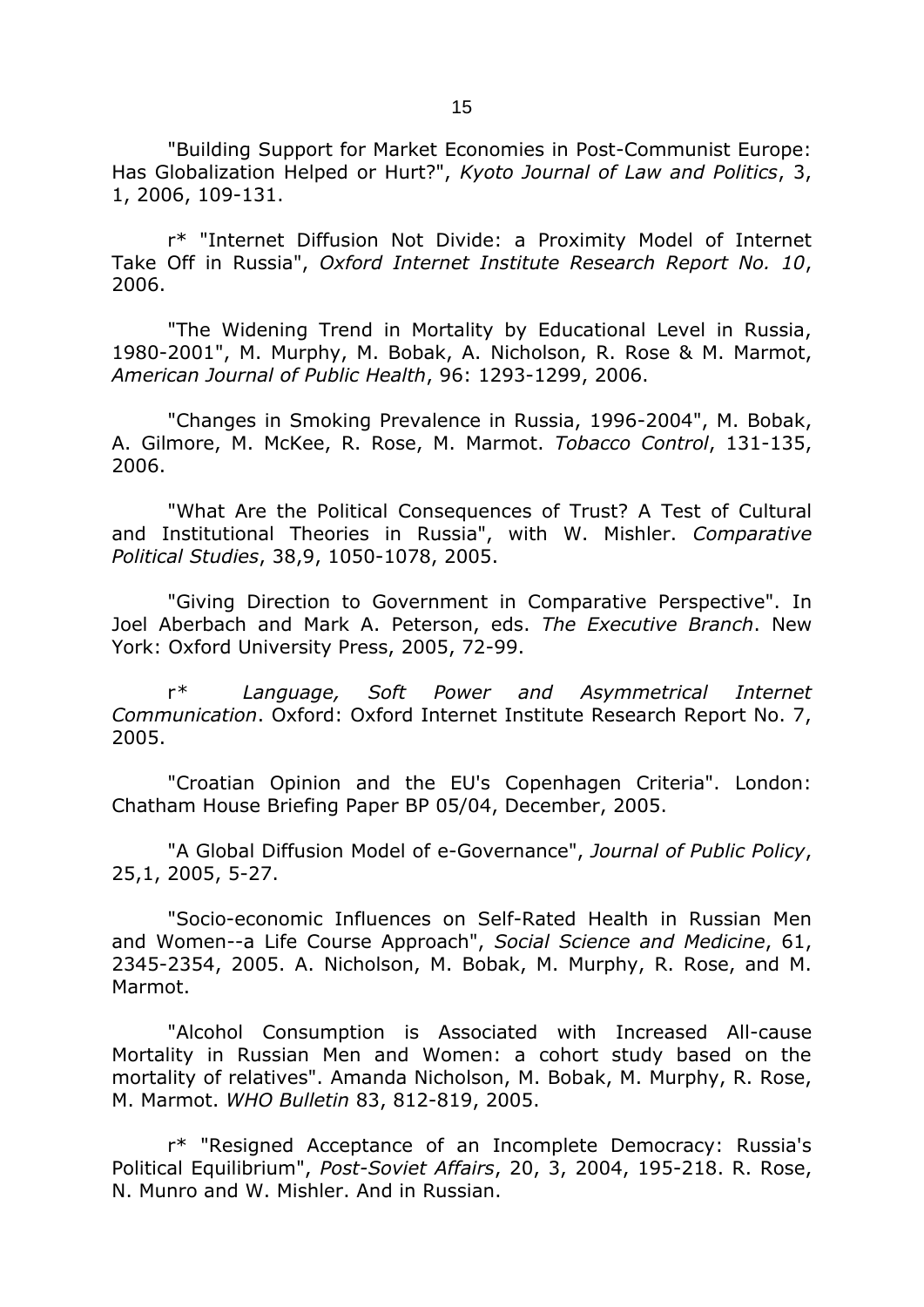"Governance and the Internet". In S. Yusuf, M.A. Altaf and K. Nabeshima, eds., *Global Change and East Asian Policy Initiatives*. New York: Oxford University Press, 2004, 337-364.

Insiders and Outsiders: New Europe Barometer 2004. Glasgow: U. of Strathclyde Studies in Public Policy No. 404, 2005.

"Europe Expands, Turnout Falls: The Significance of the 2004 European Parliament Election". Stockholm: International IDEA Research Report,

"Health Service Utilisation in the former Soviet Union: Evidence from Eight Countries". Dina Balabanova, M. McKee, J. Pomerleau, R. Rose and C. Haerpfer, *Health Services Research,* 39,6, Part II (2004), 1927- 1949.

"Voter Turnout in the EU Member Countries". In *Voter Turnout in Western Europe since 1945.* Stockholm: International IDEA, 2003, 17-24.

"Governance in Russia: A View from the Bottom", *Japanese Journal of Political Science*, 4,2, 257-271, 2004.

"Prevalence of Smoking in Eight Countries of the Former Soviet Union: Results from the Living Conditions, Lifestyles and Health Study". J. Pomerleau, Anna Gilmore, M. McKee, R. Rose, C. Haerpfer, *Addiction* 99, 12, 1577-1585, 2004.

r\* "When All Other Conditions Are Not Equal: The Context for Drawing Lessons". In C.J. Finer, ed., *Social Policy Reform in China: Views from Home and Abroad*. Aldershot: Ashgate, 2003, 5-22.

"What's Wrong with Best Practice Policies--And Why Relevant Practices Are Better". In *On Target? Government by Measurement*. London: House of Commons Public Administration Select Committee HC 62-II, 2003, 307-317.

"Parties, Voters and Foreign Policy", In Vicki L. Hesli and William M. Reisinger, eds., *The 1999-2000 Elections in Russia: Their Impact and Legacy*. (New York: Cambridge University Press, 2003), 51-72: S. L. White, Neil Munro & Rose.

"Social Shocks, Social Confidence and Health". In Judyth Twigg and Kate Schecter, eds., *Social Capital and Social Cohesion in Post-Soviet Russia*. Armonk, NY: M.E. Sharpe, 2003, 98-117.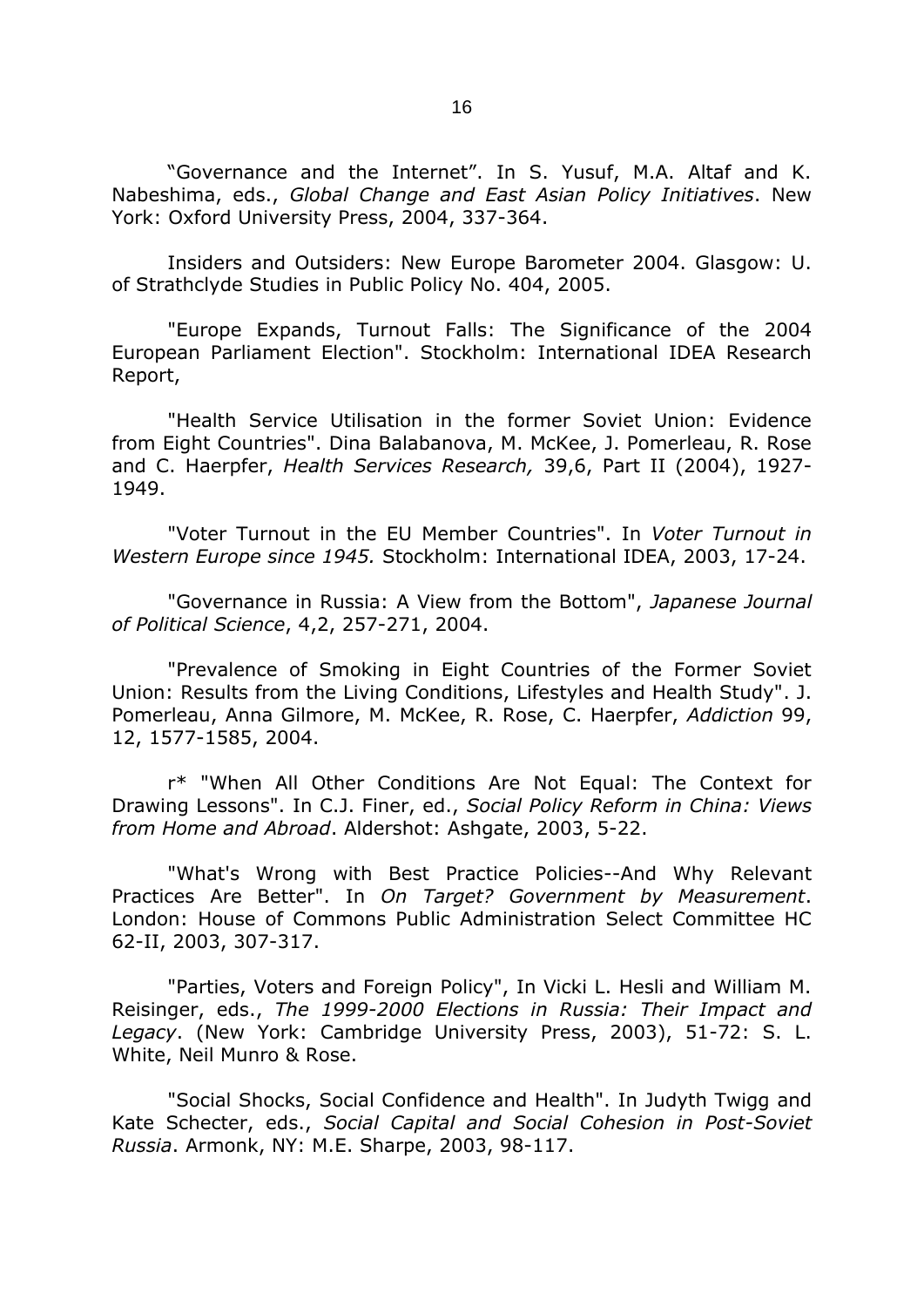"Determinants of Adult Mortality in Russia: Estimates from Sibling Data", *Epidemiology* 14,5, 2003, 603-611. M. Bobak, M. Murphy, R. Rose and M. Marmot.

"A Decade of Change but Not Much Progress: How Russians are Coping". In Donald W. Kelley, ed., *After Communism: Perspectives on Democracy.* Fayetteville: U. of Arkansas Press, 2003, 61-88

r\* "Economies in Transformation: A Multi-Dimensional Approach to a Cross-Cultural Problem" *East European Constitutional Review* Fall-Winter 2003, 62-70, and in Russian.

"Do Health Control Beliefs Predict Behaviour in Russians?", F. Perlman, M. Bobak, A. Steptoe, R. Rose, M. Marmot, *Preventive Medicine*, 37: 73-81, 2003.

r\* "Putting Monetary Policy in its Political Place", *Journal of Public Policy*, 22, 2, 2002, 257-69.

"Digital Divide or Digital Diffusion?" *Transition News-Letter* (World Bank), 13, 4-5 (2002), 33-35.

r\* "How Muslims View Democracy: A Central Asian Perspective", *Journal of Democracy*, 13,4, 2002, 102-111.

"Advancing into Europe? The Contrasting Goals of Post-Communist Countries". Adrian Karatnycky, A. Motyl and A. Schnetzer, eds., *Nations in Transit 2002*. New York: Freedom House, 2002, 39-48.

"Barometryu Rossia", *VCIOM Monitoring Bulletin*, 6 (62), 2002, 14- 19

"Learning and Re-learning Regime Support: the Dynamics of Post-Communist Regimes", *European Journal of Political Research*, with William Mishler, 41,1, 5-36, 2002.

"Comparing Regime Support in Non-Democratic and Democratic Contexts" with William Mishler, *Democratization*, 2002, 9,2, 1-20.

"Desyatiletie sdvigov, no bez osobogo uspekha" (A Decade of Change but Not Much Progress), *VCIOM Monitoring Bulletin*, 4 (60), 2002, 27-36.

"Mortality Patterns in the Russian Federation: Indirect Technique using Widowhood Data", *Bulletin of the World Health Organization,* 80, 11, 876-881, 2002. M. Bobak, M. Murphy, H. Pikhart, P. Martikainen, R. Rose and M. Marmot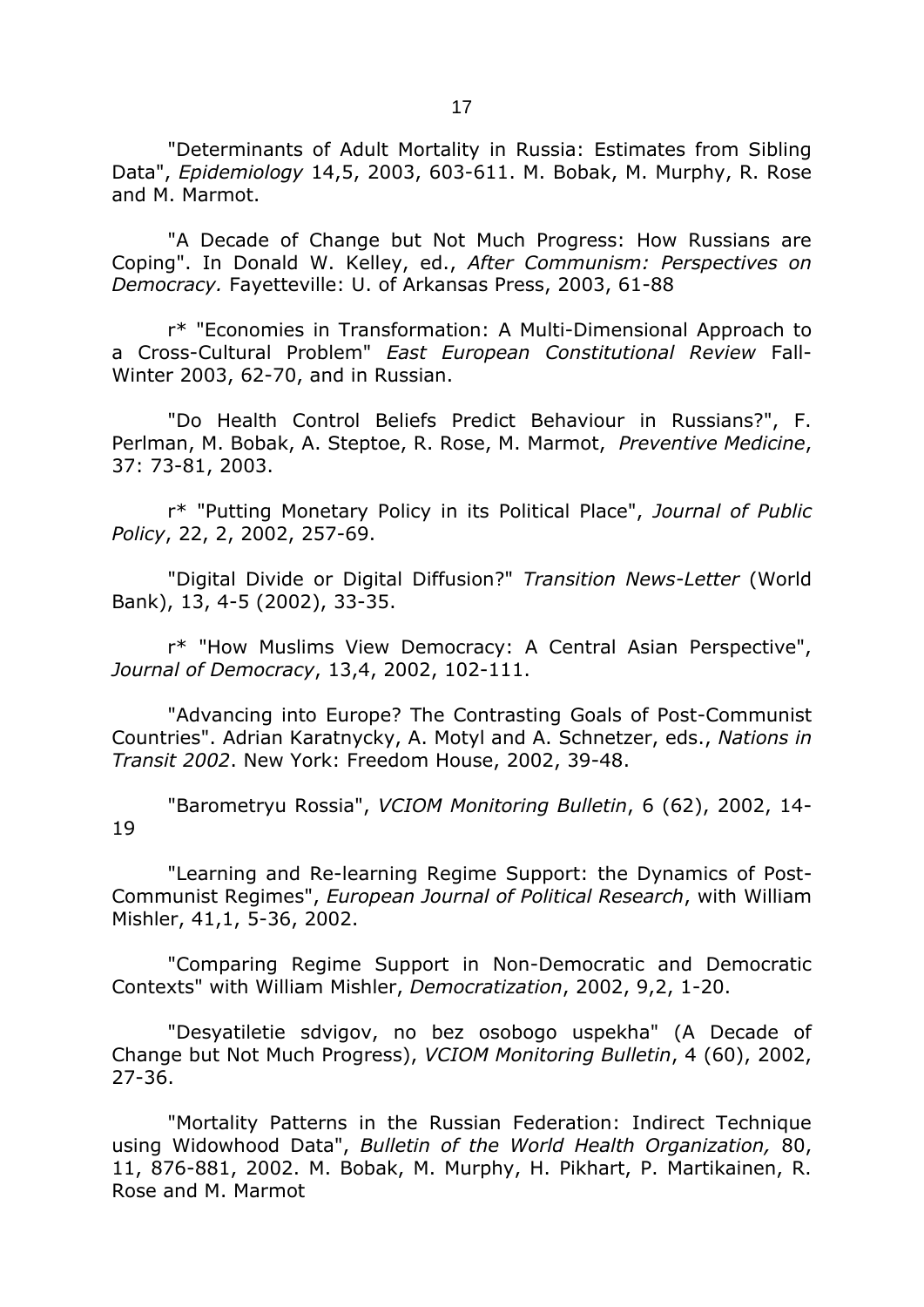"Determinants of Inequalities in Self-Perceived Health in Ukraine". A. Gilmore, M. McKee, and R. Rose. *Social Science and Medicine*, 55, 2177-88, 2002.

\*r "Democratization Backwards: The Problem of Third-Wave Democracies", *British Journal of Political Science* 31,2, 2001, 331-35, with Doh Shin.

r\* "How People View Democracy: A Diverging Europe", *Journal of Democracy*, 12, 1, 2001, 93-106.

"American Elections: A Surprising Mixture of Old and New", *Guide to U.S. Elections*. Washington DC: Congressional Quarterly, 2001, 4th ed., vol.1.

"When Government Fails: Social Capital in an Antimodern Russia", in B. Edwards, M. W. Foley and Mario Diani, eds., *Beyond Tocqueville: Civil Society and Social Capital in Comparative Perspective*. Hanover, NH: University Press of New England 2001, 56-69.

"Voting in a Floating Party System: the 1999 Duma Election", *Europe-Asia Studies*, 53, 3, 2001, 419-443, with Neil Munro and S.L. White.

"Political Support for Incomplete Democracies: Realist vs. Idealist Theories and Measures". *International Political Science Review,* 22,4, 2001, 303-320, with William Mishler.

"Prevalence and Determinants of Smoking in Belarus: A National Household Survey, 2000", *European Journal of Epidemiology*, 17: 245-53, 2001, with Anna B. Gilmore, M. McKee.

"Epidemiology of Smoking in Ukraine 2000", *Journal of Preventive Medicine* 2001, 33, 453-61, with A. Gilmore, A., M. McKee, and M. Telishevska.

"What Are the Origins of Political Trust? Testing Institutional and Cultural Theories in Post-Communist Societies". William Mishler and Rose, *Comparative Political Studies*, 34, 1, 2001, 30-62.

"When and Why Does a Prime Minister Change?" In R.A.W. Rhodes, ed., *Transforming British Government: Vol 2*. London: Macmillan, 2000, 47-62.

"How Strong is Vladimir Putin's Support?" *Post-Soviet Affairs*, 16, 4, 287-312, 2000, with N. Munro and S. White.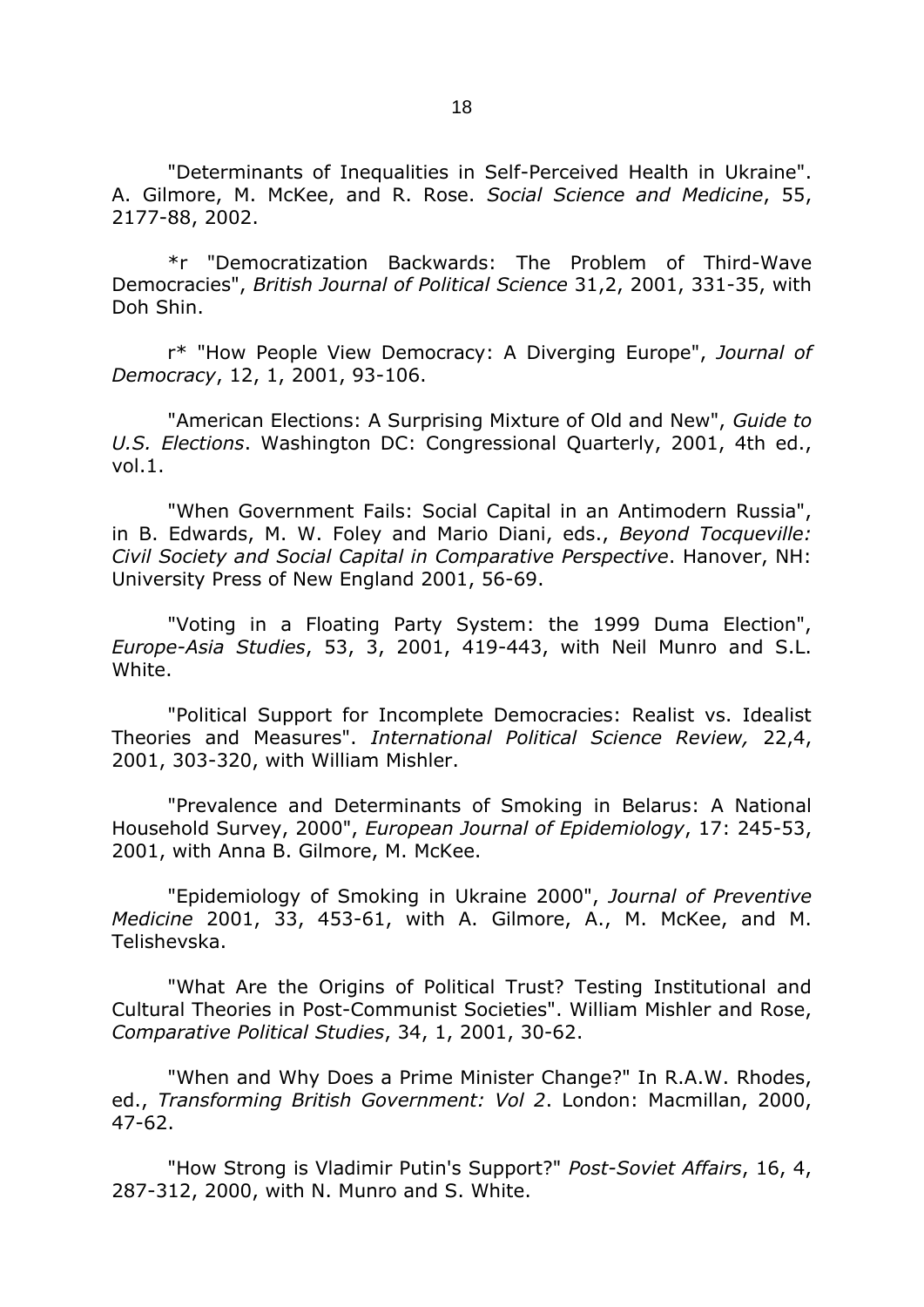"The End of Consensus in Austria and Switzerland", *Journal of Democracy*, 11,2, 2000, 26-40.

"Uses of Social Capital in Russia: Modern, Pre-Modern, and Anti-Modern", *Post-Soviet Affairs*, 16,1, 2000, 33-57.

"How Much Does Social Capital Add to Individual Health? A Survey Study of Russians", *Social Science and Medicine*, 51, 9, 2000, 1421-35.

"Demographic Shifts, Fiscal Pressures and Long-term Employment Opportunities". In Bernd Marin, Daniele Meulders and Dennis Snower, eds., *Innovative Employment Initiatives.* Aldershot: Ashgate, 2000, 371- 407.

"What Can We Learn from Abroad?", *Parliamentary Affairs*, 53, 4, 2000, 628-643.

r\* "A Supply-Side View of Russia's Elections", *East European Constitutional Review*, 9, 2 (Winter/Spring 2000), 53-59.

r\* "Socioeconomic Factors, Material Inequalities and Perceived Control in Self-rated Health: Cross-sectional data from seven post-Communist countries", *Social Science and Medicine*. M. Bobak, H. Pikhart, R. Rose, C. Hertzman and M. Marmot, 51,9, 2000, 1343-1350.

r\* "Getting Things Done in an Anti-Modern Society: Social Capital Networks in Russia". In Partha Dasgupta and Ismail Serageldin, eds., *Social Capital: A Multifaceted Perspective*. Washington, DC: The World Bank, 1999, 147-171.

"William James Millar Mackenzie", *Proceedings of the British Academy: 1998 Lectures and Memoirs*. Oxford: Oxford University Press for the British Academy No. 101, 1999, 465-488.

"Five Years After the Fall: Trajectories of Support for Democracy in Post-Communist Europe", William Mishler and Rose. In Pippa Norris, ed., *Critical Citizens: Global Support for Democratic Government.* Oxford: Oxford University Press, 1999, 78-99

"Tension between the Democratic Ideal and Reality: The Korean Example" Rose, Doh C. Shin and Neil Munro. In Pippa Norris, ed., *Critical Citizens: Global Support for Democratic Government* Oxford: Oxford University Press, 1999 146-55.

r\* "Living in an Anti-Modern Society", *East European Constitutional Review,* 8, 2, 1999, 68-75.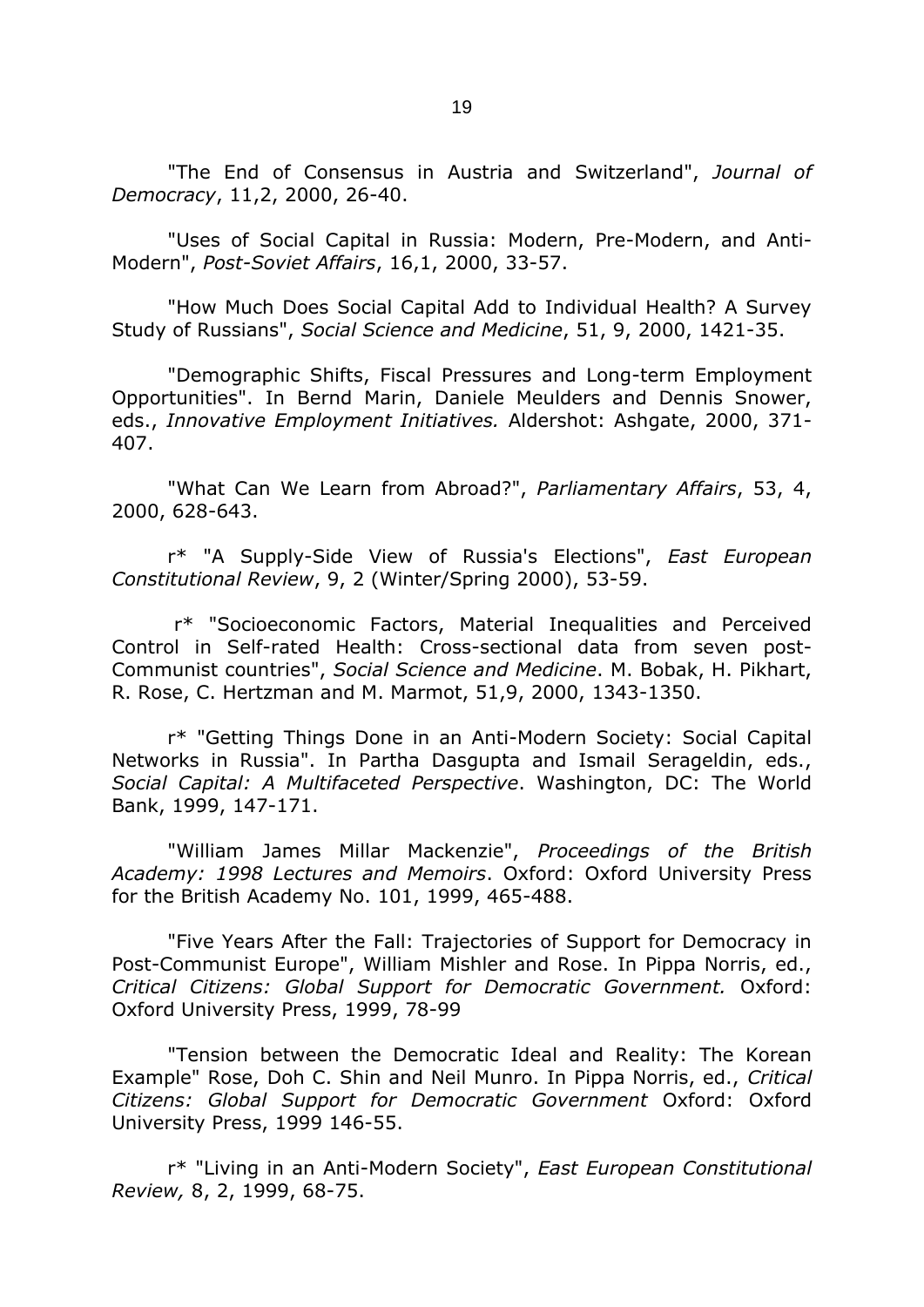"Electoral Systems and Outcomes in Central and Eastern Europe", *New Trends in Electoral Law in a Pan-European Context*. Strasbourg: Council of Europe European Commission for Democracy through Law, 1999, 50-65 (and in French). Tom Mackie and Rose.

r\* "Another Great Transformation: Eastern Europe a Decade Later", *Journal of Democracy*, 10, 1, 1999, 51-56.

*Young People in Politics: a Multi-Continental Survey*. Marta Lagos and Richard Rose. Glasgow: U. of Strathclyde Studies in Public Policy No. 316, 1999.

"Alcohol Consumption in a National Sample of the Russian Population", Martin Bobak, Martin McKee, Richard Rose and Michael Marmot. *Addiction*, 1999, 94, 6, 857-866.

"Popular Response to Korean Democratization in Comparative Perspective", R. Rose and D.C. Shin. In Chung-in Moon and Jongryn Mo, eds., *Democratization and Globalization in Korea*. Seoul: Yonsei University Press, 1999, 329-348.

"The Sound of One Hand Clapping: The World Moves Away from the White House", *Presidential Studies Quarterly*, 28,4, 1998, 844-50.

"The Long and the Short of Transformation in Central Europe". In R. Andorka, T., Kolosi, R. Rose and G. Vukovich, eds., *A Society Transformed*. Budapest: Central European University Press, 1999, 180- 203.

"Scaling Change in Hungary". Tamás Kolosi and Rose. In R. Andorka, T., Kolosi, R. Rose and G. Vukovich, eds., *A Society Transformed.* Budapest: Central European University Press, 1999, 1-20.

"Making Good Use of Multi-National Surveys in Post-Communist Countries", In R. Walker and M.F. Taylor, eds., *Information Dissemination and Access in Russia and Eastern Europe*. Amsterdam: IOS Press, 1998, 178-186, with C. Haerpfer.

"What is the Demand for Price Stability in Post-Communist Countries?, *Problems of Post-Communism*, 45,2, 1998, 43-50.

"Negative and Positive Partisanship in Post-Communist Countries", *Electoral Studies*, with William Mishler, 17, 2, 1998, 217-234.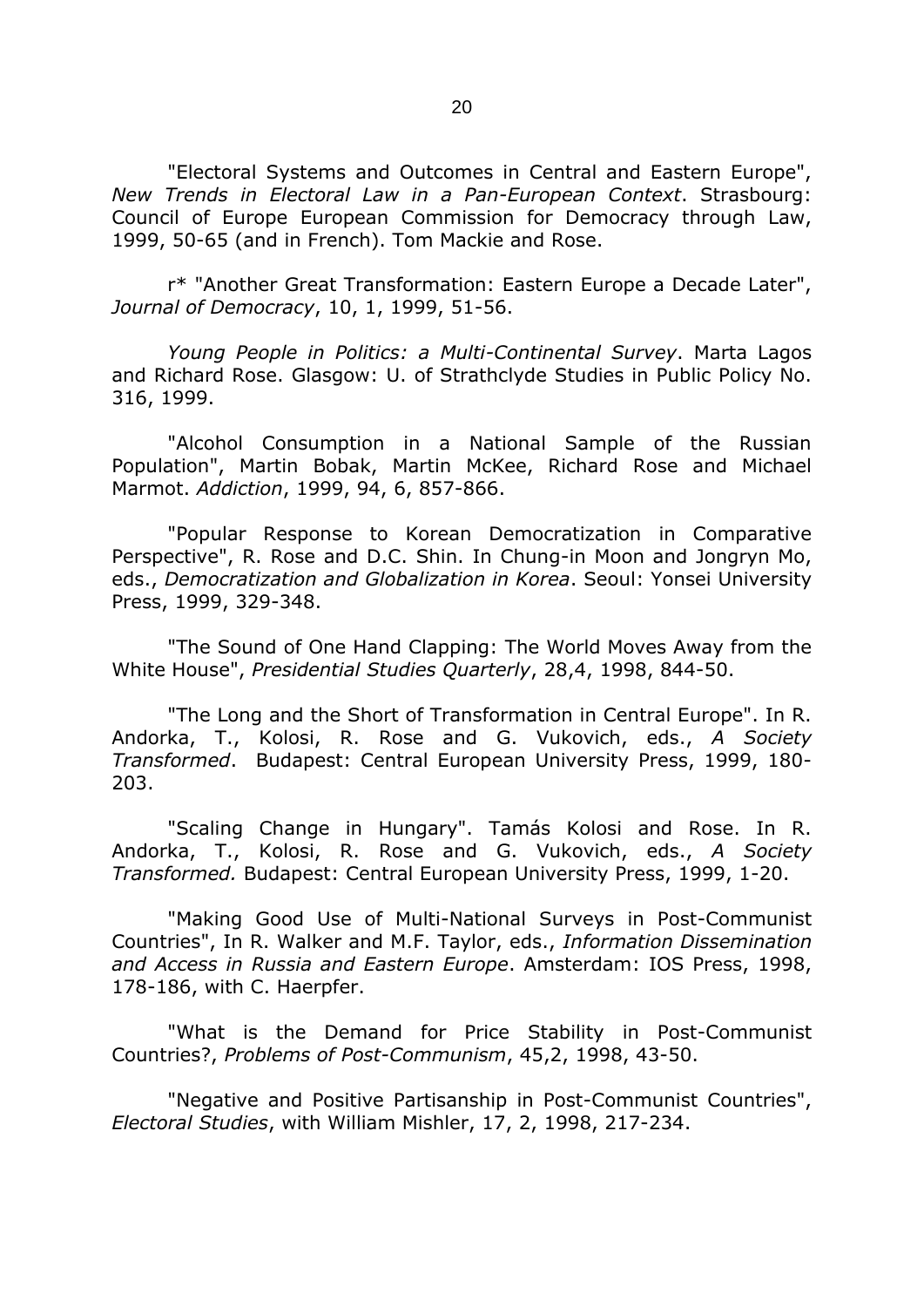"Patterns of Smoking in Russia", Martin McKee, Martin Bobak, Richard Rose, V. Shkolnikov, Laurent Chenet and David Leon. *Tobacco Control* 1998 7:22-26

"Post-Communist Political Transformation in Central and Eastern Europe". In *Political Change and Welfare Development in Central and Eastern Europe.* Vienna: Österreichische Gesellschaft für Europapolitik, 1998, 11-36.

"Prospects for Democracy in Post-Communist Europe". In S. White, J. Batt and P.G. Lewis, eds., *Developments in Central and East European Politics* (London: Macmillan and Duke University Press, 2nd edition, 1998, 276-95.

r\* "Trust, Distrust and Skepticism: Popular Evaluations of Civil and Political Institutions in Post-Communist Societies", *Journal of Politics*, 59, 2, 1997, 418-51

"Understanding Multi-Party Choice: The 1995 Duma Election", with Evgeny Tikhomirov and William Mishler, *Europe-Asia Studies* , 49, 5, 1997, 799-823.

"Social Capital in Civic and Stressful Societies", *Studies in Comparative International Development*, with Christian Haerpfer and William Mishler, 32, 3, 1997, 85-111.

r\* "Where Are Post-Communist Countries Going?", *Journal of Democracy*, 8,3, 1997, 92-108.

*A Decade of Election Results: Updating the International Almanac*. T.T. Mackie and Richard Rose. Glasgow: University of Strathclyde Studies in Public Policy, 1997.

"Evaluating Election Turnout", *Voter Turnout from 1945 to 1997: A Global Report on Political Participation*. Stockholm: Institute for Democracy and Electoral Assistance, 1997, 35-47.

r\* "Micro-economic Differences Between or Within Baltic Nationalities?" In Neil Hood, Robert Kilis and Jan-Erik Vahlne, eds.. *Transition in the Baltic States: Micro-Level Studies*. London: Macmillan, 1997, 109-128.

r\* "The New Labour Government: On the Crest of a Wave", in Pippa Norris and Neil T. Gavin, eds., *Britain Votes 1997*. Oxford: Oxford University Press, 1997, 240-246.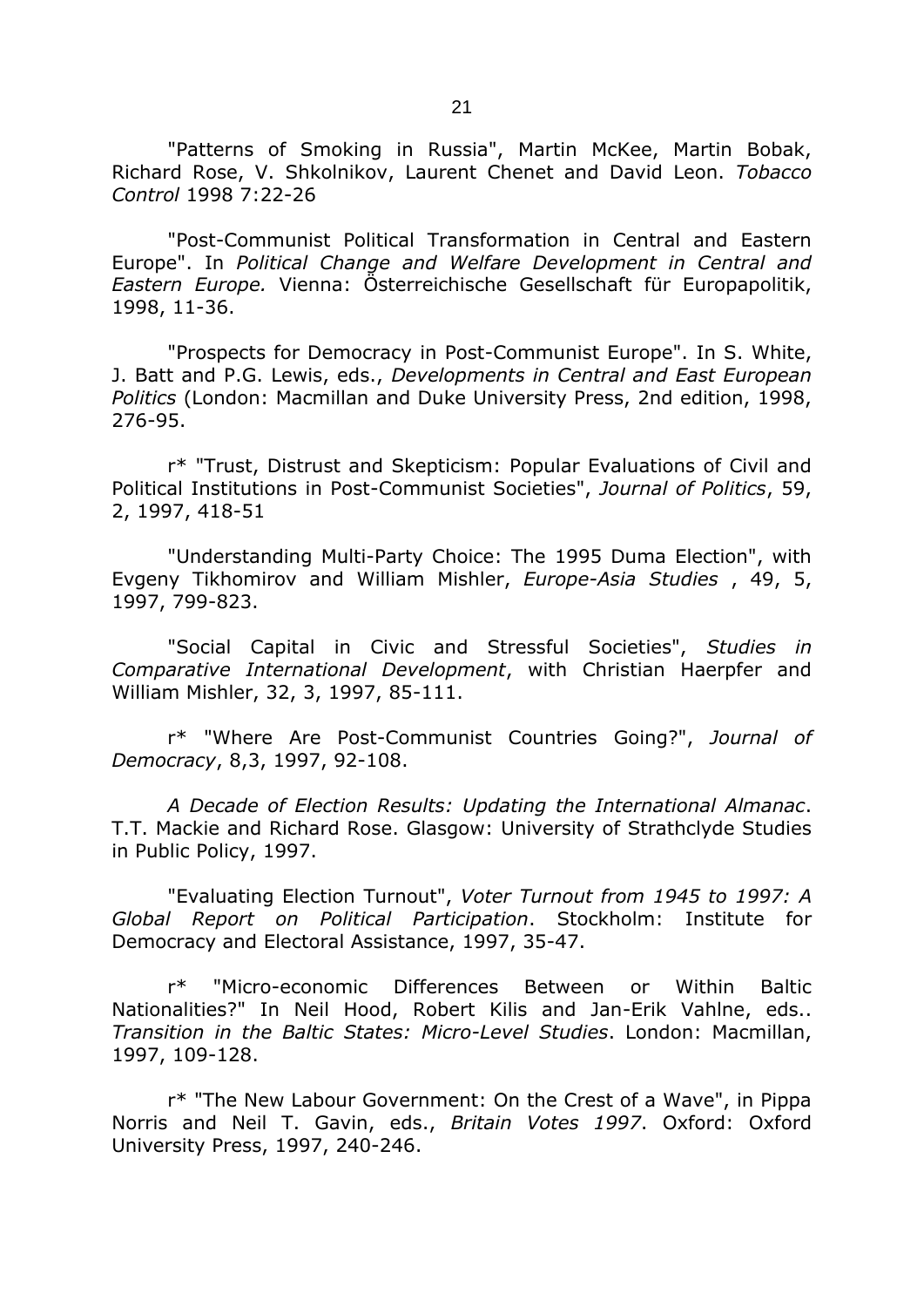"Is There a Perception of a Common Threat?". In Jeffrey Gedmin, ed., *European Integration and American Interests*. Washington DC: AEI Press, 1997, 149-55.

"Rights and Obligations of Individuals in the Baltic States", *East European Constitutional Review*, 6, 1, 1997.

"How Patient Are People in Post-Communist Societies?", *World Today*, 159, 3, 1997, 130-144.

r\* "The Impact of a Ready-Made State" *German Politics*, 6,1, 1997, 100-121. with Christian Haerpfer.

"The Art of Writing About Politics". Hans Daalder, ed., *Comparative European Politics: the Story of a Profession*. London and Washington: Pinter, 1997, 127-139.

"Communists, Privilege and Postcommunism in Russia", *International Politics*, 34,1, 1997, 79-95. Ian McAllister, Stephen White and Richard Rose.

"Testing the Churchill Hypothesis: Popular Support for Democracy and Its Alternatives", *Journal of Public Policy*, with William Mishler, 16,1, 1996, 29-58.

"The Academic as Policy Analyst". In *The State, Politics and Health: Essays for Rudolf Klein*. Edited by P. Day, D. Fox, R. Maxwell and E. Scrivens. Oxford: Blackwell, 1996, 167-185.

r\* "Trajectories of Fear and Hope: The Dynamics of Support for Democracy in Eastern Europe". William Mishler and Richard Rose. *Comparative Political Studies*, 28,4, 1996, 553-581.

"Russia's Forced Choice Presidential Election", *Post-Soviet Affairs*, 12, 4, 1996, 351-379, with Evgeny Tikhomirov.

"Evaluating Benefits: the Views of Russian Employees". *The Changing Social Benefits in Russian Enterprises*. Paris: OECD, 1996, 39- 60 (and in Russian).

"Is Money the Measure of Welfare in Russia?" *Review of Income and Wealth*, 42,1, 1996, 75-90, with Ian McAllister.

(In Russian) "Comparing and Contrasting Mass Response to Transformation in Eastern Europe and Russia", *Economic and Social Change*, VTsIOM Bulletin, 4, 1996, 13-24, with C. Haerpfer.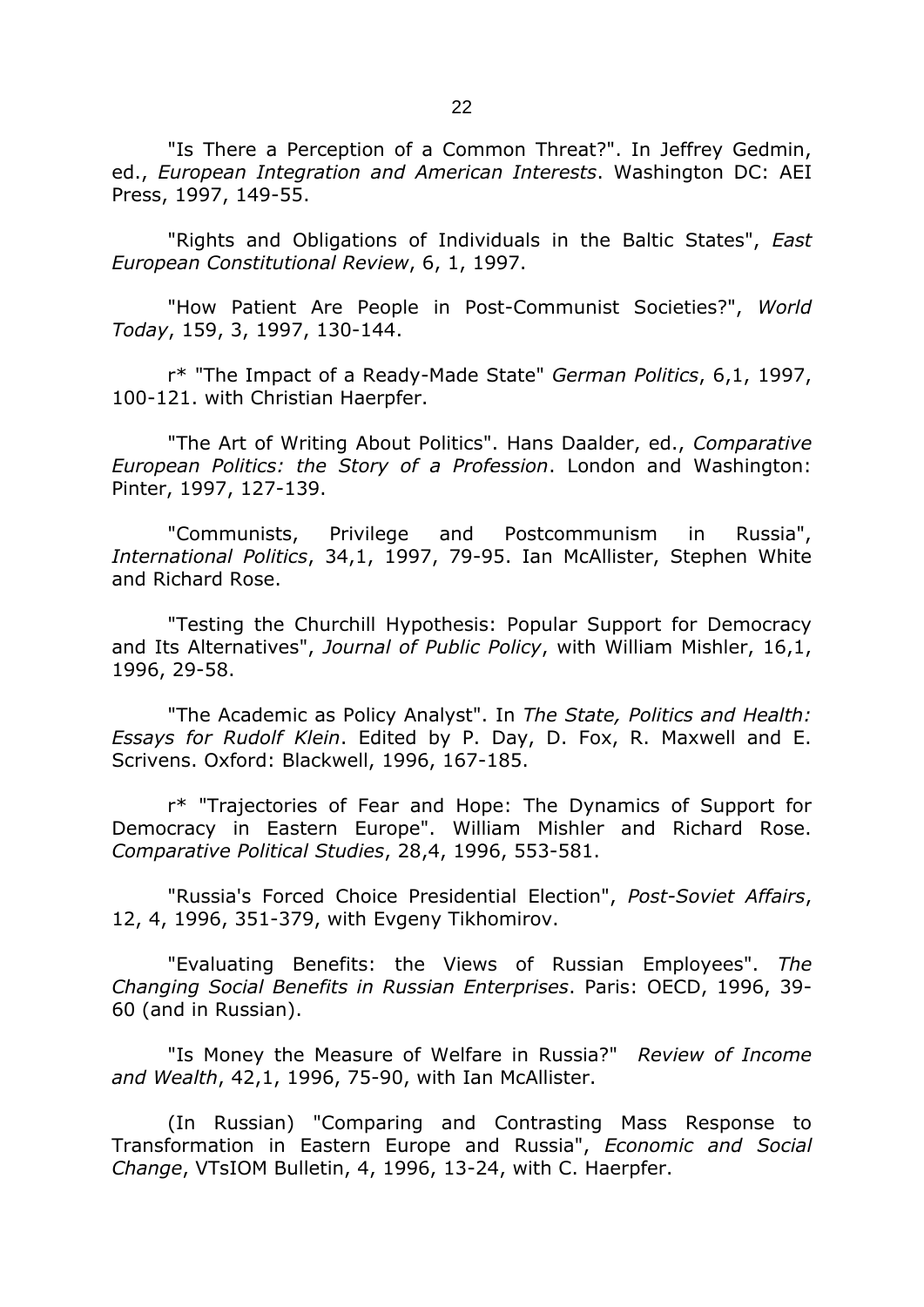r\* "German Responses to Regime Change: Culture, Economy or Context?" with Edward Page. *West European Politics*, 19, 1, 1996, 1-27.

"Ex-Communists in Post-Communist Societies", *Political Quarterly*, 67, 1, 1996, 14-25.

r\* "Representation and Leadership in Post-Communist Political Systems", *Journal of Communist Studies and Transition Politics*, 12,2, 1996. 224-246, with William Mishler.

"Subjektive Bewertungen der Lebensverhältnisse in den östeuropäischen Transformationsstaaten und in Ostdeutschland". W. Seifert and R. Rose. In W Glatzer, ed., *Lebensverhältnisse in Osteuropa*. Frankfurt am Main/New York: Campus, 1996, 11-30.

r\* "Democracy and Enlarging the European Union Eastwards". *Journal of Common Market Studies*, 33,3, 1995, 427-450, with Christian Haerpfer.

"Freedom as a Fundamental Value", *International Social Science Journal* No. 145, 1995, 457-471 (and in Russian).

"Dynamics of Democratic Regimes". In J.E.S. Hayward and Edward C. Page, eds., *Governing the New Europe*. Oxford: Polity Press, 1995, 67-92.

r\* "A Crisis of Confidence in British Party Leaders?", *Contemporary Record*, 9, 2, 1995, 273-93.

"Russia as an Hour-Glass Society: A Constitution without Citizens", *East European Constitutional Review*, 4,3, 1995, 34-42.

*Pensioners, Gender and Poverty in the Baltic States*. Washington DC: World Bank Paper No. IDP-151, 1995.

r\* "Mobilizing Demobilized Voters in Post-Communist Societies", *Party Politics* 1,4, 1995, 549-563.

r\* "Economic Conditions of Nationalities in the Baltics Compared" *Post-Soviet Geography*, 36,8, 1995, 476-495.

"Adaptation, Resilience, Destitution: Alternative Responses to Transition in Ukraine", *Problems of Post-Communism*, 42,6, 1995, 52-61.

r\* "Materielle Lebensbedingungen und Einstellungen gegenüber Marktwirtschaft und Demokratie im Transformationsprozess", with Wolfgang Seifert. In H. Wollmann, H. Wiesenthal and F. Bönker, eds.,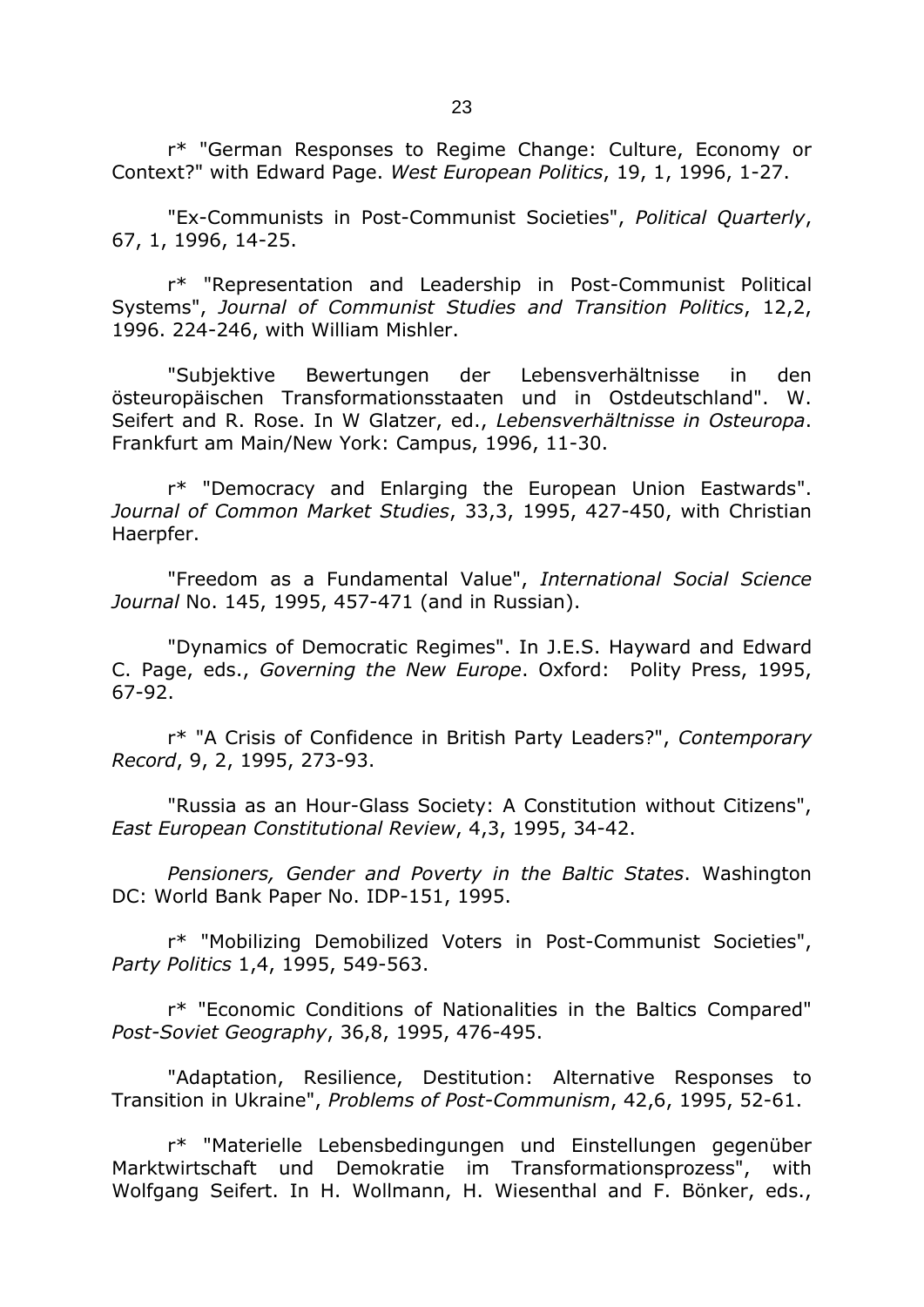*Transformation Sozialistischer Gesellschaften: Am Ende des Anfangs*. Opladen: Westdeutscher Verlag, 1995, 277-298.

"Generational Effects on Attitudes to Communist Regimes: a Comparative Analysis", with Ellen Carnaghan. *Post-Soviet Affairs*, 11,1, 1995, 28-56.

"What Are We Trying to Measure in Post-Communist Economies?" In R. Holzmann, J. Gacs and G. Winckler, eds. *Output Decline in Eastern Europe*. Dordrecht: Kluwer, 1995, 61-63.

"Consensus or Dissensus in Welfare Values in Post-Communist Societies?", with Toni Makkai. *European Journal of Political Research*, 28,2, 1995, 203-224.

"Making Progress and Catching Up: Comparative Analysis for Social Policymaking", *International Social Science Journal*, No.143, 1995, 113- 26.

"Mass Reaction to Regime Change in Eastern Europe: Polarization or Leaders and Laggards", with William T.E. Mishler. *British Journal of Political Science*, 24,2, 1994, 159-182.

"Mass Response to Transformation in Post-Communist Societies", with Christian Haerpfer. *Europe-Asia Studies*, 46,1, 1994, 3-28.

r\* "Aaron Wildavsky: Ein Mensch für die Ganze Welt", *Public Budgeting and Finance*, 14,1, 1994, 66-75. And in Naomi Caiden and Joseph White, eds., *Budgeting, Policy, Politics: an Appreciation of Aaron Wildavsky*. New Brunswick, NJ: Transaction Publishers, 1995, 63-72.

r\* "Support for Parliaments and Regimes in the Transition toward Democracy in Eastern Europe". W.T.E. Mishler and Rose, *Legislative Studies Quarterly*, 19,1, 1994, 5-32.

"Getting By Without Government: Everyday Life in Russia", *Daedalus*, 123, 3, 1994, 41-62.

"Postcommunism and the Problem of Trust", *Journal of Democracy*, 5,3, 1994, 18-30.

r\* "Who Needs Social Protection in Eastern Europe? A Constrained Empirical Analysis of Romania". In Stein Ringen and Claire Wallace, eds., *Societies in Transition: East-Central Europe Today.* Aldershot: Avebury, 1994, 175-220.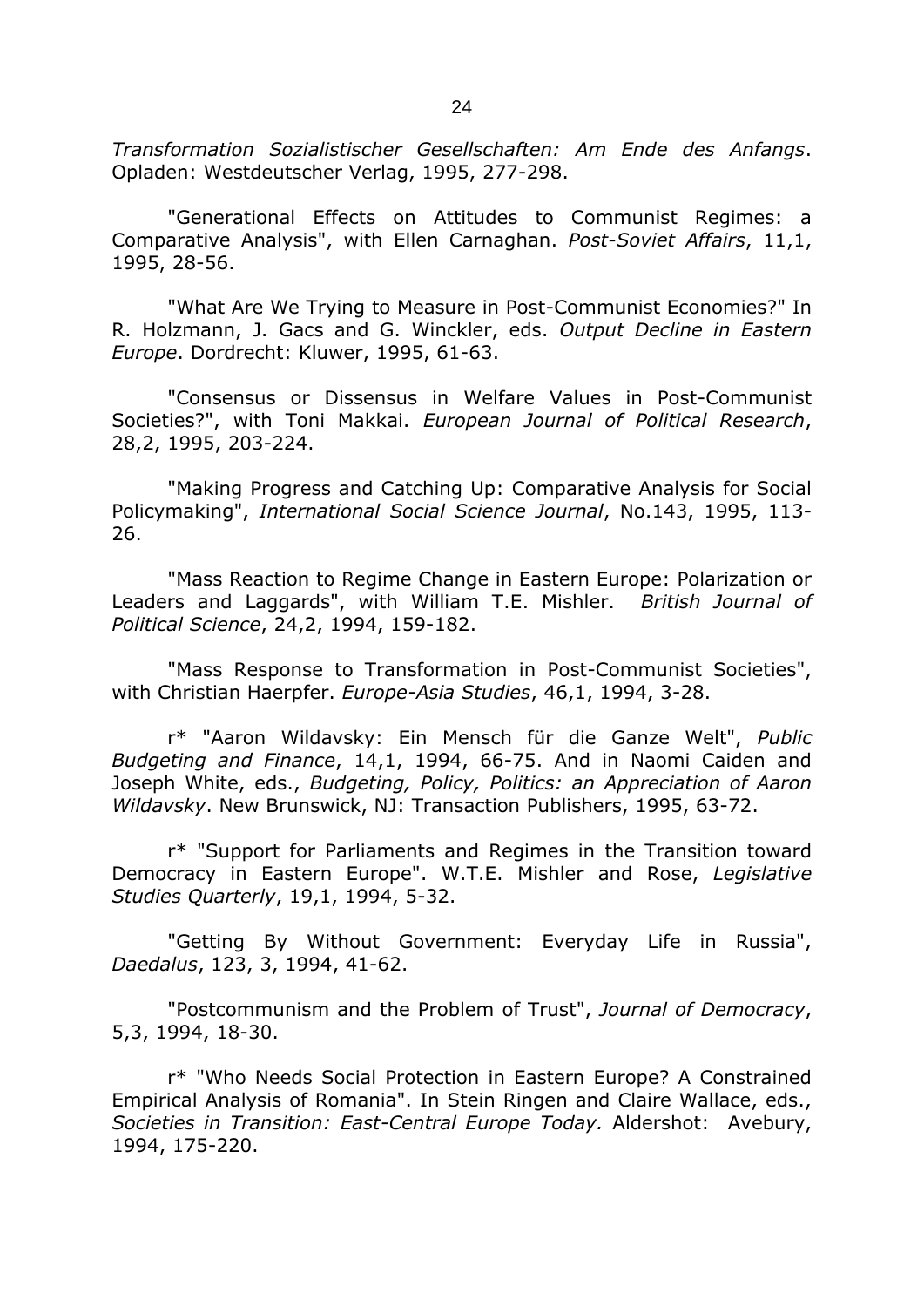"Conflict or Compromise in the Baltic States?" with William Maley. *RFE/RL Research Report*, 3, 28 , 1994, 26-35.

*New Democracies Barometer III: Learning from What Is Happening,* with Christian Haerpfer. Glasgow: U. of Strathclyde Studies in Public Policy No. 230, 1994.

*Nationalities in the Baltic States: A Survey Study.* Richard Rose, William Maley, Vilmorus, Lasopec and EMOR. Glasgow: U. of Strathclyde Studies in Public Policy No. 222, 1994.

"Evaluating Presidents". In George Edwards III, John Kessel and Bert Rockman, eds. *Researching the Presidency: Vital Questions, New Approaches.* Pittsburgh: U. of Pittsburgh Press, 1993, 453-84.

r\* "Comparing Welfare Across Time and Space" Annex II in *Welfare in a Civil Society*. Vienna: European Centre for Social Welfare Policy Report to European Ministers for Social Affairs, 1993, 293-366, and European Centre, *Eurosocial Report* No. 49, 1994.

"Bringing Freedom Back In: Rethinking Priorities of the Welfare State". In Catherine Jones, ed., *New Perspectives on the Welfare State in Europe*. London: Routledge, 1993, 221-41.

*Ökonomische Verhaltensweisen und Politische Einstellungen im Vereinten Deutschland*. Wolfgang Seifert, Richard Rose and Wolfgang Zapf. Berlin: Wissenschaftszentrum Berlin P93-109, 1993.

"Il Welfare State in un'economia internationale aperta". In Maurizio Ferrera, ed. *Stato Sociale e Mercato.* Turin: Agnelli Foundation, 1993, 127-42.

"Contradictions between Micro and Macro-Economic Goals in Post-Communist Societies". *Europe-Asia Studies*, 45,3, 1993, 419-444.

*How Russians Are Coping with Transition: New Russia Barometer II.*  with Irina Boeva and Viacheslav Shironin. Glasgow: U. of Strathclyde Studies in Public Policy No. 216, 1993.

r\* "Who Grows Food in Russia and Eastern Europe?" with Evgeny Tikhomirov. *Post-Soviet Geography*, 34, 2, 1993, 111-126.

"Periodisation in Post-War Britain: a Symposium", *Contemporary Record*, 6,1, 1992, 326-40.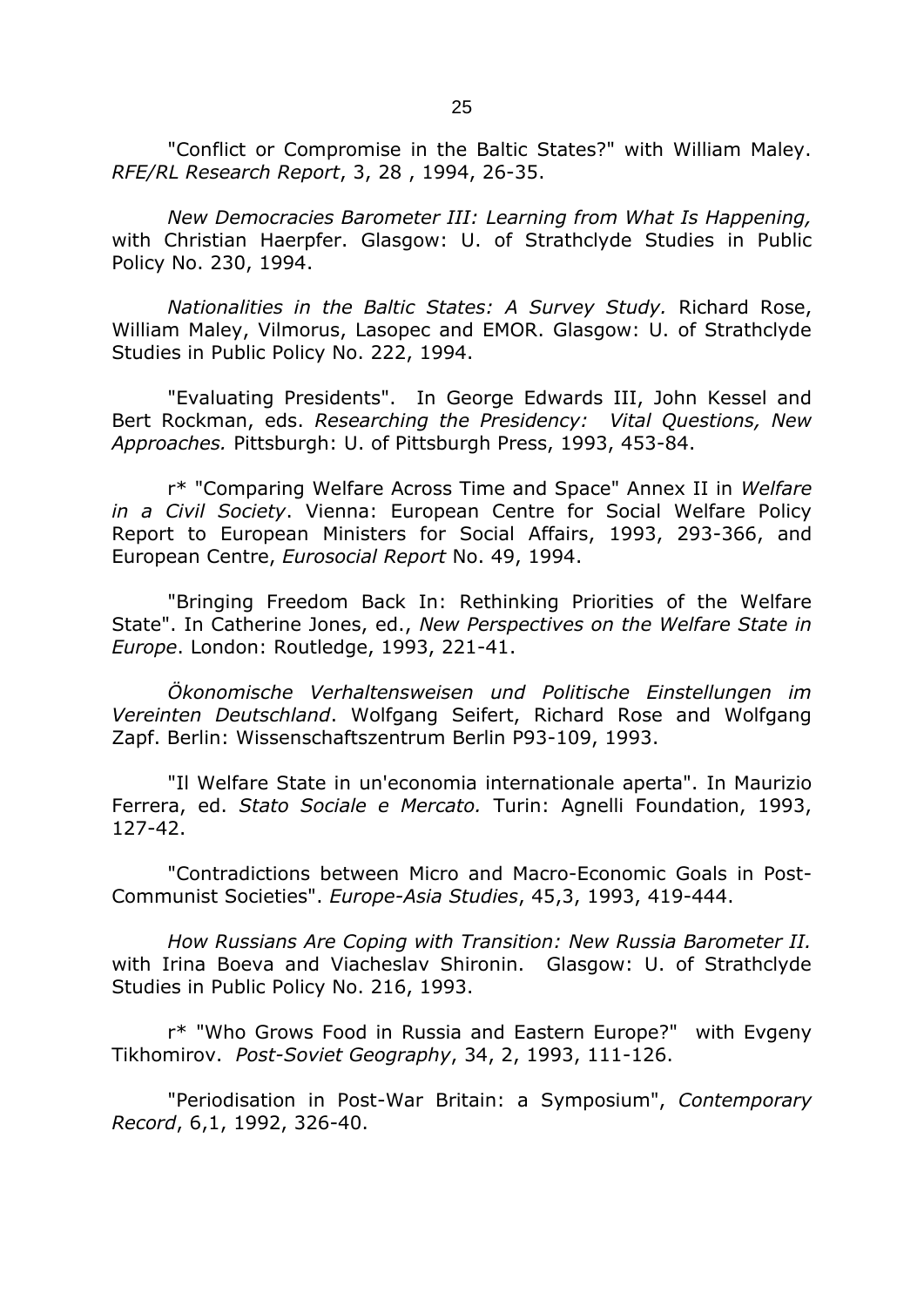"Long-Term Structural Change or Cyclical Fluctuations? The 1992 Election in Dynamic Perspective". *Parliamentary Affairs* 45,4 1992, 451- 65.

"Eastern Europe's Need for a Civil Economy'. In Richard O'Brien, editor, *Finance and the International Economy 6*. Oxford: Oxford University Press, 1992, 4-16.

r\* "Individual Taste or Collective Decision?" with Peter Falconer, *Journal of Social Policy*, 21, (1992), 349-73.

r\* "Escaping Absolute Dissatisfaction: A Trial and Error Model of Change in Eastern Europe". *Journal of Theoretical Politics* 4,4, 1992, 371- 93.

"Expressive Versus Instrumental Voting", with Ian McAllister. In Dennis Kavanagh, editor, *Electoral Politics.* Oxford: Oxford University Press, 1992, 114-140.

'Das Subjektive Wirtschaftsklima in Ungarn, der CSFR und in Polen', with Christian Haerpfer. In P. Gerlich, F. Plasser and P.A. Ulram, eds., *Regimewechsel.* Vienna: Boehlau, 1992, 317-41.

*What are the Economic Consequences of PR?* London: Electoral Reform Society 1992.

r\* "Toward a Civil Economy?", *Journal of Democracy*, 3,2, 1992, 13- 26.

*New Democracies Between State and Market: a Baseline Report of Public Opinion,* with C. Haerpfer. Glasgow: U. of Strathclyde Studies in Public Policy 204, 1992.

r\* "Prime Ministers in Parliamentary Systems", *West European Politics*, 14,2 (1991), 9-24.

"Electoral Reform: What are the Consequences?". In Frank Vibert, ed., *Britain's Constitutional Future* London: Institute of Economic Affairs, 1991, 116-36.

"Is American Public Policy Exceptional?", in Byron Shafer, ed., *Is America Different?* New York: Oxford University Press, 1991, 187-221.

"The Presidency in a Changing International System", with Robert J. Thompson, *Presidential Studies Quarterly,* 21,4, (1991), 751-70.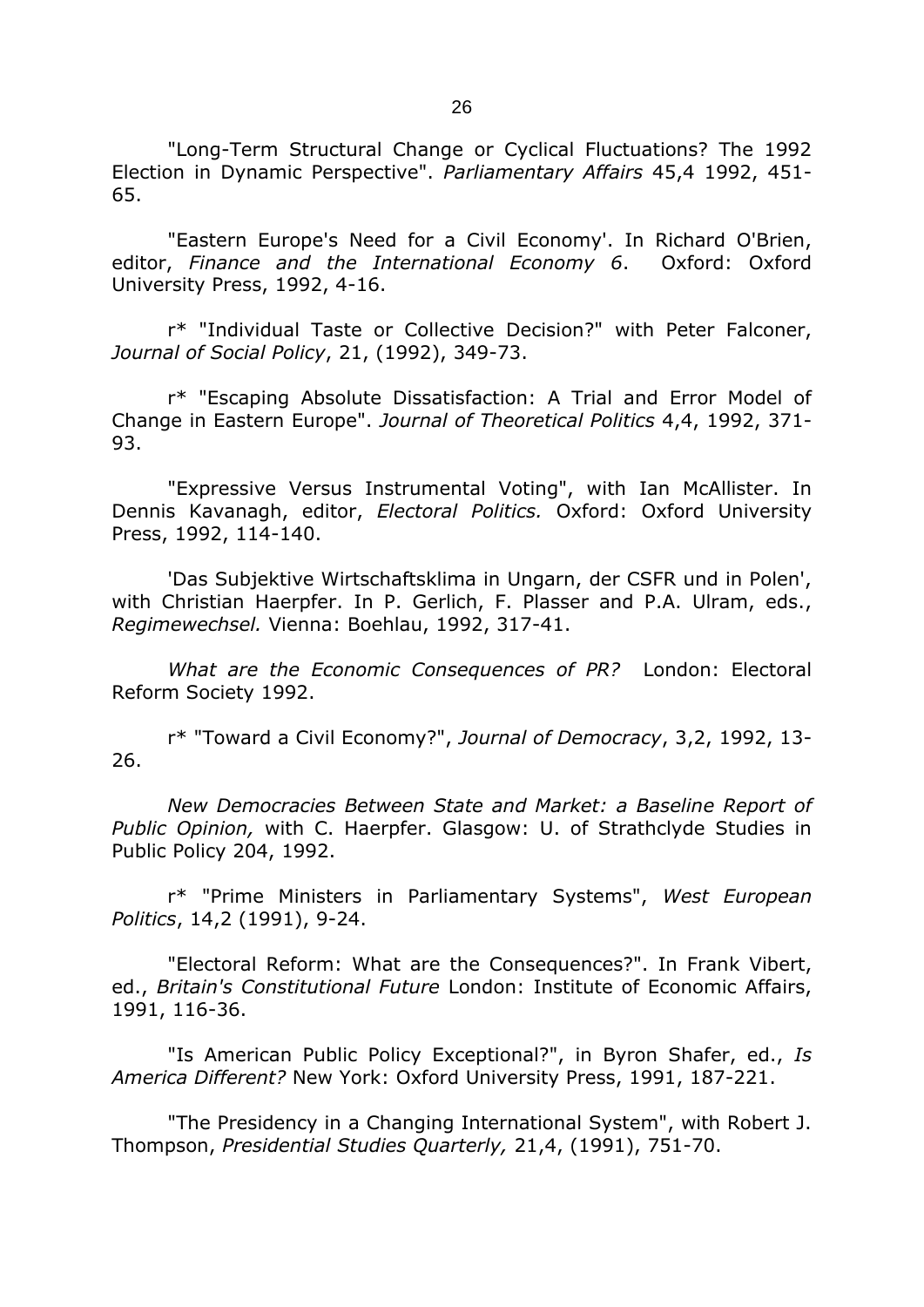27

*Between State and Market: Key Indicators of Transition in Eastern Europe.* Glasgow: University of Strathclyde Studies in Public Policy No. 196, 1991.

r\* "Comparing Forms of Comparative Analysis", *Political Studies*, 39,3 (1991), 446-62.

r\* *Too Much Reshuffling of the Cabinet Pack?* London: Institute of Economic Affairs Inquiry No. 27.

"What Is Lesson-Drawing?", *Journal of Public Policy*, 11,1 (1991), 3- 33.

"Prospective Evaluation through Comparative Analysis", in Paul r\*, ed., *International Comparisons of Vocational Education and Training* London: Falmer Press, 1991, 68-92; reprinted Routledge, 2019.

"The Ups and Downs of Elections, or Look Before You Swing", *PS*, 24,1 (1991), 29-33.

"Votes and Markets: Designing Policies to Increase the Influence of Individuals", *Australian Journal of Political Science*, 26,3 (1991), 277-94.

"Organizing Issues In and Organizing Problems Out", in James P. Pfiffner, ed., *The Managerial Presidency.* Pacific Grove, CA: Brooks/Cole, 1991, 105-119.

*Older Britons: A Survey,* with Peter Falconer Glasgow: University of Strathclyde Studies in Public Policy No. 194, 1991.

"Institutionalizing Professional Political Science in Europe: a Dynamic Model", *European Journal of Political Research*, 18, 1990, 581- 603.

"Action in Adversity: Responses to Unemployment in Britain and Germany", with Edward C. Page, *West European Politics*, 13,4 1990, 66- 84.

r\* "Inheritance Before Choice in Public Policy", *Journal of Theoretical Politics*, 2,3 1990, 263-91.

"La Presidencia al servicio del pública", *Reforma Administrativa: Informe del Presidente de la República*. Bogota: Government Printing Office, 1990, Vol.13, 165-96.

r\* "Charging for Public Services: a Practical Paradigm", *Public Administration* 68,3 1990, 297-313.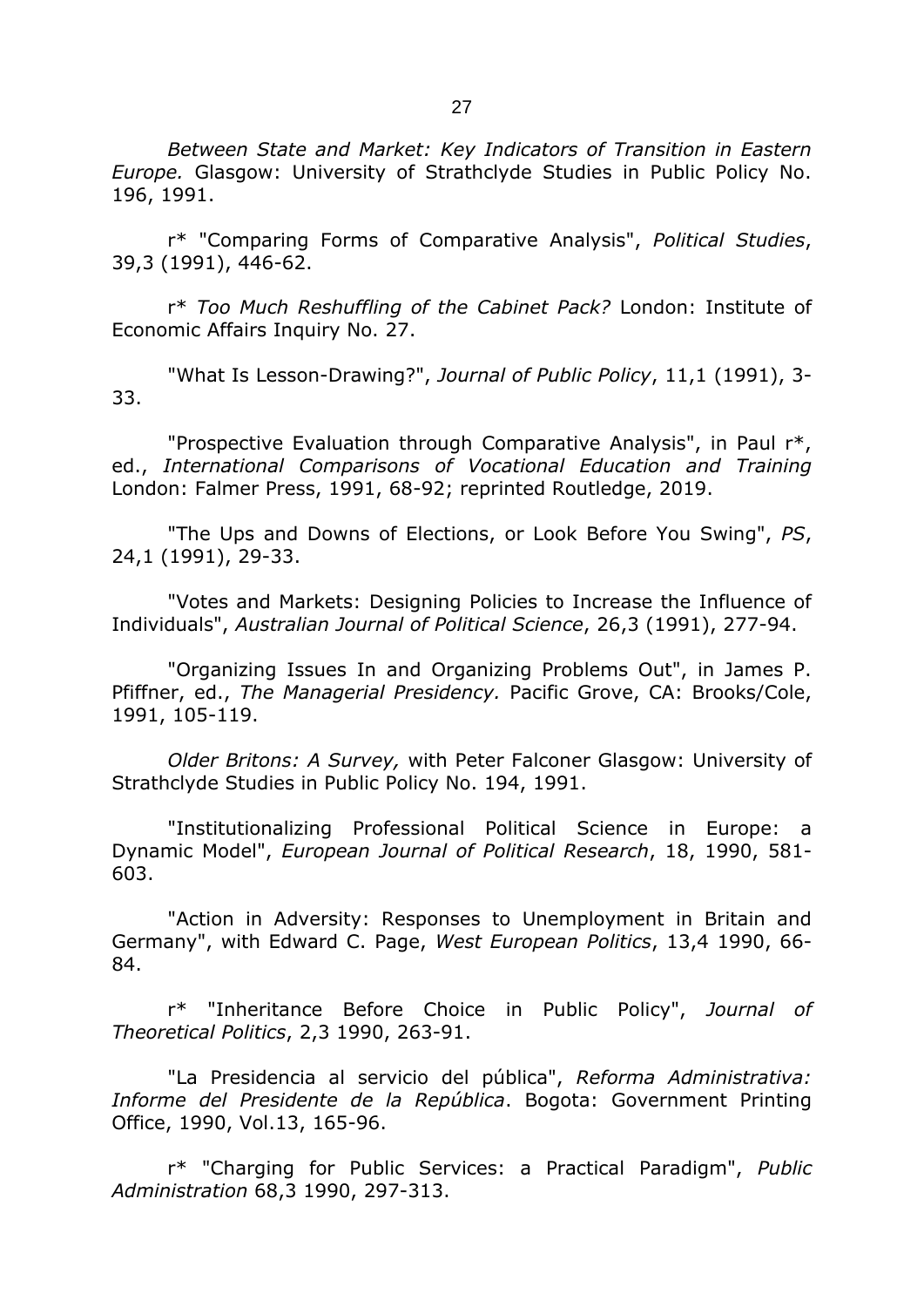"Tactical versus Expressive Voting in Britain: Testing Schumpeter's Theory", with Ian McAllister, in R. Sankiaho, ed., *People and their Polities*. Helsinki: Finnish Political Science Association, 1990, 214-34.

"Welfare: the Public-Private Mix", in Sheila Kamerman and Alfred Kahn, eds., *Privatization and the Welfare State.* Princeton: Princeton University Press, 1989, 73-95.

"Privatization as a Problem of Satisficing and Dissatisficing", *American Review of Public Administration* 19, 2, 1989, 97-118.

"Charges as Contested Signals", *Journal of Public Policy* 9, 3, 1989, 261-86.

"Under What Circumstances Do Political Institutions Matter?", in Hans-Hermann Hartwich, ed., *Macht und Ohnemacht Politischer Institutionen.* (Opladen: Westdeutscher Verlag, 1989), 370-86.

"Divisions that Unite Britain", in D. Kavanagh and A. Seldon, eds., *The Thatcher Effect* (Oxford: Clarendon Press, 1989), 251-61.

"Le caratteristiche del pubblico impiego", in Giuseppe Pennella and Vincenzo Veneziano, eds., *Le Retribuzioni nel pubblico Impiego* (Bologna: Il Mulino, 1989), 29-110.

"Northern Ireland: the Irreducible Conflict", in J.V. Montville and H. Binnendijk, eds., *Conflict and Peace-Making in Multi-Ethnic Societies.*  (Washington DC: Foreign Service Institute, 1989), 133-50.

"Political Economy and Public Policy: the Problem of Joint Appraisal", in Warren J. Samuels, ed., *Fundamentals of the Economic Role of Government* (Westport, Conn.: Greenwood Press 1989), 157-66.

"How Exceptional is the American Political Economy?" *Political Science Quarterly,* 104, 1 (Spring, 1989), 91-115.

r\* "Privatization: a Question of Quantities and Qualities". In Gerhard Fels and George von Furstenberg, eds., *A Supply-Side Agenda for Germany* (Berlin: Springer, 1989), 247-77.

"Changing Markets", in James P. Pfiffner and R. Gordon Hoxie, eds., *The Presidency in Transition.* (New York: Center for the Study of the Presidency, 1989), 271-287.

r\* "Loyalty, Voice or Exit? Margaret Thatcher's Challenge to the Civil Service", in T. Ellwein, J.J. Hesse, R. Mayntz and F.W. Scharpf, eds.,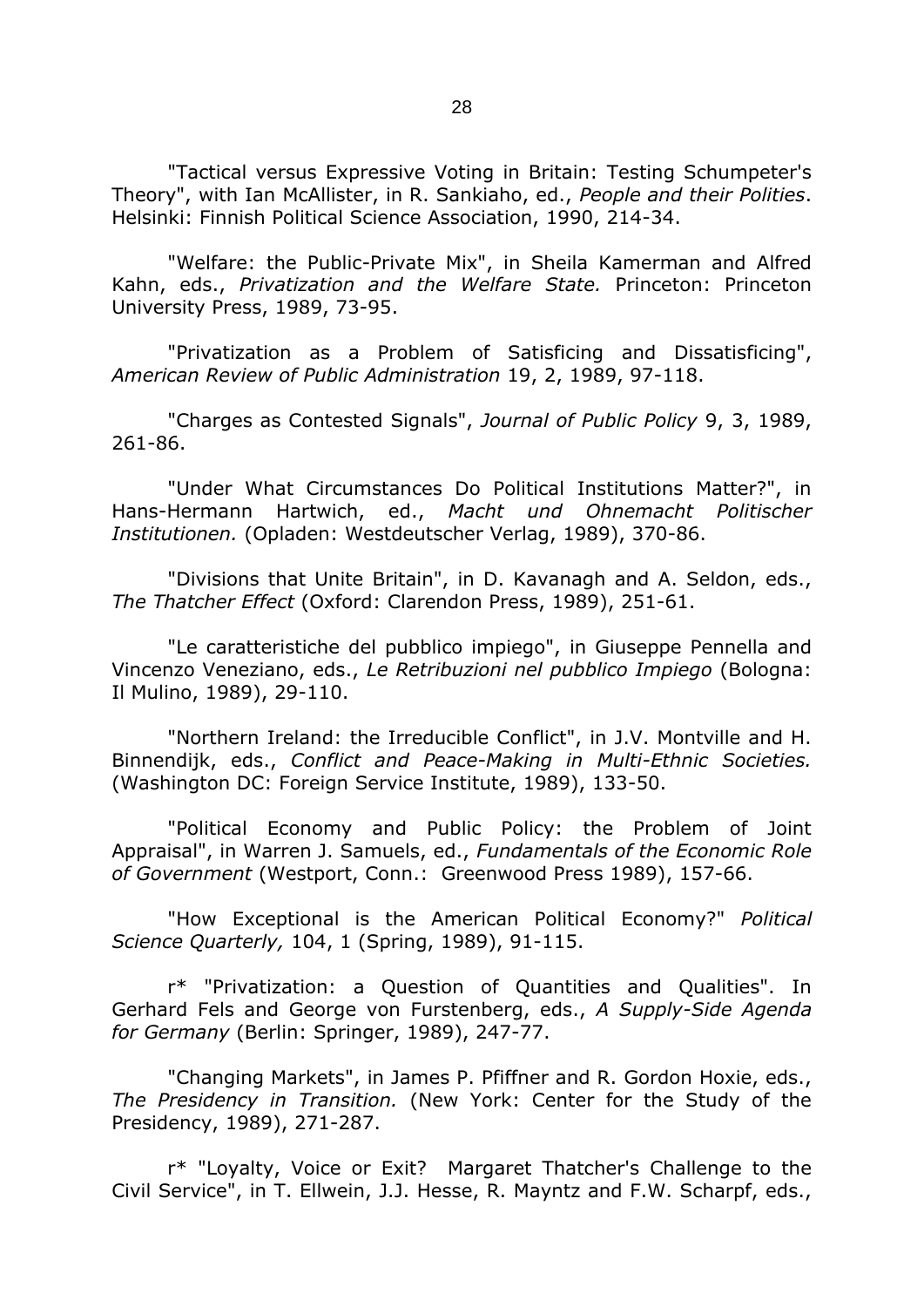*Jahrbuch zur Staats- und Verwaltungswissenschaft.* (Baden-Baden: Nomos, 1988) 189-218.

"Do Parties Persist or Fail? The Big Trade-Off Facing Organizations", with T.T. Mackie, in Kay Lawson and Peter Merkl, eds., *When Parties Fail.* (Princeton: Princeton University Press, 1988), 533-58.

"The Growth of Government Organizations: Do We Count the Number or Weigh the Programmes?", in Colin Campbell and B. G. Peters, eds., *Organizing Government, Governing Organizations* (U. of Pittsburgh Press, 1988), 99-128.

r\* "Comparative Policy Analysis: The Program Approach" in Mattei Dogan, ed., *Comparing Pluralist Democracies* (Boulder, Col.: Westview, 1988), 219-41.

"Are Programme Resources Related to Organizational Change?", *European Journal of Political Research* 16, 1 (1988) 73-98, with P.L. Davies.

"Social Structure and Party Alignment" and "Freezing of Party Alternatives" in Vernon Bogdanor, ed., *Dictionary of Political Institutions.* (Oxford: Basil Blackwell, 1988), 575-78, 242-43.

"A House Divided: Political Administration in Britain Today".(SPP 158). Published as "Gran Bretagna" in Ettore Rotelli, ed., *Le Relazioni fra Amministrazione e Partiti* (Milan: Giuffre, 1988), 1645-1721.

r\* "Présidents et premiers ministres: éléments de comparaison", *Pouvoirs*, 41 (1987) 5-25.

"The Political Appraisal of Employment Policies", *Journal of Public Policy* 7,3 (1987), 285-305.

"Giving Direction to Permanent Officials: Signals from the electorate, the market, laws and expertise". In Jan-Erik Lane, ed., *Bureaucracy and Public Choice* (London: Sage Publications, 1987), 210- 229.

"Learning to Understand Democratic Government Better", in Peter Koslowski, ed., *Individual Liberty and Democratic Decision Making* (Tübingen: J.C.B. Mohr, 1987), 1-28.

"Learning to Govern or Learning to Campaign?" In Michael Nelson and Alexander Heard, eds., *Presidential Selection.* (Durham, NC: Duke University Press, 1987), 53-73.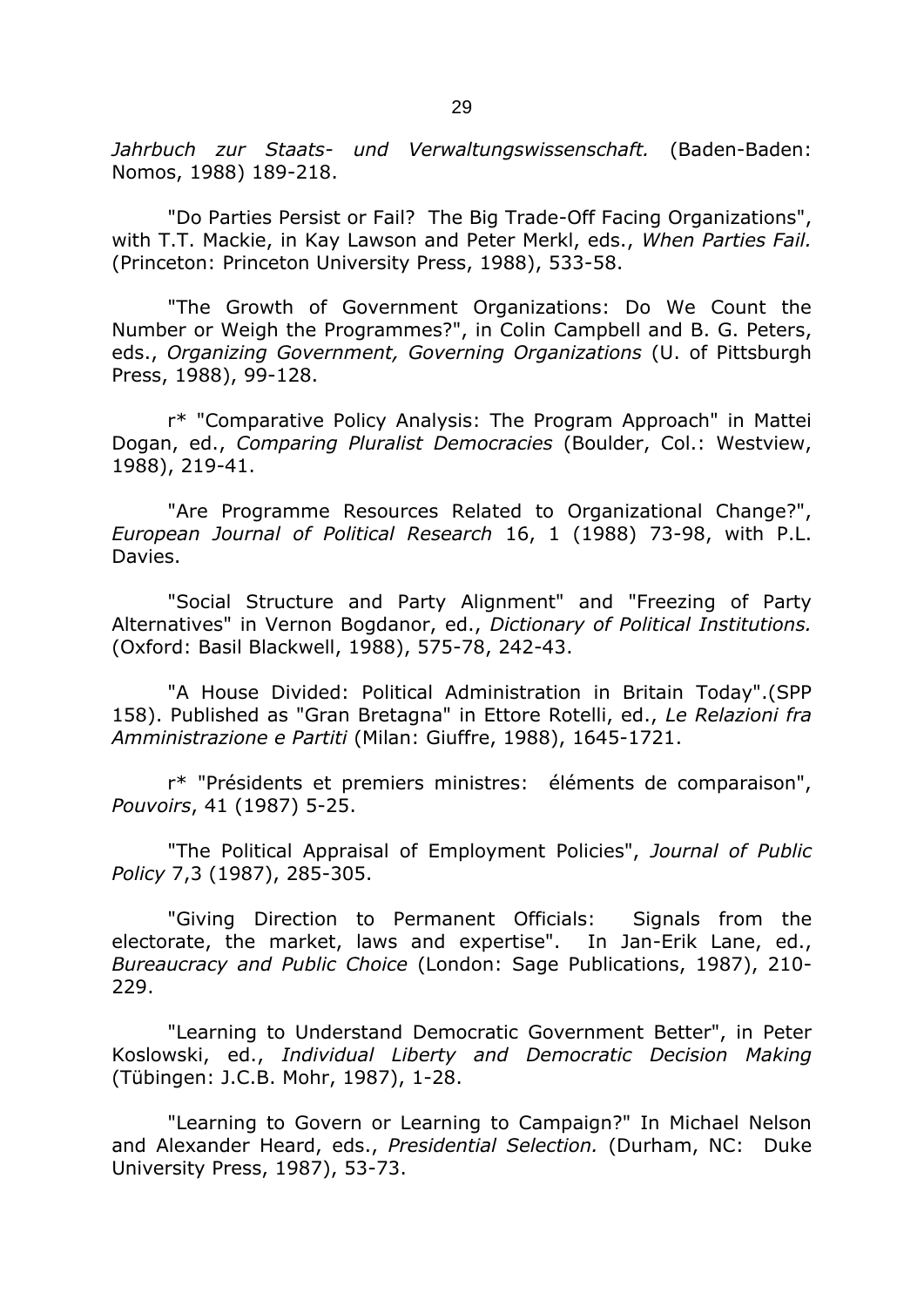r\* "Law as a Resource of Public Policy", *Parliamentary Affairs* 39,3 (1986), 297-314.

"Public Employment and Public Expenditure". John Bristow and D. McDonagh, eds., *Public Expenditure: the Key Issues* (Dublin: Institute of Public Administration, 1986), 69-93.

r\* "Steering the Ship of State". In Treasury and Civil Service Committee, *Civil Servants and Ministers: Duties and Responsibilities* (London: HMSO, HC 92-II, 1986), 301-14. Revised, *British Journal of Political Science,* 17,4, 1987, 409-33.

"British MPs: More Bark than Bite", in Ezra Suleiman (ed.), *Parliaments and Parliamentarians* (New York: Holmes & Meier, 1986), 8- 40.

"Common Goals but Different Roles" and "The State's Contribution to the Welfare Mix in Britain" chapters in R. Rose and R. Shiratori eds., *The Welfare State East* and West (New York: Oxford University Press, 1986), 13-39, 80-106.

"The Job at the Top: the Presidency in Comparative Perspective", in George Edwards III, S. Shull and N. Thomas, eds., *The American Presidency and Public Policy* (Policy Studies Organization Symposium, U. of Pittsburgh, 1985), 3-21.

"Can the President Steer the American Economy?" *Journal of Public Policy* 5, 2 (1985), 267-80.

"The Programme Approach to the Growth of Government", *British Journal of Political Science* 15, 1 (1985), 1-28.

"From Government at the Centre to Nationwide Government: a Public Policy Analysis", in Yves Meny and Vincent Wright, eds., *Centre-Periphery Relations in Western Europe* (London: George Allen & Unwin, 1985), 13-32.

"Germany: the Expansion of an Active State", with Klaus-Dieter Schmidt, in R. Rose *et al*. *Public Employment in Western Nations* (Cambridge: Cambridge University Press, 1985), 126-62.

"Opinion Polls as Feedback Mechanisms: From Cavalry Charge to Electronic Warfare", in Austin Ranney, editor, *Britain at the Polls*  (Durham: Duke University Press, 1985), 108-38.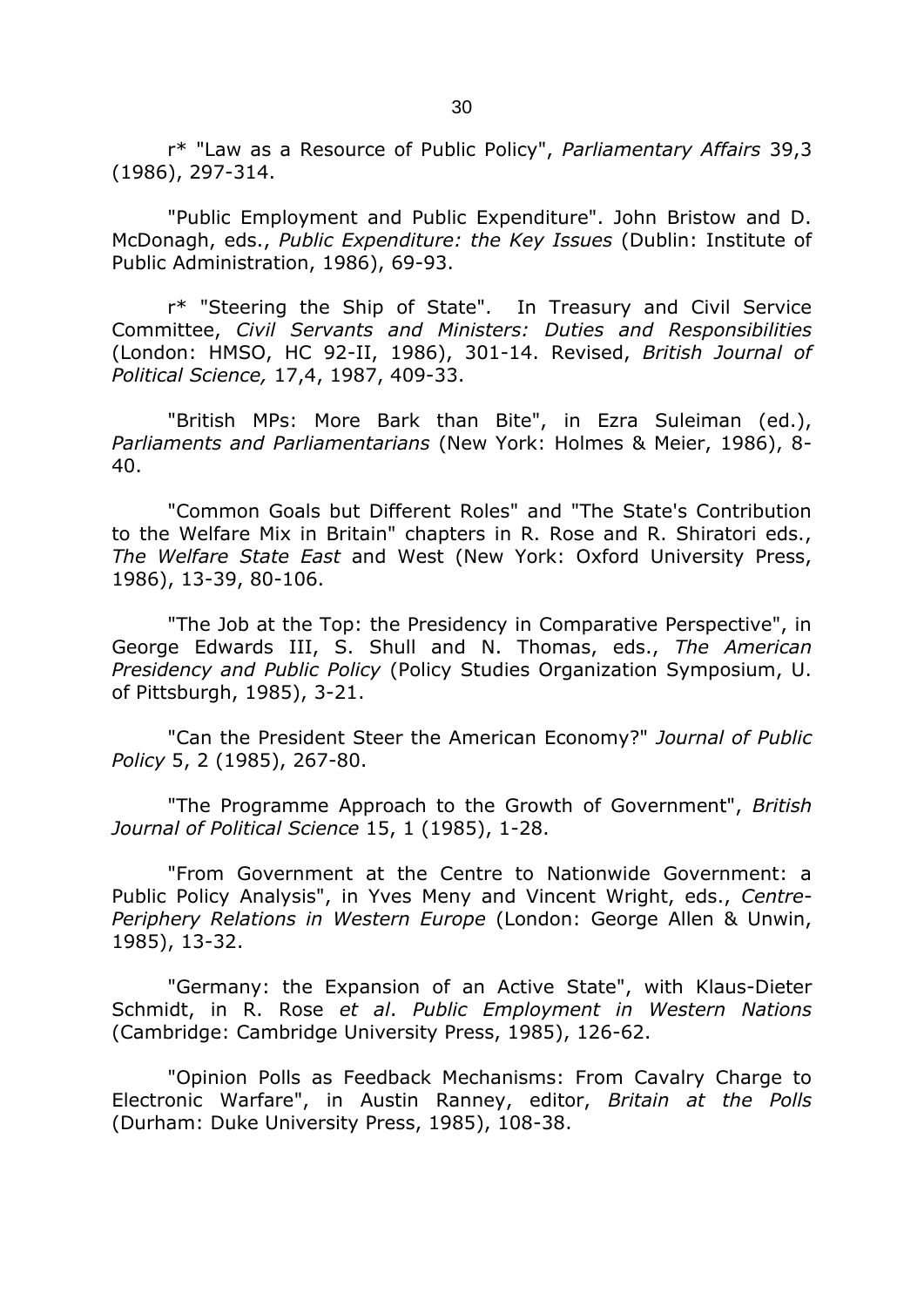"Getting by in Three Economies: the Resources of the Official, Unofficial and Domestic Economies" in Jan-Erik Lane, ed., *State and Market* (London and Beverly Hills: Sage Publications, 1985), 103-41.

"National Pride in Cross-National Perspective" *International Social Science Journal* 37, 1 (1985), 85-96.

"La responsabilité devant les électeurs et devant le marché: les choix offerts aux organisations publiques", *Politiques et Management Public* 3, 1 (March, 1985) 49-77.

"Maximizing Tax Revenue While Minimizing Political Costs", *Journal of Public Policy* 5, 3 (1985) 289-320.

"Il Ruolo dello Stato nel 'Welfare Mix', in Alessandro Baldassare, ed., *I Limiti della Democrazia* (Bari: Laterza, 1985), 143-169.

*The Capacity of the President: A Comparative Analysis* (Glasgow: U. of Strathclyde Studies in Public Policy No. 130, 1984).

"Inertia or Incrementalism? A Long-Term View of the Growth of Government", with Terence Karran in A. Groth and L.L. Wade, eds., *Comparative Resource Allocation* (Beverly Hills and London: Sage Publications, 1984), 43-71.

"Electoral Systems: a Question of Degree or of Principle?", in Arend Lijphart and Bernard Grofman, eds., *Choosing an Electoral System* (New York: Frederick Praeger, 1984), 73-81.

*European Parliament Constituencies in Britain in 1984*, with Ian McAllister (Glasgow: U. of Strathclyde Studies in Public Policy No. 128, 1984).

"The Political Status of Higher Civil Servants in Britain", in Ezra Suleiman, editor, *Bureaucrats and Policy Making* (New York: Holmes & Meier, 1984), 136-73.

"Can Political Conflict be Resolved by Social Change?" with Ian McAllister, *Journal of Conflict Research* 27, 3 (1983) 533-557.

r\* "Still the Era of Party Government", *Parliamentary Affairs* 36, 3 (1983) 282-99.

"Central-Local Relations and Law", Review article, *Modern Law Review*, 46, 1 (1983), 248-52.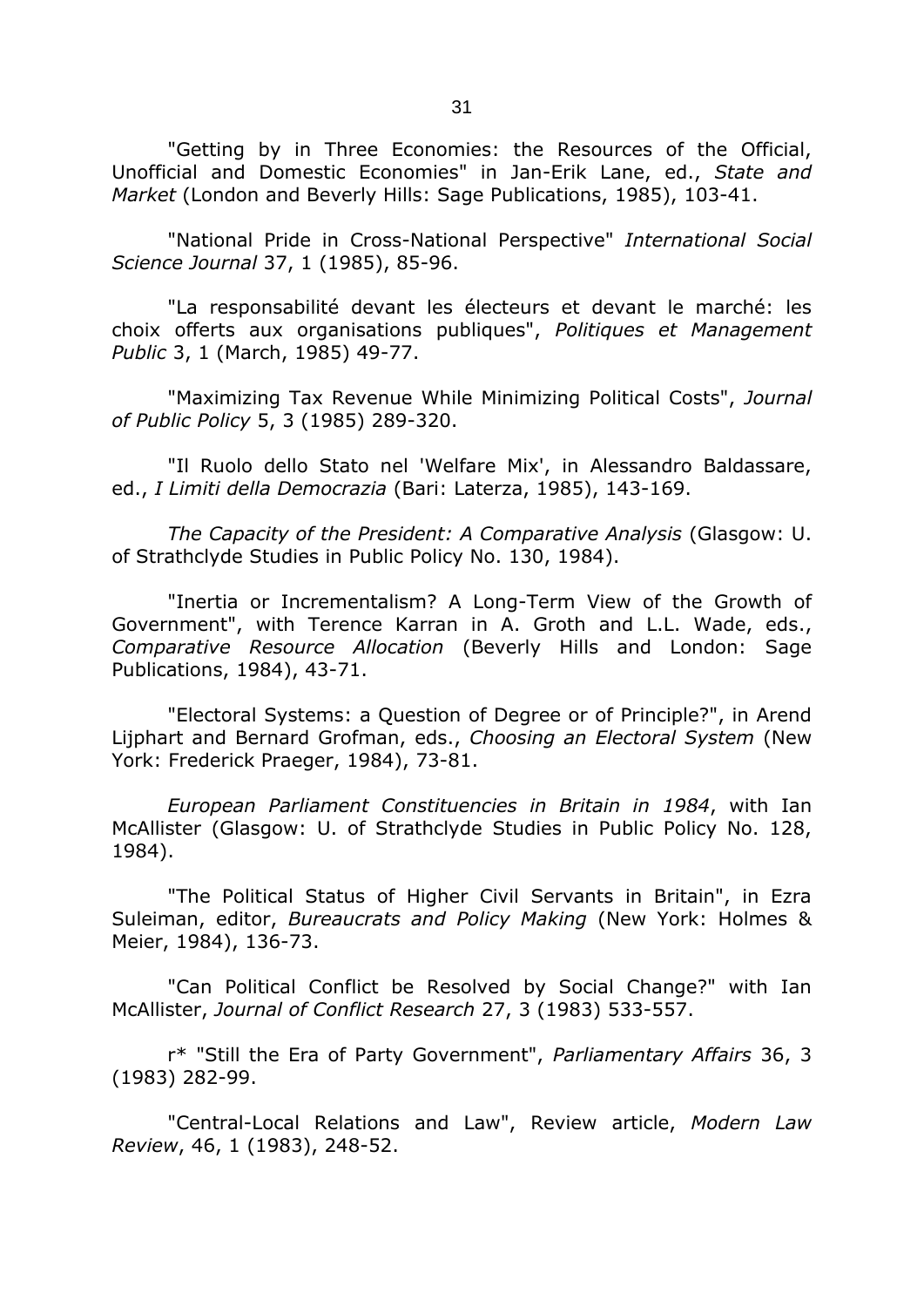*Increasing Taxes, Stable Taxes or Both? The Dynamics of United Kingdom Tax Revenues since 1948,* with Terence Karran (Glasgow: U. of Strathclyde Studies in Public Policy, 1983 No. 116).

"Disaggregating the Concept of Government", in Charles L. Taylor, ed., *Why Governments Grow: Measuring Public Sector Size* (Beverly Hills and London: Sage Publications, 1983), 157-76.

"Two and One-Half Cheers for the Market in Britain" *Public Opinion* 6, 3 (June/July 1983).

"The Public Policy Effects of Independence: Ireland as a Test Case", with Tom Garvin, *European Journal of Political Research* 11, 2 (1983), 377-97.

r\* "Electoral Systems and Constitutions" in Vernon Bogdanor and D.E. Butler, eds. *Democracy and Elections* (Cambridge: Cambridge University Press, 1983), 20-45.

r\* "Incumbency in Government: Asset or Liability?", with Thomas T. Mackie, in H. Daalder and P. Mair editors, *Western European Party Systems* (London and Beverly Hills: Sage Publications, 1983), 115-137.

"Why Ceilings Can't Be Put on Public Payrolls", *Society* 20, 6 (1983), 61-67.

"En Torno a las Opciones en los Sistemas electorales: Alternativas Politicas y Tecnicas", *Revista de Estudios Politicos* 34 (July-August 1983), 69-106.

"American Experience in Monitoring Efficiency and Effectiveness in Government", with B. Guy Peters, *Efficiency and Effectiveness in the Civil Service* (London: HMSO, 3rd Report from the Treasury and Civil Service Committee, HC 236-III, Appendix 6, 1982).

r\* "Policy Research: What Universities Can Do", *Political Quarterly* 53, 2 (1982), 200-212.

"Chronic Instability in Fiscal Systems" with E. Page, in R. Rose and E. Page, editors, *Fiscal Stress in Cities* (Cambridge: Cambridge University Press, 1982), 198-245.

"Can Government Control Itself?" with E. Page, in R. Rose and E. Page, editors, *Fiscal Stress in Cities* (Cambridge: Cambridge University Press, 1982), 1-16.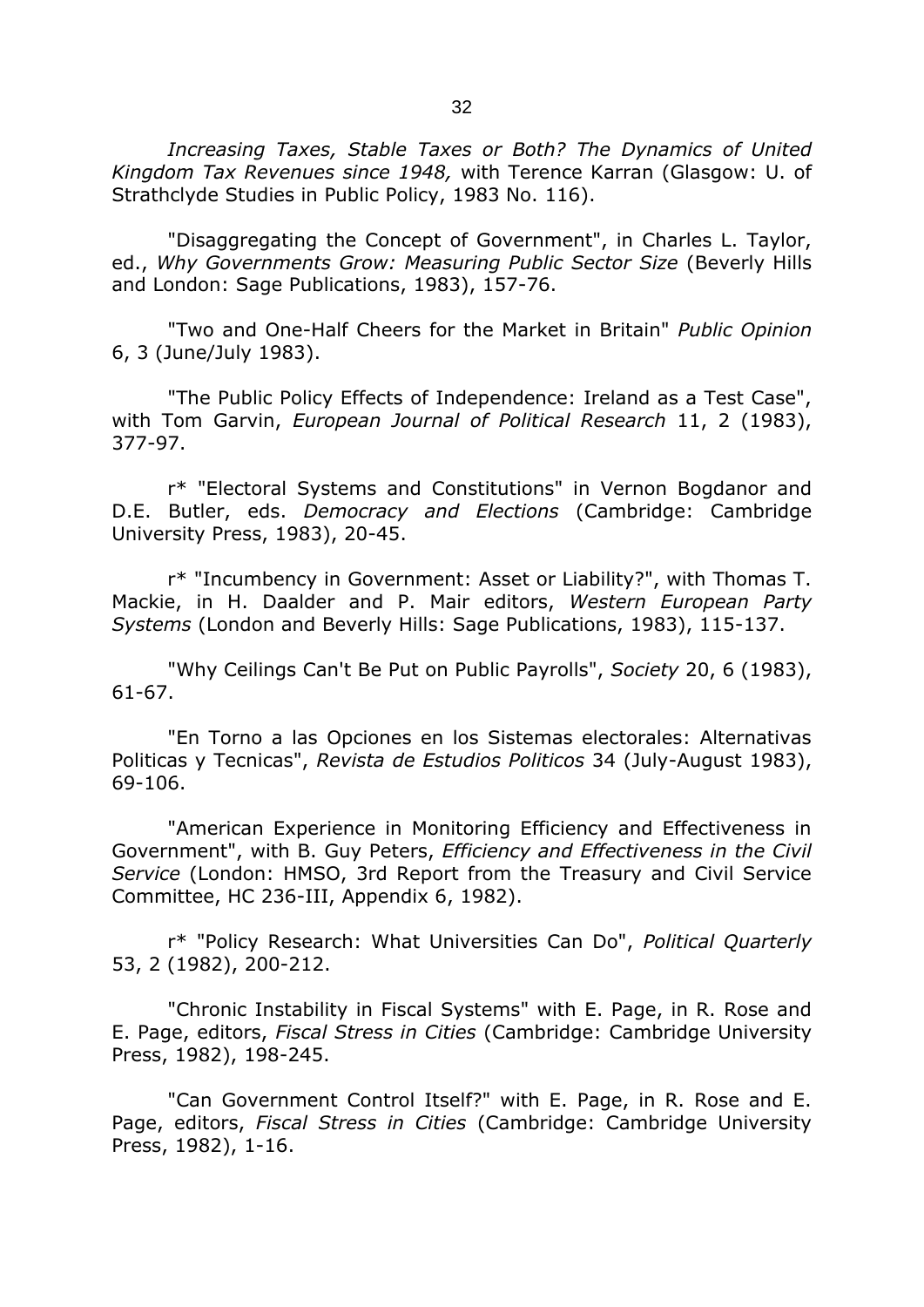"From Simple Determinism to Interactive Models of Voting", *Comparative Political Studies* 15, 2 (1982), 145-69.

"The British Conservative Party", in Roger Morgan and Stefano Silvestri, editors. *Moderates and Conservatives in Western Europe*  (London: Heinemann, 1982), 94-116.

"Is the United Kingdom a State? Northern Ireland as a Test Case", in P. Madgwick and R. Rose, editors, *The Territorial Dimension in United Kingdom Politics* (London: Macmillan 1982), 100-136.

"What if Anything is Wrong with Big Government?", *Journal of Public Policy,* 1, 1 (1981), 5-26.

"Toward Normality--Public Opinion Polls in the 1979 Election", in Howard Penniman, editor, *Britain at the Polls, 1979* (Washington, DC: American Enterprise Institute, 1981), 177-209.

*The Growth of Government: the United Kingdom since 1945 as a Template* (Glasgow: U. of Strathclyde Studies in Public Policy No. 94, 1981).

r\* "Caratteristiche e modificazioni dell'occupazione nel settore pubblico", in A.C. Pignatelli, editor, *Problemi di Amministrazione Pubblica*  (Rome: Formez, Quaderno No. 3, 1981), ll-134.

"Government against Sub-Governments: a European Perspective on Washington", in R. Rose and E. Suleiman, editors, *Presidents and Prime Ministers* (Washington DC: American Enterprise Institute, 1980), 284- 347.

"British Government: the Job at the Top", in R. Rose and E. Suleiman, editors, *Presidents and Prime Ministers* (Washington DC: American Enterprise Institute, 1980), 1-49.

"Misperceiving Public Expenditure: Feelings about 'Cuts'", in Charles H. Levine and Irene Rubin, editors, *Fiscal Stress and Public Policy* (Beverly Hills and London: Sage Publications, 1980), 203-30.

"Ordinary People in Extraordinary Economic Circumstances", in R. Rose, ed., *Challenge to Governance* (London and Beverly Hills: Sage Publications, 1980), 151-74.

*Class Does Not Equal Party: the Decline of a Model of British Voting*  (Glasgow: University of Strathclyde Studies in Public Policy No. 74, 1980).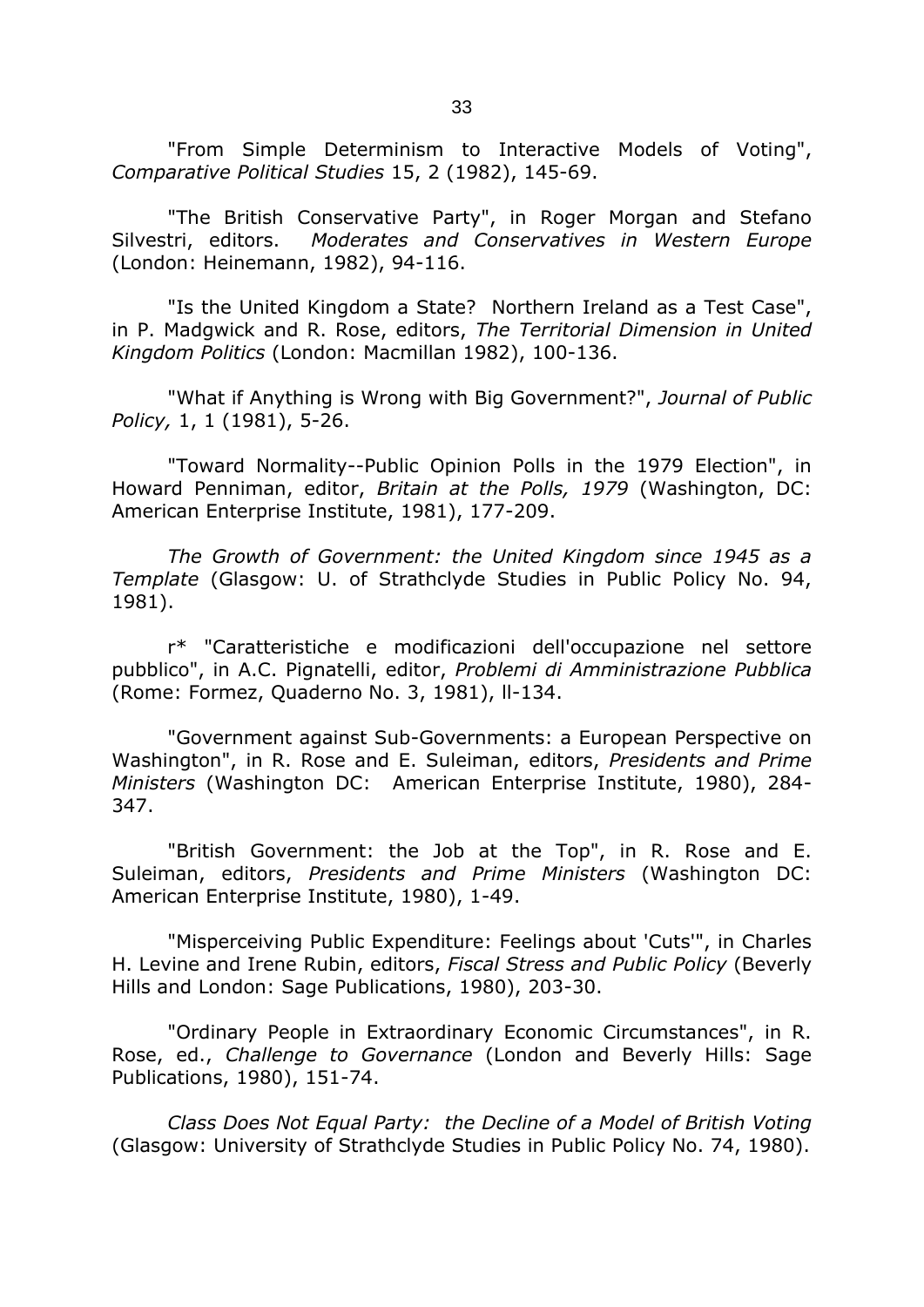"From Steady State to Fluid State: the Unity of the Kingdom Today", in W.B. Gwyn and R. Rose, editors, *Britain: Progress and Decline* (London: Macmillan and New Orleans: Tulane University Press, 1980), 129-54.

"Pervasive Problems of Governing: an Analytic Framework", in Joachim Matthes, ed., *Sozialer Wandel in Westeuropa* (Frankfurt: Campus Verlag, 1979) 29-54.

*United Kingdom Rankings: the Territorial Dimension in Social Indicators,* with Ian McAllister and Richard Parry. (Glasgow: University of Strathclyde Studies in Public Policy No. 44, 1979).

r\* "Ungovernability: Is There Fire behind the Smoke?", *Political Studies* 27, 3 (1979) 351-70.

r\* "Citizen Participation in the Electoral Process", *Society*, 16, 1 (1978) 43-48.

*Is There a Concurring Majority about Northern Ireland?* with Ian McAllister and Peter Mair (Glasgow: U. of Strathclyde Studies in Public Policy No. 22, 1978).

"Governo e Autorita nelle Democrazie Occidentali", *Rivista Italiana di Scienza Politica* 8, 2 (1978) 213-42.

"Coping with the Economy: a Political Analysis", in Theo van Dugteren, ed., *The Political Process: Can it Cope?* (Sydney: Australian Institute of Political Science, 1978) 1-32.

"Is Choice Enough? Elections and Political Authority", in G. Hermet, R. Rose and A. Rouquié, eds. *Elections without Choice* (London: Macmillan, 1978) 196-212.

"The United Kingdom as an Intellectual Puzzle", in Dean Jaensch, ed., *The Politics of New Federalism* (Adelaide: Australasian Political Studies Association, 1977) 21-34.

"British Politics since 1945: The Changing Field of Study" with D. Kavanagh, in D. Kavanagh and R. Rose, eds., *New Trends in British Politics* (London and Beverly Hills, Calif. Sage Publications, 1977), 9-28.

"The Constitution: Are We Studying Devolution or Break-Up?", in D. Kavanagh and R. Rose, eds., *New Trends in British Politics,* (1977) 29-51.

"Nordirland-die harten Alternativen", *Europa-Archiv* 16, 25 (August 1977), 525-37.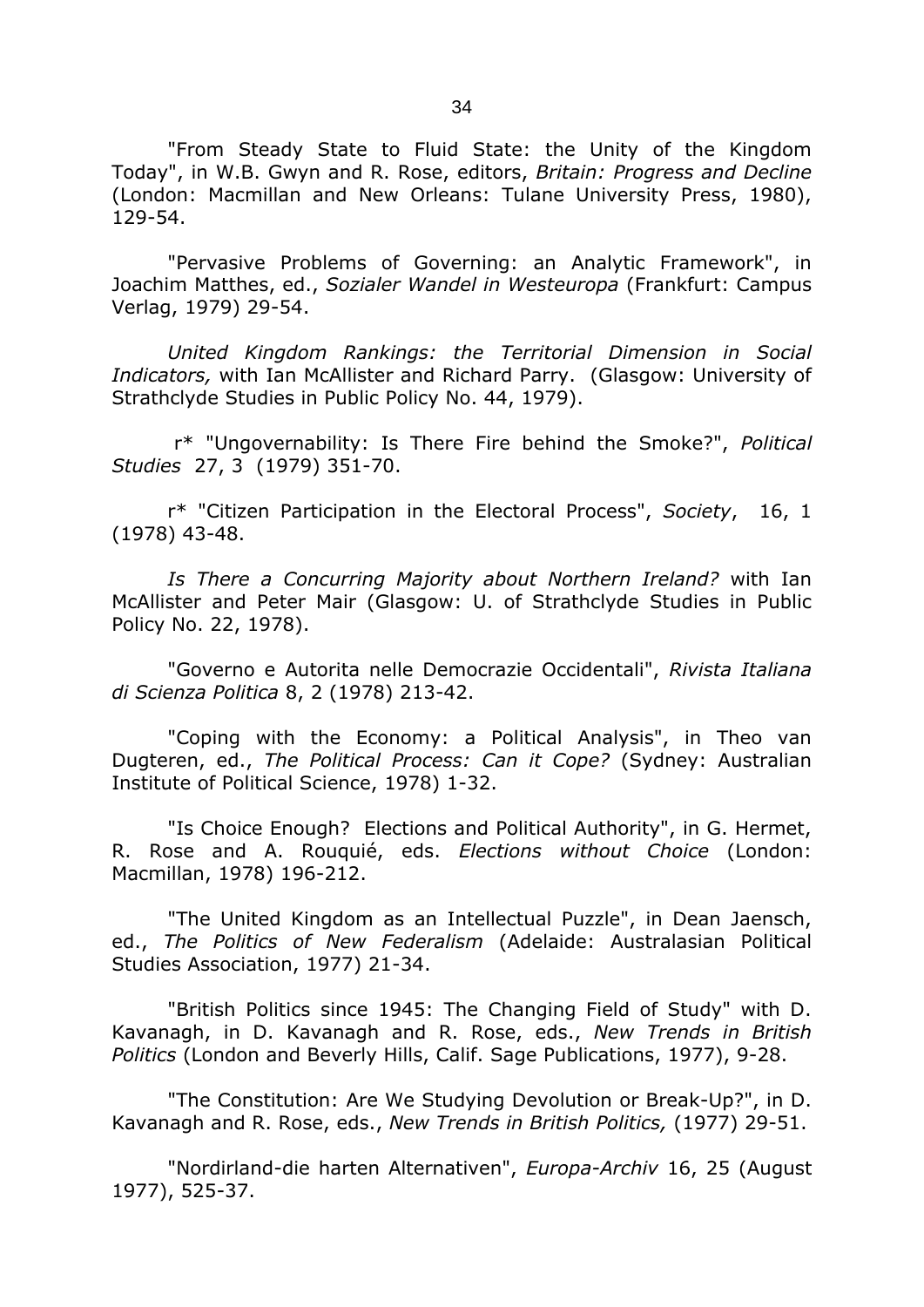"The President: a Chief but not an Executive", *Presidential Studies Quarterly* 7, 1 (1977) 5-20.

r\* "Implementation and Evaporation: The Record of MBO", *Public Administration Review* 37, 1 (1977) 64-71.

"The Options for Constitutional Unity in Great Britain Today", in *Devolution Conference Papers.* London: Joseph Rowntree Social Service Trust Ltd., 1976) 23-34.

r\* "On the Priorities of Government", *European Journal of Political Research* 4, 3 (1976) 247-89.

r\* "The Monarchy in Contemporary Political Culture" with Dennis Kavanagh. *Comparative Politics* 8, 3 (1976) 548-76.

r\* "On the Priorities of Citizenship in the Deep South and Northern Ireland", *Journal of Politics* 38, 2 (1976) 247-91.

r\* "Disciplined Research and Undisciplined Problems", *International Social Science Journal* 28, 1 (1976) 99-121.

r\* "Models of Change", in Richard Rose, editor, *The Dynamics of Public Policy* (London and Beverly Hills, Calif.: Sage Publications, 1976) 7- 33.

"Forecasting in Political Science", in Christopher Freeman, Marie Jahoda and Ian Miles, eds., *Progress and Problems in Social Forecasting* (London: Social Science Research Council, 1975), 32-39.

*Northern Ireland Loyalty Study: A Code Book* (Ann Arbor: Inter-University Consortium for Political Research, 1975).

"Comparative Public Policy", in Stuart S. Nagel, editor, *Policy Studies in America and Elsewhere* (Lexington, Mass.: D.C. Heath, 1975) 51-67.

"Overloaded Government: the Problem Outlined", *European Studies Newsletter* 5, 3 (1975) 13-18.

"Electing a European Parliament", in *European Integration and the Future of Parliaments in Europe* (Luxembourg: Directorate-General for Research and Documentation, European Parliament, 1975) 225-35.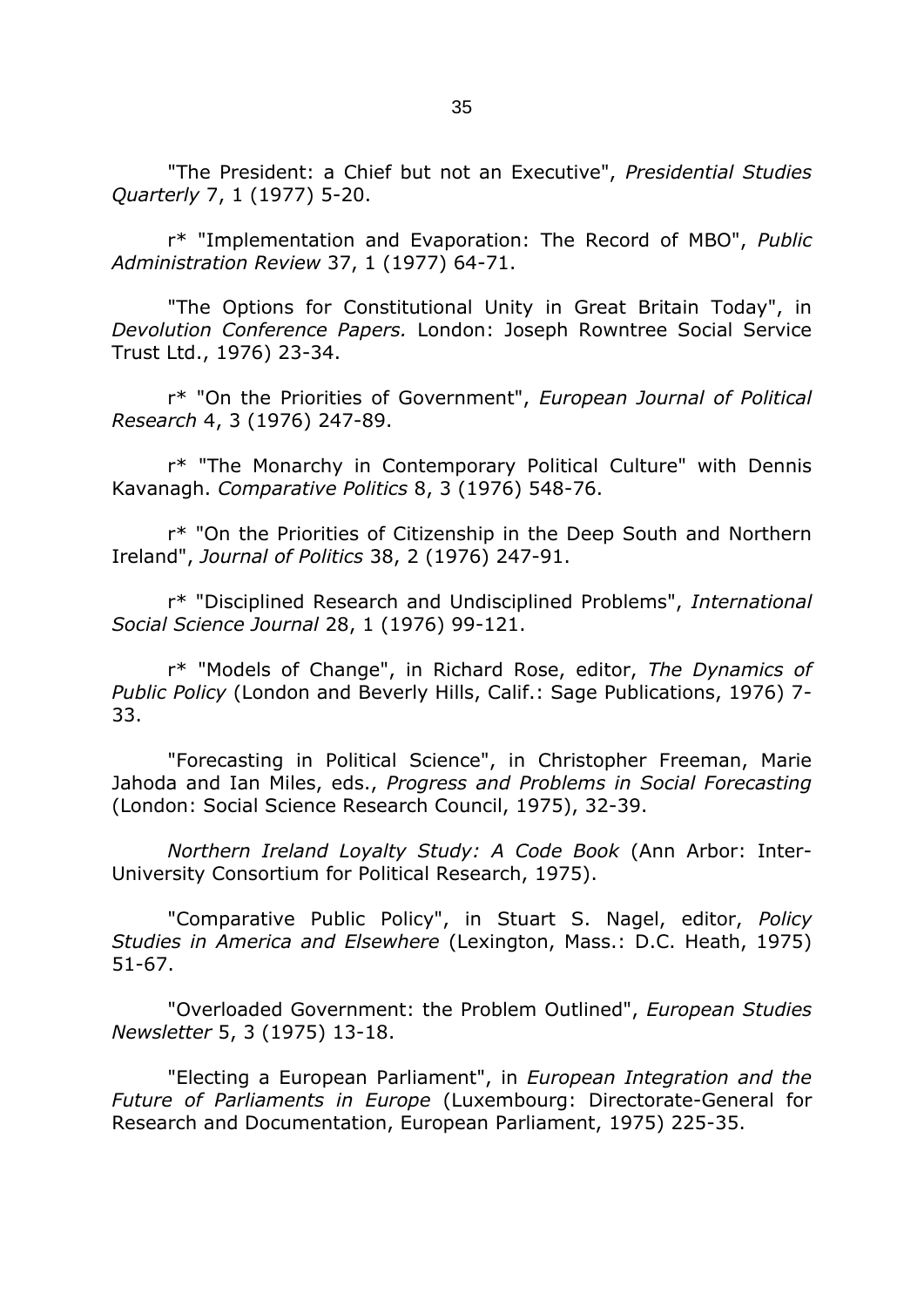*The Future of Scottish Politics: a Dynamic Analysis.* (Speculative Paper No. 3, Fraser of Allander Institute, University of Strathclyde, Glasgow, 1975).

r\* "Risorse dei Governi e Sovraccarico di Domande", *Rivista Italiana di Scienza Politica* 5, 2 (1975) 235-76.

"The Polls and Election Forecasting in February, 1974", in Howard Penniman, editor, *Britain at the Polls* (Washington, DC.: American Enterprise Institute, 1974 edition), 109-30.

"The Polls and Public Opinion in October, 1974", in Howard Penniman, editor, *Britain at the Polls* (Revised edition, 1975), 223-39.

"Clement Attlee", in H. van Thal, editor, *The Prime Ministers* Vol. 2 (London: Allen and Unwin, 1975) 313-26.

*Regional Differentiation and Political Unity in Western Nations* by Richard Rose and Derek Urwin. (London and Beverly Hills: Sage Professional Papers in Contemporary Political Sociology 06-007, 1975).

r\* "The Dynamics of Data Archives", *Social Science Information* 13, 6 (1974) 91-107.

"Recent Developments in Comparative Political Sociology", with Charles Kadushin, in M.S. Archer, editor, *Current Research in Sociology* (Hague: Mouton, 1974), 229-66.

"Politics in England", in Gabriel A. Almond and Bingham, editors, *Comparative Politics Today: a World View.* Boston: Little, Brown and subsequently Harper Collins, Longman, Pearson. Eight editions: 1974, 1980, 1984, 1988, 1992; 1996, 2000, 2004, Then four editions s "Politics in Britain", 2008, 2010, 2014; 2018, edited by Powell, Dallton and Strom. And in Gabriel Almond, Russell Dalton and G. Bingham, eds., *European Politics Today*. New York: Longman, 1999, 2002, 2006, 2010. Chinese translation, 2014.

"Coping with Urban Change", in Richard Rose, editor, *The Management of Urban Change in Britain and Germany.* London and Beverly Hills: Sage Publications, 1974, 5-25.

r\* "Housing Objectives and Policy Indicators", in Richard Rose, editor, *The Management of Urban Change in Britain and Germany,* 117- 37.

"A Model Democracy?", in Richard Rose, editor, *Lessons from America* (London: Macmillan, 1974) 131-61.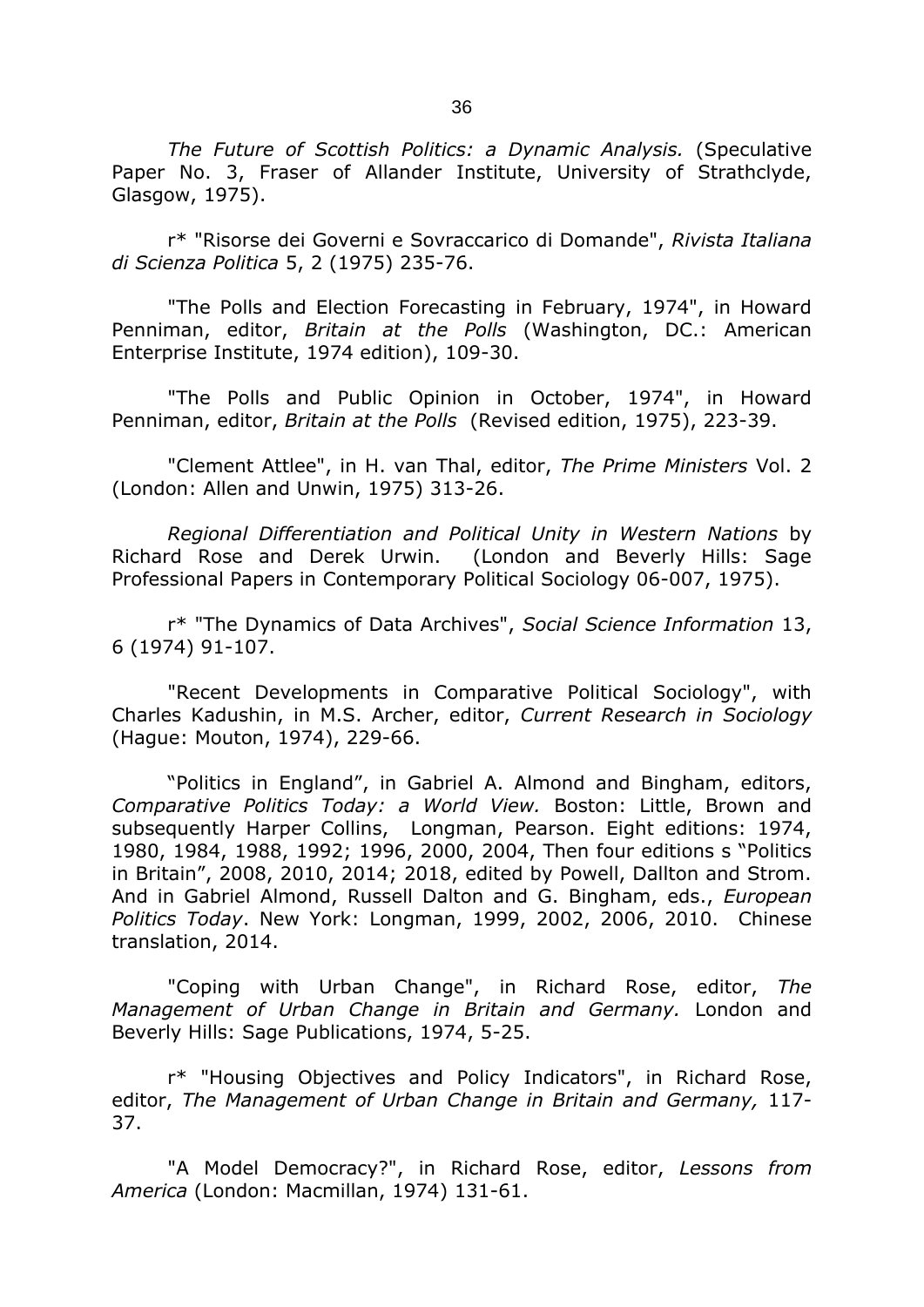"Comparability in Electoral Studies", in Richard Rose, editor, *Electoral Behavior* (New York: Free Press, 1974) 3-25.

"Britain: Simple Abstractions and Complex Realities", in Richard Rose, editor, *Electoral Behavior,* (1974) 481-541.

r\* "Comparing Public Policy", *European Journal of Political Research* 1, 1 (1973) 67-94.

r\* "Models of Governing", *Comparative Politics* 5, 4 (1973) 465-96.

"Between Miami Beach and Blackpool", *The Political Quarterly* 43, 4 (1972) 414-24.

"Ulster Politics: a Select Bibliography of Political Discord", *Political Studies* 20, 2 (1972) 206-12.

"The Market for Policy Indicators", in *Social Indicators and Social Policy,* edited by Andrew Shonfield and S. Shaw (London: Heinemann, 1972) 119-41.

"A Demand-Driven File of British Political History", with M.N. Franklin and W.L. Miller, *Historical Methods Newsletter* 5, 1 (1971) 1-10.

r\* "The Making of Cabinet Ministers", *British Journal of Political Science* 1, 3 (1971) 393-414.

r\* "Persistence and Change in Western Party Systems since 1945", with D.W. Urwin, *Political Studies* 18, 3 (1970) 287-319.

r\* *The Polls and the 1970 Election,* (Occasional Paper No. 7, Survey Research Centre, University of Strathclyde, Glasgow, 1970).

r\* *The United Kingdom as a Multi-National State* (Occasional Paper No. 6, Survey Research Centre, University of Strathclyde, Glasgow, 1970) and in *Policy-Making in Britain: a Reader in Government* (London: Macmillan and New York: Free Press, 1969).

"The Dynamics of a Divided Regime", *Government and Opposition*  5, 2 (1970) 166-92.

r\* "Social Cohesion, Political Parties and Strains in Regimes", with D.W. Urwin *Comparative Political Studies* 2, 1 (1969) 7-67.

r\* "Dynamic Tendencies in the Authority of Regimes", *World Politics* 21, 4 (1969) 612-28.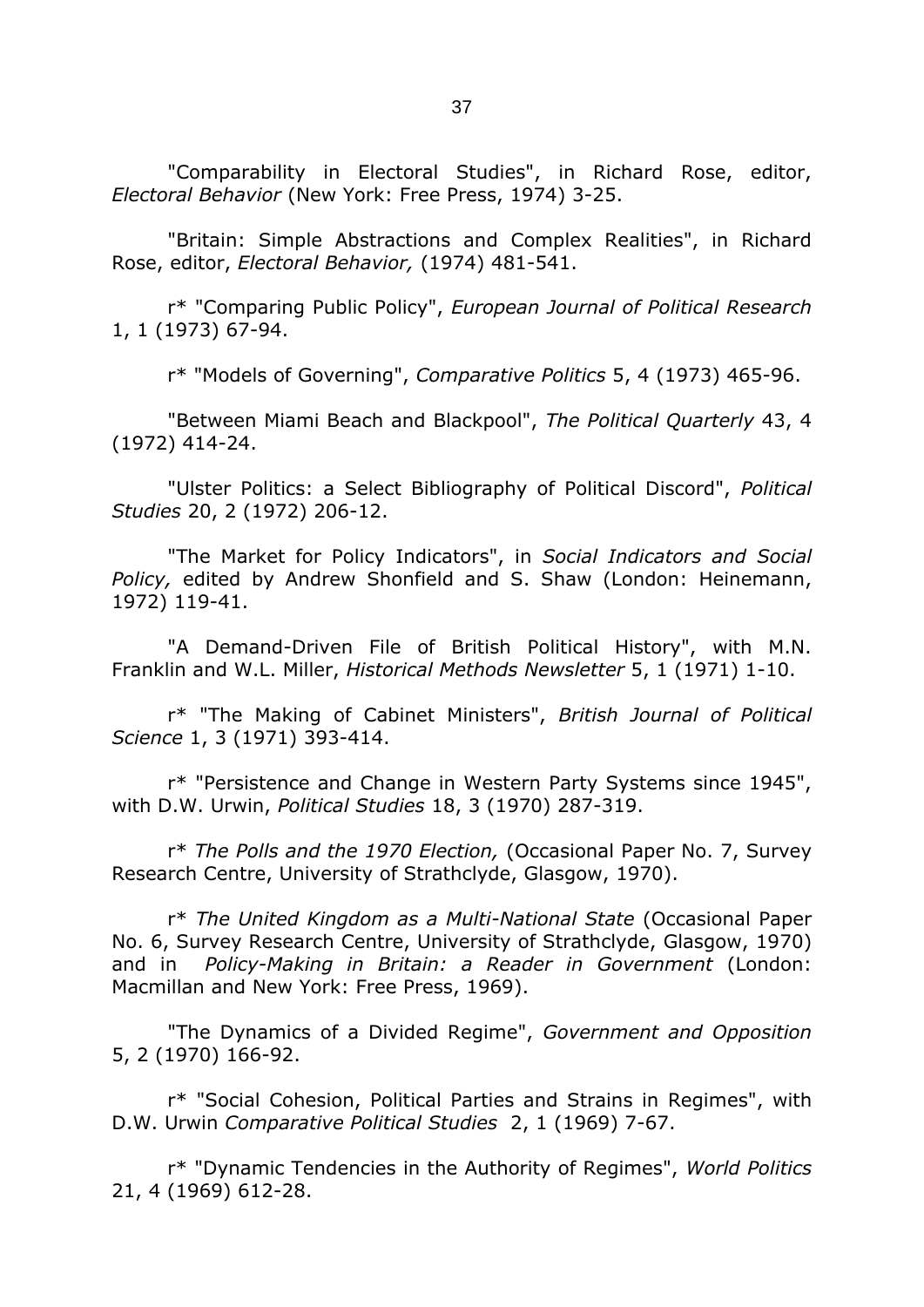r\* "The Variability of Party Government: A Theoretical and Empirical Critique", *Political Studies* 17, 4 (1969) 413-45.

r\* "Class and Party Divisions: Britain as a Test Case", *Sociology* 2, 2 (1968) 129-162.

"Party Systems, Social Structure and Voter Alignments in Britain. A Guide to Comparative Analysis", in O. Stammer, editor, Parteiensysteme, *Parteiorganisationen und die Neuen Politischen Bewegungen* (Berlin: Free University, 1968) 318-84.

"Modern Nations and the Study of Political Modernization", in Stein Rokkan, editor, *Comparative Research across Cultures and Nations* (Paris and the Hague: Mouton, 1968) 181-28.

"The Problem of Political Change in Great Britain", *Current History*  52, 309 (1967) 264-69.

r\* "Voting and Elections: a Functional Analysis", with Harvé Mossawir, *Political Studies* 15, 2 (1967) 173-201.

"Classes sociales et partis politiques en Grande Bretagne dans une perspective historique," *Revue française de Sociologie* 7, Numero Special (1966) 636-62.

"Politics" in Klaus Boehm, editor, *University Choice* (Harmondsworth: Penguin, 1966) 314-23.

"Toward Fair Employment: a Review", *RACE,* 6, 4 (1965) 281-87.

"England: a Traditionally Modern Culture" in Lucian W. Pye and Sidney Verba, editors, *Political Culture and Political Development*  (Princeton: University Press, 1965) 83-129.

"Pre-Election Public Relations and Advertising", in D.E. Butler and Anthony King, *The British General Election of 1964* (London: Macmillan, 1965) 369-80.

r\* "Parties, Factions and Tendencies in Britain", *Political Studies* 12, 1 (1964) 33-46.

r\* "Complexities of Party Leadership", *Parliamentary Affairs* 16, 3 (1963) 257-73.

"Political Decision-Making and the Polls", *Parliamentary Affairs* 15, 2 (1962) 88-202.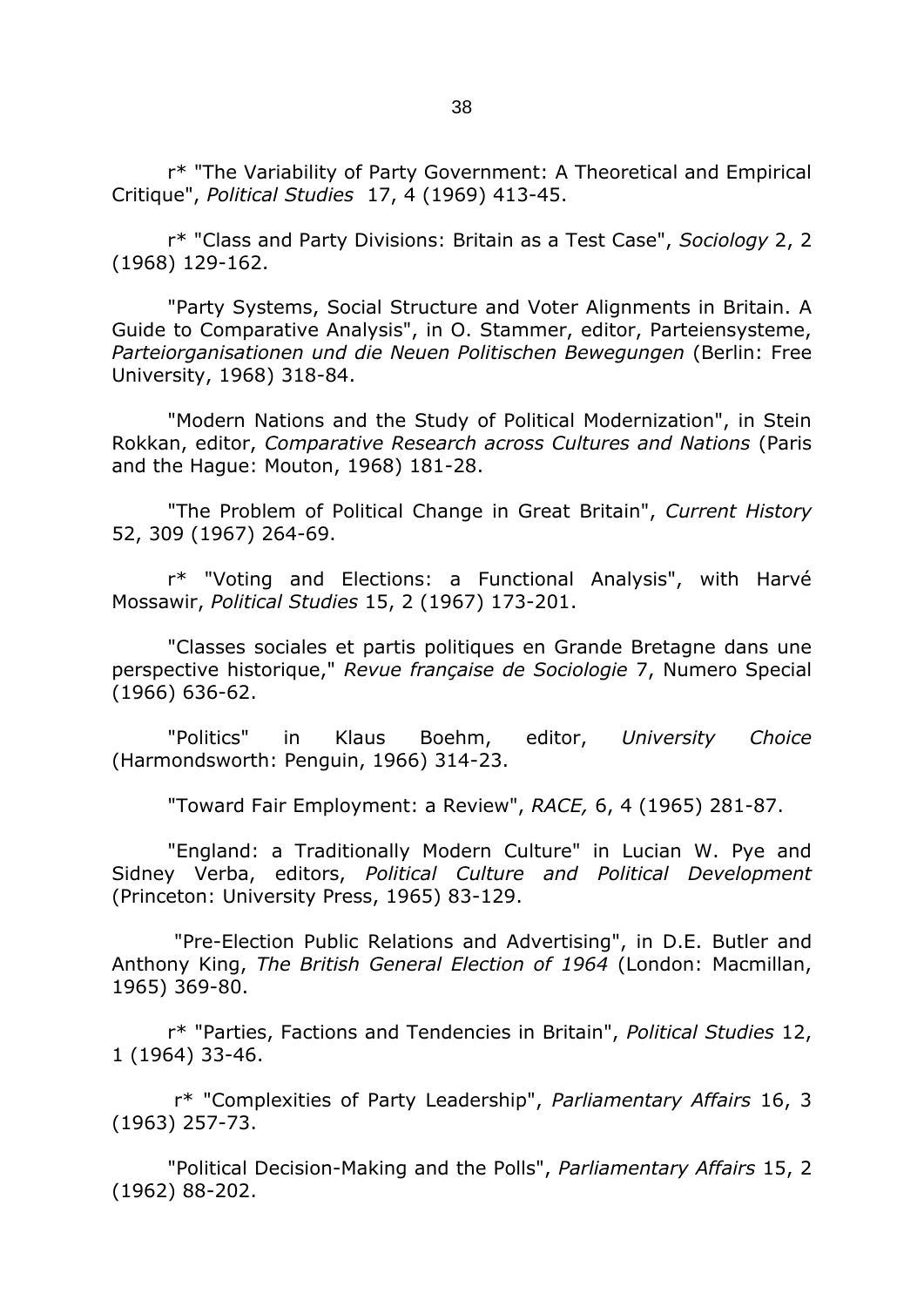r\* "The Political Ideas of English Party Activists", *American Political Science Review* 56, 2 (1962) 360-71.

"Tensions in Conservative Philosophy", *The Political Quarterly* 32, 3 (1961) 275-83.

"The Bow Group's Role in British Politics", *Western Political Quarterly* 32, 3 (1961) 275-83.

"The Future of the British Labour Party", *India Quarterly* 17, 2 (1961) 140-149.

"Money and Election Law", *Political Studies* 9, 1 (1961) 1-15.

"Communication: The British Constitution and the Structure of the Labour Party", *American Political Science Review* 53, 2 (1959) 502-05.

#### **ABOUT THE ABOVE**

"Richard Rose, Do Parties Make a Difference?". Manfred G. Schmidt, 2015. In Edward Page et al., *The Oxford Handbook of Classics of Public Policy and Administration*. (Oxford: Oxford University Press, 2015), 405- 416.

*Learning about Politics in Time and Space*: a Memoir. ECPR Press, 2014 and [www.profrose.eu.](http://www.profrose.eu/)

"Do Words Have Meanings?" *European Political Science*, 12,4 ,2013., 102-105.

"How Long Does It Take to Have an Impact?", *Political Studies Association News*, 23,2: p14, June, 2012.

r\* "What Would You Tell the President in Three Minutes about Iraq?", *European Political Science*, 7, 1, 2008, 78-83.

"Harold Lasswell Award to Richard Rose", *British Politics Group News-Letter*, No. 98 (Fall, 1999), 3-4.

"Questions I've Always Wanted To Ask--Answered by Richard Rose", *ECPR News*, 9,2, 1998, 12.

"The Art of Writing About Politics", by R. Rose. In Hans Daalder, ed., *Comparative European Politics: the Story of a Profession.* London: Cassell, 1997, 127-139.